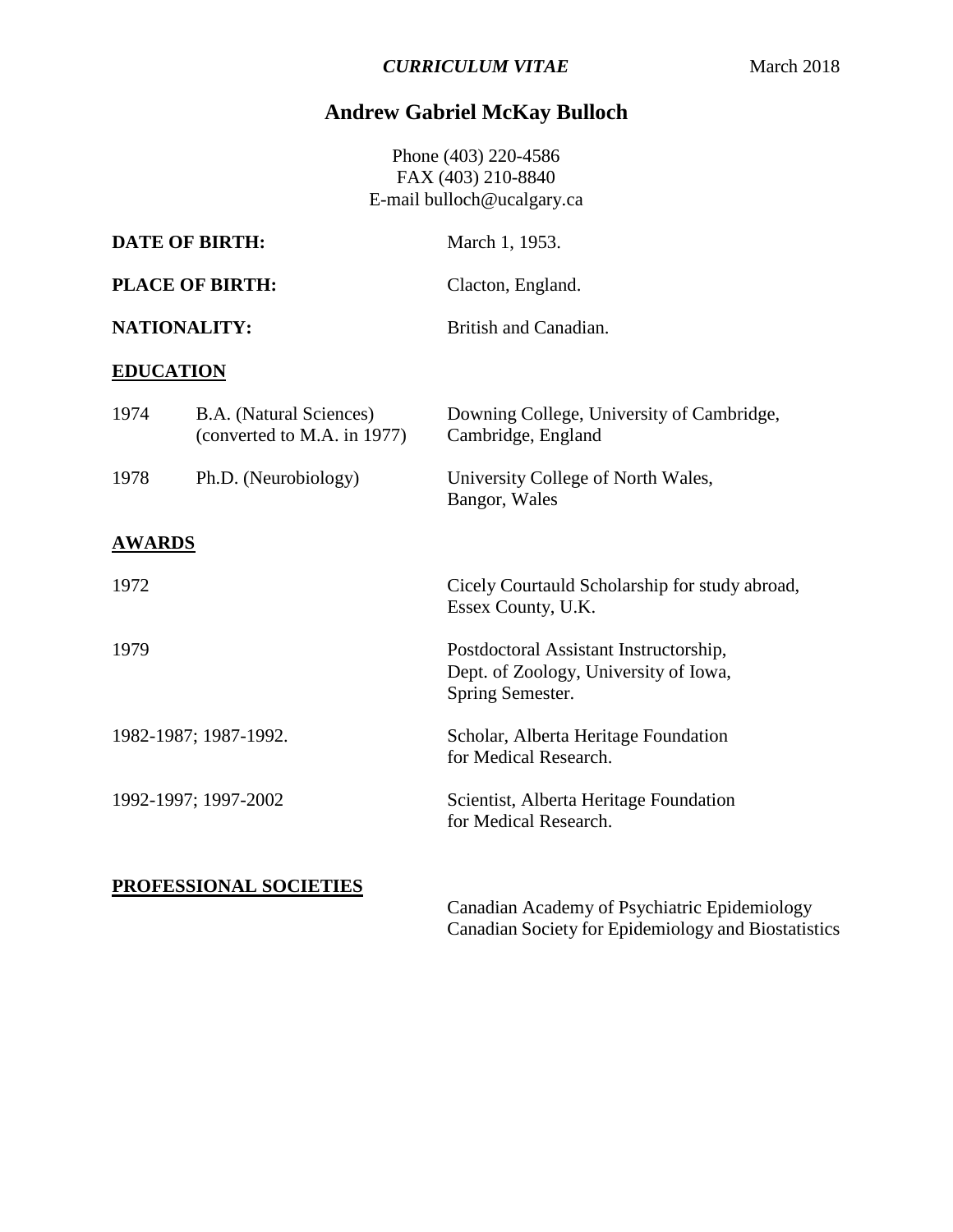## **RESEARCH AND PROFESSIONAL EXPERIENCE**

| 1972 (July-August)<br>1973 (July-August) | <b>Undergraduate research assistant to Dr. A.D. Carlson</b><br>at Division of Biological Sciences, SUNY, Stony Brook, New York                                                      |  |
|------------------------------------------|-------------------------------------------------------------------------------------------------------------------------------------------------------------------------------------|--|
| $1974$ (June-July)                       | <b>Research assistant</b> to Dr. R.W. Meech at Department of Zoology,<br>Cambridge University, England.                                                                             |  |
| 1974 - 1977                              | Ph.D. student of Dr. D.A. Dorsett, Marine Science Laboratories,<br>University College of North Wales, U.K.                                                                          |  |
| 1978                                     | Postdoctoral Fellow to Professor A.O.D. Willows, Department of<br>Zoology, University of Washington, Seattle, Washington, U.S.A.                                                    |  |
| 1979 - 1982                              | Postdoctoral Fellow to Professor S.B. Kater, Department of Zoology,<br>University of Iowa, Iowa City, Iowa, U.S.A.                                                                  |  |
| 1982 - 1987                              | Assistant Professor, Department of Medical Physiology, Faculty of<br>Medicine, University of Calgary, Calgary, Alberta, Canada.                                                     |  |
| 1987 - 1992                              | <b>Associate Professor</b> , Department of Medical Physiology, Faculty of<br>Medicine, University of Calgary, Calgary, Alberta, Canada.                                             |  |
| 1992 - Present                           | <b>Professor</b> , Department of Physiology and Biophysics, (formerly<br>Department of Medical Physiology), Faculty of Medicine<br>University of Calgary, Calgary, Alberta, Canada. |  |
| $2001 - 2004$                            | Adjunct Professor, Department of Biological Sciences, Faculty of<br>Sciences, University of Calgary, Calgary, Alberta, Canada                                                       |  |
| $2014 - 2015$                            | Interim Director, Mathison Centre for Mental Health Research &<br>Education, Hotchkiss Brain Institute                                                                              |  |
| $2006$ – Present                         | Cross appointment, Department of Psychiatry, Faculty of Medicine,<br>University of Calgary, Calgary, Alberta, Canada                                                                |  |
| $2008 -$ Present                         | <b>Professor</b> , Department of Community Health Science, Faculty of Medicine,<br>University of Calgary, Calgary, Alberta, Canada                                                  |  |
| $2015$ – Present                         | <b>Deputy Director,</b> Mathison Centre for Mental Health Research &<br>Education, Hotchkiss Brain Institute                                                                        |  |
| $2016$ – Present                         | Co-Lead, Mental Health NeuroTeam, Hotchkiss Brain Institute                                                                                                                         |  |
| $2017$ – Present                         | <b>Education Director, Mathison Centre for Mental Health Research &amp;</b><br>Education, Hotchkiss Brain Institute                                                                 |  |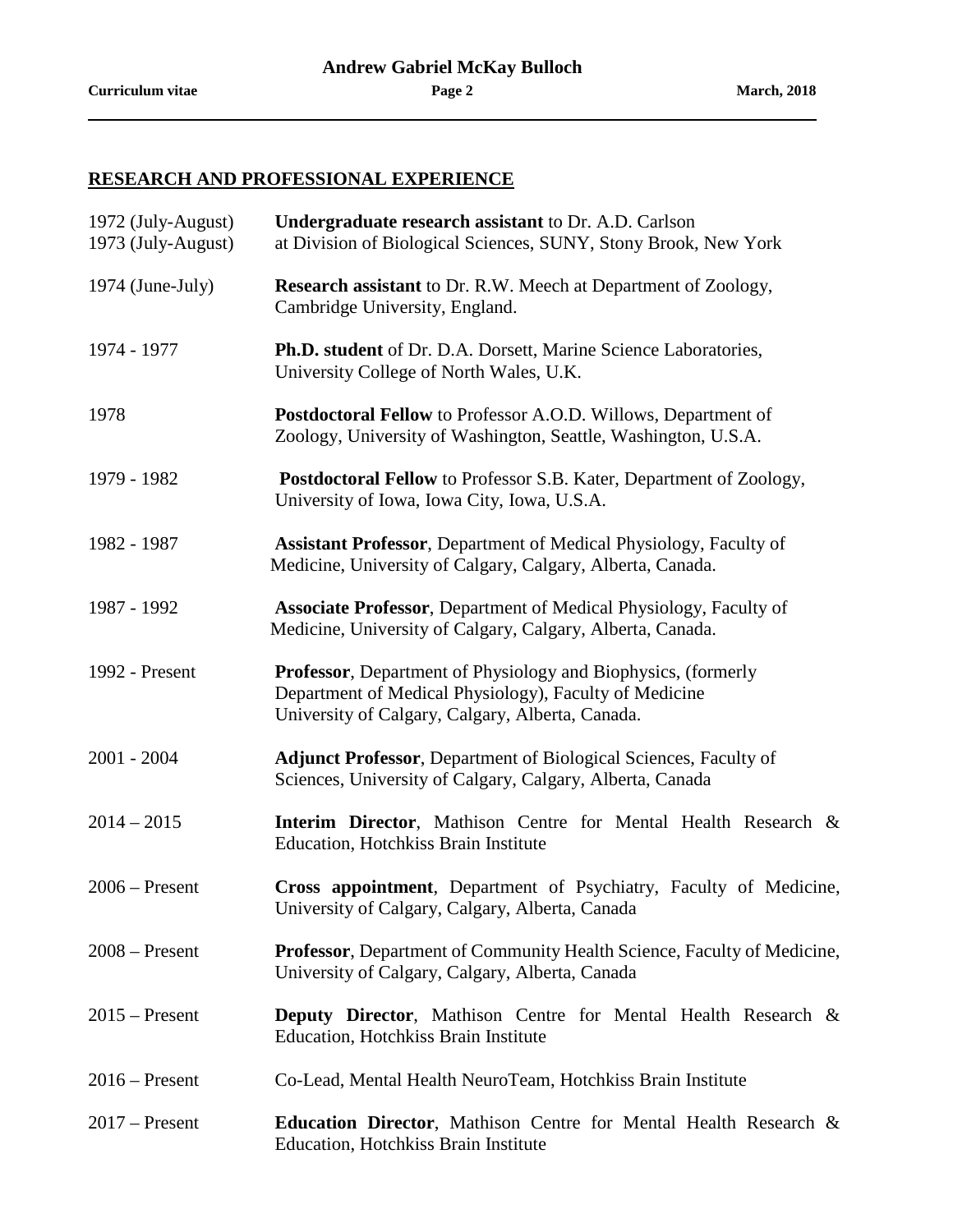## **COURSES TAUGHT**

- 1975 Preparation and supervision of laboratories in physiology and pharmacology for M.Sc. students at Marine Science Laboratories, Menai Bridge, U.K.
- 1979 Postdoctoral assistant instructor in charge of tutorials for the course "Introduction to the Neurosciences" at the University of Iowa.
- 1982 1985 Neuroscience tutorials for second year Medical Students at the University of Calgary.
- 1983 1988 Introductory Physiology course to first year Medical Students at the University of Calgary.
- 1983 2006 MDSC 601.1 Introductory Neuroscience core graduate course at the University of Calgary (Cellular and Molecular Neuroscience) with four other faculty.
- 1984 2001 MDSC 601.3 Neuroscience core graduate course at The University of Calgary (Developmental Neurobiology) with three other faculty.
- 1984 1999 MDSC 200 Human Anatomy and Physiology course for Nursing students at the University of Calgary. Member exam committee, lecturer and lab coordinator.
- 1997 2002 Zoology 595, Neuromuscular Physiology (with J. Wilkens & D. Syme).
- 2002 2005 Zoology 361, Introduction to Human Physiology
- 2002 2004 Master in Biomedical Technology (Neuroscience lectures)
- 2004 2013 MDSC 619.01, Neuroscience I
- 2007 MDSC 648 Psychiatric Epidemiology (with S. Patten)
- 2008 present NEURO 4630 Current Research in Physiology and Neuroscience Lethbridge
- 2010- present NEURO 421 BSc in Neuroscience, 3<sup>rd</sup> year course (with K. Sharkey, F. Stahnisch, M.Hulliger and W. Glannon)
- 2012 HTST 477 Topics and Themes in the History of Science (with F. Stahnisch and others)
- 2012-2015 MDSC 508 BHSc Honors Thesis and Research Communication, Research in Progress sessions

#### **GRADUATE STUDENTS SUPERVISED**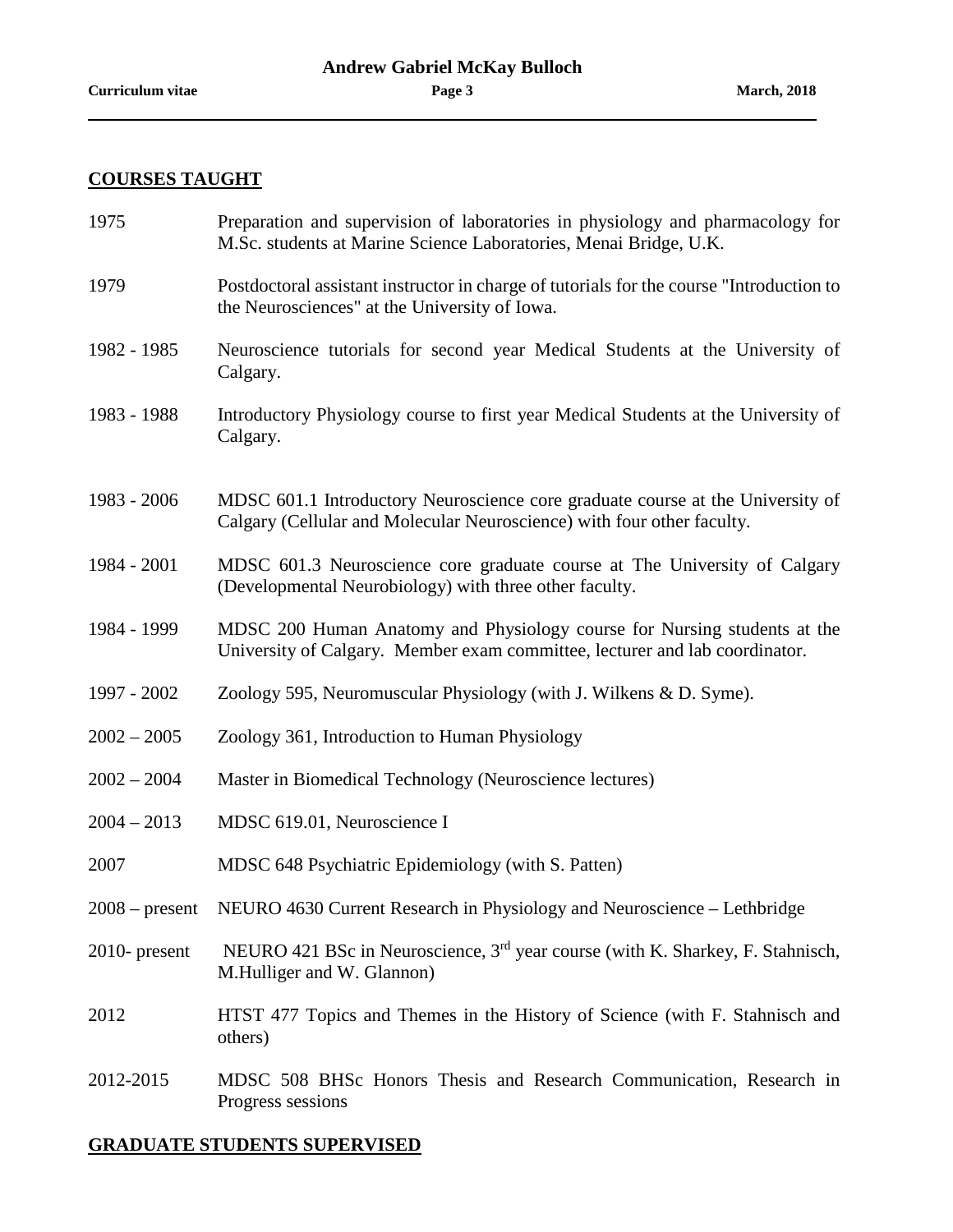| 1982 - 1984      | Daniela Gadotti, AHFMR Student, M.Sc. defended: June, 1985                                              |
|------------------|---------------------------------------------------------------------------------------------------------|
| 1983 - 1989      | Janet Richmond, AHFMR Student, Ph.D. defended: April, 1989 (jointly with Dr. K.<br>Lukowiak).           |
| 1988 - 1991      | Kimberley McKenney, NSERC/AHFMR Student, M.Sc. defended: October, 1992                                  |
| 1988 - 1993      | Piotr Kruk, AHFMR Student, Ph.D. defended: August, 1993                                                 |
| 1991 - 1994      | Isabelle Roger, M.Sc. defended: February, 1994                                                          |
| 1991 - 1996      | Neil Magoski, MRC/AHFMR/NCE Student, Ph.D. defended: July, 1996                                         |
| 1992 - 1994      | Dan-Bing Wang, M.Sc. Student, defended October, 1994 (jointly with Dr. K.<br>Lukowiak                   |
| 1994 - 1996      | Dan Ryder (joint Philosophy/Neuroscience, co-supervised by Dr. C. Martin), M.Sc.<br>defended: July 1996 |
| 1993 - 1997      | Olivera Nesic, Ph.D. defended: July 1997                                                                |
| 1997 - 2000      | Matthew Larouche, M.Sc. student, defended: April 2000                                                   |
| $1998 - 2001$    | Neal Melvin, M.Sc. student defended: 2001                                                               |
| $2001 - 2004$    | Chi Diep, M.Sc. student defended: 2004                                                                  |
| $2012 - 2014$    | Kirsten Fiest, PhD student (supervisory committee member)                                               |
| $2012 - 2013$    | Ryan Reyes, MSc student (supervisory committee member)                                                  |
| $2012 - 2013$    | Kelsey Lucyk, MSc student (supervisory committee member)                                                |
| $2012 - 2013$    | Farnaz Amoozegar, MSc student (supervisory committee member)                                            |
| $2009 - 2014$    | Sandra Berzins, Ph.D. student (co-supervisor) defended June 2014                                        |
| $2013 - 2016$    | Isabelle Vallerand, Ph.D. student (co-supervisor) defended: May 2016                                    |
| $2013 - 2015$    | Keltie MacDonald, MSc student (supervisory committee member) defended March<br>2015                     |
| $2013$ – Present | Brianne Collins, PhD student (supervisory committee member)                                             |
|                  |                                                                                                         |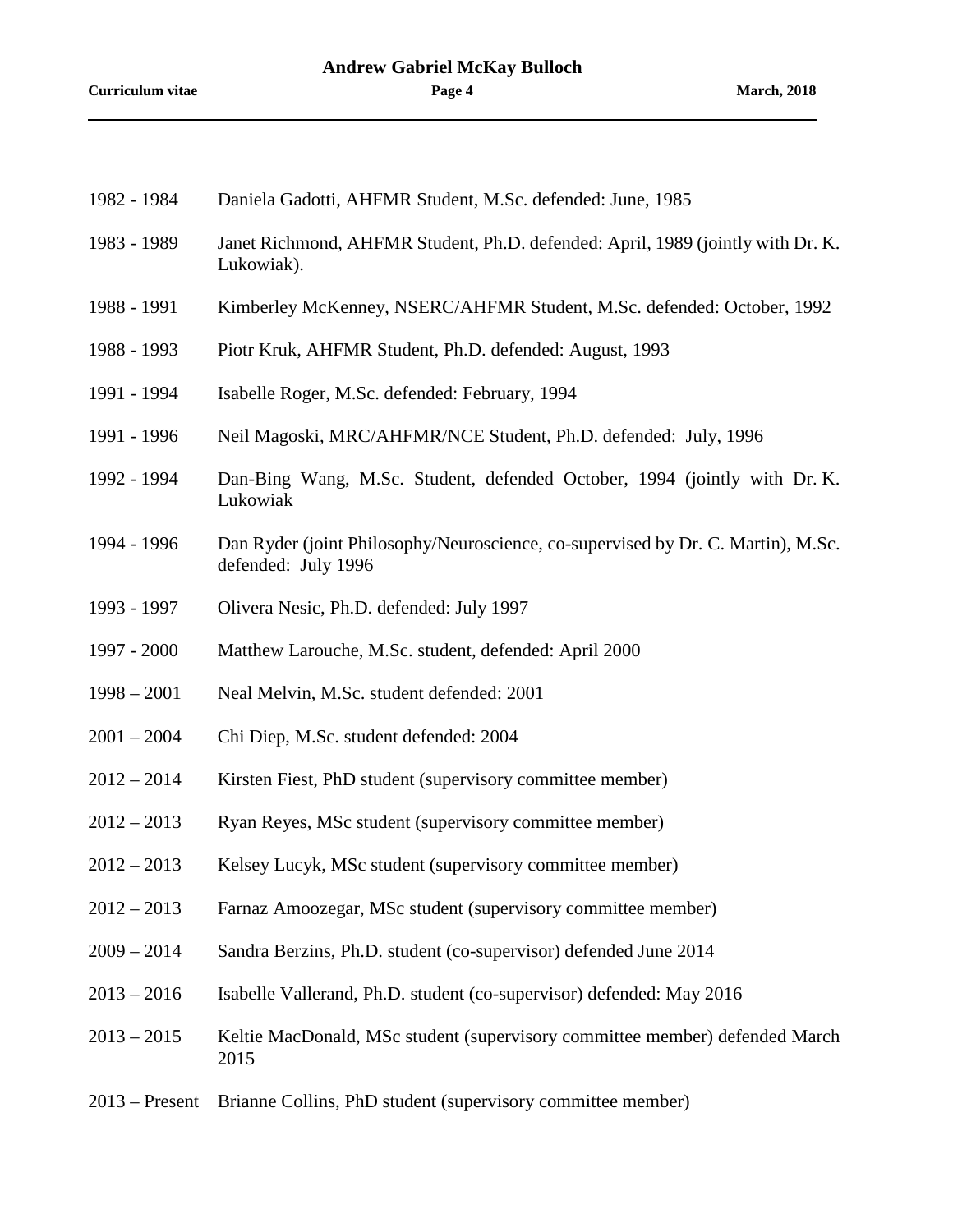#### **EXTERNAL EXAMINER**

- 1991 M.Sc. defense: Shelly-Ann Laberge, Department of Biology, McGill University
- 1993 Ph.D. defense: Elisabeth Quinlan, Dept. Biological Sciences, University of Illinois Chicago
- 1993 Ph.D. defense: Christopher Price, Department of Zoology, University of Alberta
- 1994 Ph.D. defense: Pia Svedsen, Department of Biochemistry, University of Calgary
- 1997 Ph.D. defense: Saobo Lei, Department of Pharmacology, University of Alberta
- 2012 MSc defense: Brianne Collins, Department of Psychology, University of Calgary
- 2013 MSc defense: Kate Murphy, Greek and Roman Studies, University of Calgary
- 2014 PhD defense: Jody Arndt, Department of Psychology, University of Calgary
- 2016 MSc defense: Amanda Fernandez, Department of Psychology, University of Calgary
- 2016 MSc defense: Yasmile Caranza, Department of Neuroscience, University of Calgary

#### **EXTERNAL EXAMINER FOR CANDIDACY EXAMINATIONS**

- 1996 Ph.D. Candidacy: Cheryl Wohl, Department of Anatomy, University of Calgary
- 2001 Ph.D. Candidacy: Roy Sillitoe, Department of Neurosciences, University of Calgary
- 2001 Ph.D. Candidacy: Peter Larsen, Department of Neuroscience, University of Calgary
- 2007 Ph.D. Candidacy: Jessica McLachlan, Department of Psychology, University of Calgary
- 2011 Ph.D. Candidacy: Elizabeth Freiheit, Department of Community Health Sciences, University of Calgary
- 2011 Ph.D. Candidacy: Andrea Soo, Department of Community Health Sciences, University of Calgary
- 2013 Ph.D. Candidacy Brianne Collins, Department of Psychology, University of Calgary

#### **SUPERVISORY COMMITTEES**

- 1983 1991 Maeve O'Beirne, Ph.D. student. Defended: April, 1991.
- 1985 1987 Catherine Leonard, M.Sc. student. Defended: October, 1987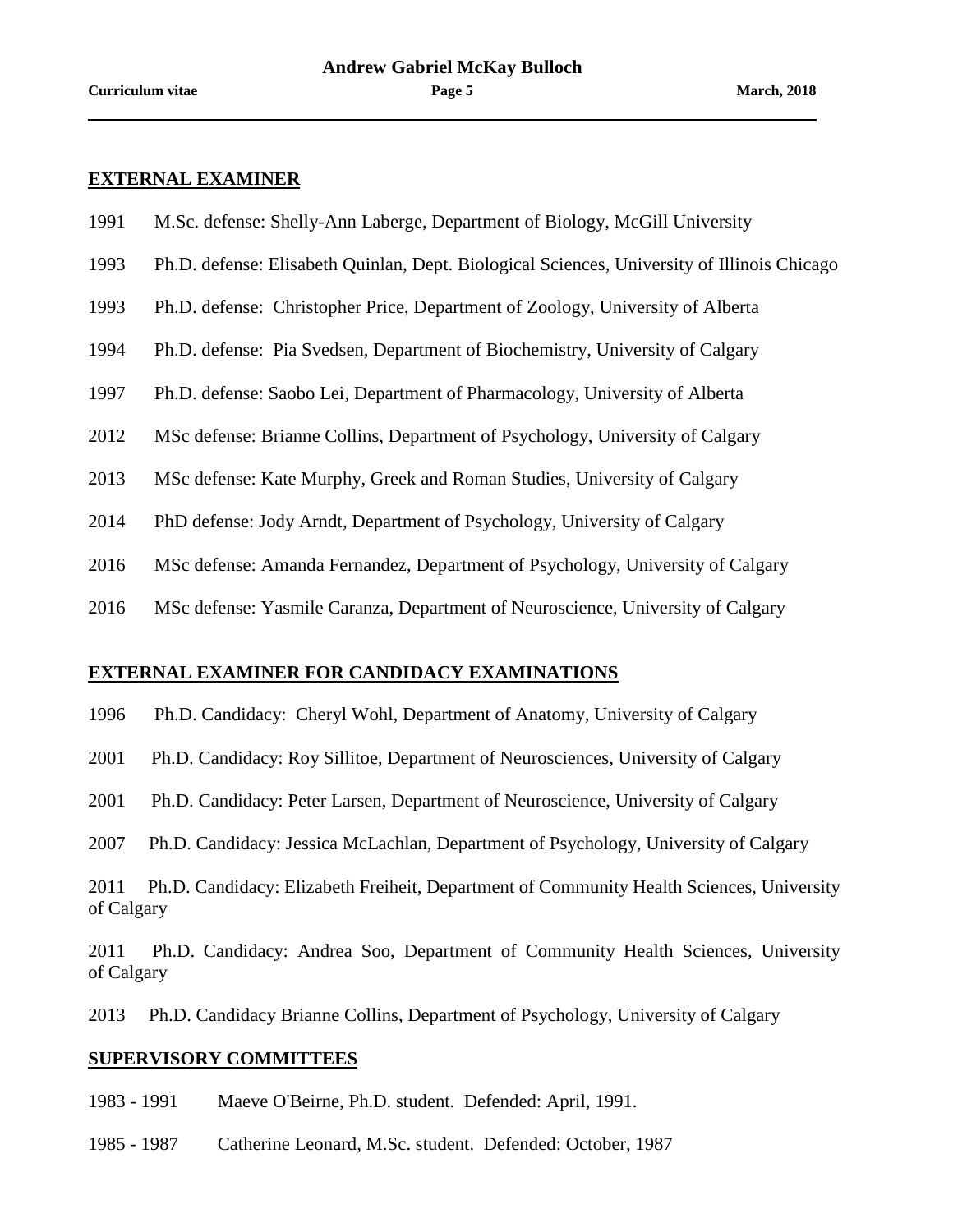- 1987 1988 Murray Jensen, M.Sc. student. Defended: November, 1988
- 1987 1989 Christopher Voll, Ph.D. student. Defended: June, 1989
- 1990 1992 Lorraine Anderson, M.Sc. student. Defended: June, 1992
- 1989 1994 Craig Krekoski, Ph.D. student. Defended: September, 1994
- 1991 1993 Nadine Ewadinger, M.Sc. student. Defended: June, 1993
- 1991 1994 Brent Reynolds, Ph.D. student. Defended: February, 1994
- 1992 1994 Dan-Bing Wang, M.Sc. student. Defended: September, 1994
- 1992 1995 Chang Zhu, M.Sc. student. Defended: January, 1995
- 1993 1994 Shireen Ahmed, M.Sc. student. Defended: September, 1994
- 1994 1999 Khan Ozol, Ph.D. student. Defended: April 6, 1999
- 1996 1998 Andrew Fischer, Ph.D. student. Defended: October 5, 1998
- 1996 2001 Bill Panenka, M.Sc. student. Defended July, 2001
- 1997 1999 John Gudgeon, M.Sc. student. Defended: May 21, 1999
- 1998 2001 Shane Ferguson, M.Sc. student. Defended April, 2001
- 1998 -2002 James Kennedy, Ph.D. student, Defended, July 2002
- 2000 2001 Constance Riess, M.Sc. student, Defended November 2001
- 2000 2002 Kathy Lencses, M.Sc. student, Defended January 2002
- 2000 2002 Mark Ballerman, M.Sc student, Defended November 2002
- 2001 2005 Christine Webber, PhD student, Defended
- 2001 2005 Roy Sillitoe, Ph.D. student, Defended
- 2003 2010 Rowena Cua, Ph.D. student, Defended July 2010
- 2007- 2009 Jennifer Yelland, M.Sc. student, Defended 2009
- 2007- 2011 Salma Khaled, Ph.D. student, Defended December 2011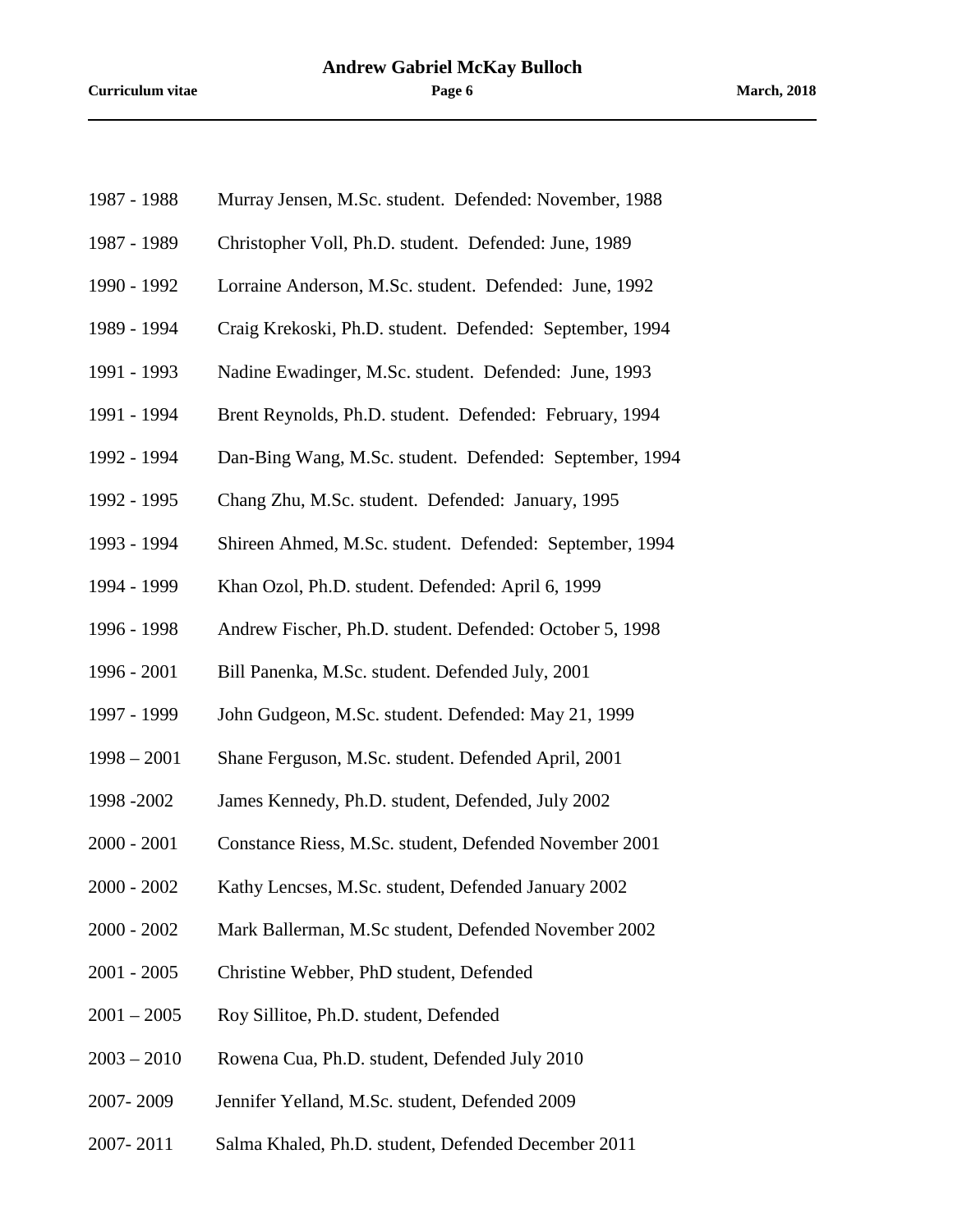- 2011 2013 Nithya Kondura, Medical Sciences, Defended May 2013
- 2012 2013 Kelsey Lucyk, MSc student, Community Health Sciences, Defended July 2013
- 2012 2013 Ryan Reyes, M.Sc. student, Community Health Sciences, Defended
- 2012 2014 Kirsten Fiest, Ph.D. student, Community Health Sciences, Defended April 2014
- 2009 2015 Sandy Berzins, Ph.D. student, Community Health Sciences, Defended June 2015
- 2012 2014 Farnaz Amoozegar, MSc student, Neuroscience, Defended May 2015
- 2013 2016 Isabelle Vallerand, PhD student, Community Health Sciences, Defended May 2016
- 2013 2015 Keltie MacDonald, MSc student, Community Health Sciences, Defended May 2015
- 2013 2015 Brianne Collins, PhD student, Psychology, Defended May 2015
- 2015 2017 Ruth Diaz, MSc student, Community Health Sciences, Defended May 2017
- 2016 Present Quinn McLellan, MSc student, Medical Sciences
- 2017 Present Michael Sanderson, PhD student (supervisory committee member)

## **POSTDOCTORAL FELLOWS SUPERVISED**

1984 - 1986 Dr. A. Don Murphy, AHFMR Fellow (jointly with Dr. K. Lukowiak; presently Associate Professor, Dept. Biological Sciences, University of Illinois -Chicago). 1985 - 1988 Dr. Robert Berdan, AHFMR Fellow (presently Scientific Director, Calgary Science Center). 1988 - 1991 Dr. Richard Ridgway, AHFMR/NCE Fellow (presently Associate Professor, Department of Biology, Seattle Pacific University). 1988 - 1991 Dr. Naweed Syed (presently Associate Professor, Department of Anatomy, University of Calgary). 1995 - 1996 Dr. Ronald van Kesteren, AHFMR/Netherlands Acad. Sci. Fellow 1993 - 1999 Dr. Willem Wildering, NCE/AHFMR Fellow 1994 - 1999 Dr. Petra Hermann, PDF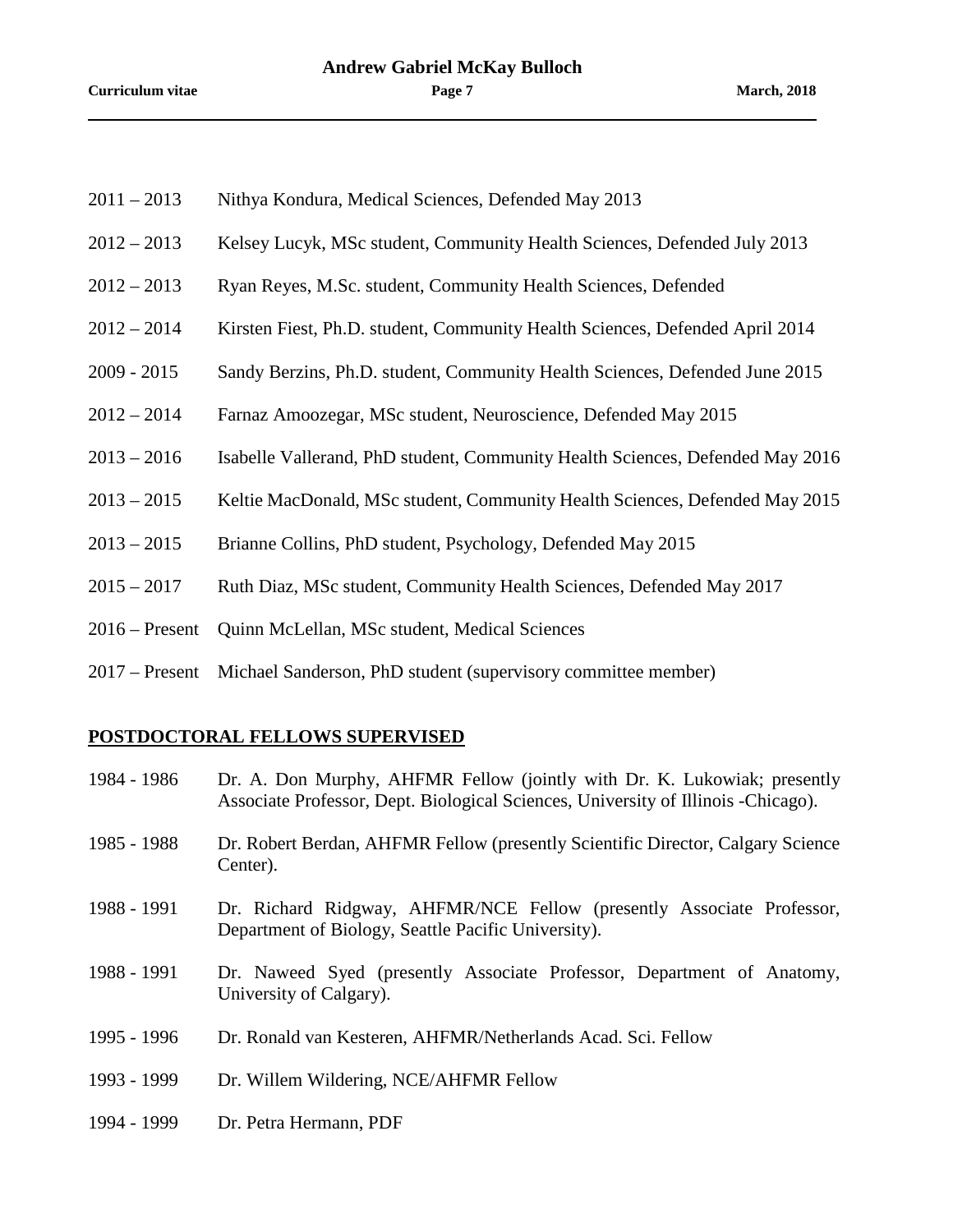#### **SERVICE TO UNIVERSITY COMMITTEES AND RESEARCH GROUPS**

- 1983 Physiology Department Headship Review Committee.
- 1983 1985 Secretary of Neuroscience Research Group
- 1984 1986 Student Appeals Committee, Faculty of Medicine
- 1986 1987 Representative of Faculty of Medicine at the Council of the Faculty of Management
- 1987 1988 Nominating Committee, Faculty of Medicine
- 1988 1990 Trusts Committee, Faculty of Medicine
- 1988 1990 Chair, Neuroscience Research Group
- 1988 1989 Research Committee, Faculty of Medicine
- 1989 1991 Chairman of Research Committee, Faculty of Medicine
- 1989 1991 Advisory Committee to Heritage Medical Research Clinic
- 1990 1994 Electives Planning Committee, Faculty of Medicine
- 1990 1991 Advisory Committee for Roy Allen Vision Endowment
- 1992 Physiology Department Headship Review Committee
- 1992 1994 Graduate Education Committee, Department of Neuroscience
- 1992 1993 Accreditation Review Committee on Basic Science Departments
- 1992 1994 AHFMR Travel and Visiting Lecturers Committee
- 1993 1995 Executive Faculty Council, Faculty of Medicine
- 1994 1995 Chair, AHFMR Travel and Visiting Lecturers Committee
- 1993 -1998 Physiology Department Promotions Committee
- 1994 1998 Graduate Coordinator, Department of Neuroscience
- 1995 1998 Academic Program Committee, Faculty of Graduate Studies
- 1995 1998 Appeals Committee, Faculty of Graduate Studies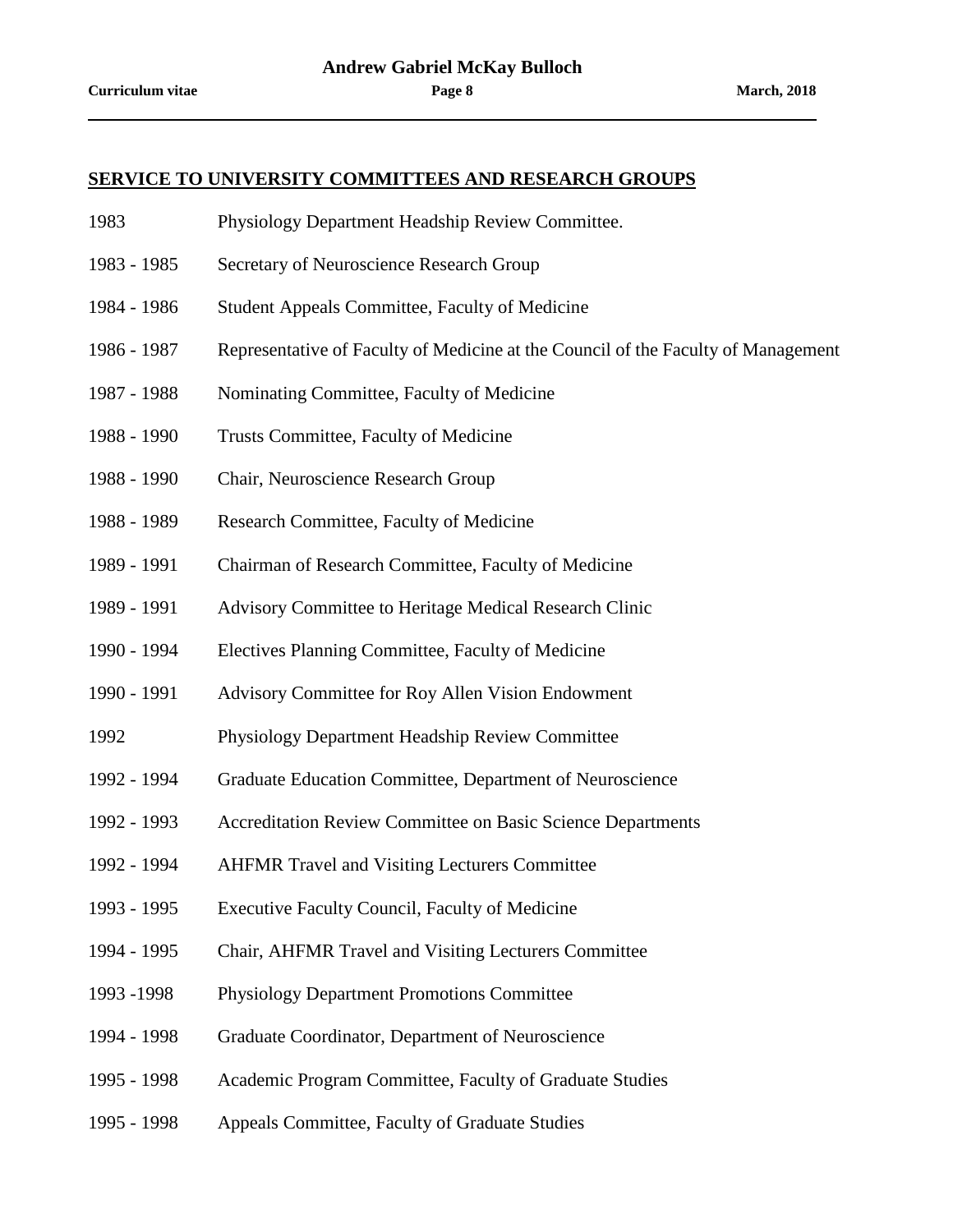- 1990 1998 Advisory Committee to Julia MacFarlane Diabetes Research Centre
- 1992 2000 Graduate Education Committee, Department of Neuroscience
- 1996 1997 Search Committee for Dean, Faculty of Graduate Studies
- 2001 2003 Dean's Representative, Nominating Committee, Faculty of Medicine
- 2002 2003 Chair, Neuroscience Research Group, Department of Neuroscience
- 2000 2002 Student Appeals Committee, Faculty of Medicine
- 1992 1995 Neuroscience Research Group Executive Committee, Faculty of Medicine
- 2000 2002 General Faculties Council, Library Committee, University of Calgary
- 2001 2004 Graduate Education Committee, Department of Neuroscience
- 2002 2003 Search Committee for Head of Division of Neurosurgery
- 2002 2003 Chair, Brain Awareness Day Organizing Committee, Neuroscience Research Group
- 2002 2004 Member, General Faculties Council, University of Calgary
- 2003 2004 Member, Search Committee for Comparative Neuroscientist, Div. of Zoology
- 2003 2004 Member, Organizing Committee of Calgary Brain Institute Research Day (2004)
- 2003 2004 Member, Organizing Committee, Calgary Health Region Research Day (2004)
- 2003 2006 Executive Faculty Council, Faculty of Medicine
- 2005 2008 Academic Program Committee, Faculty of Graduate Studies
- 2006 2008 Chair, Hotchkiss Brain Institute, Open House Organizing Committee
- 2006 2010 Member, Student & Resident Appeals Committee (shadow), Faculty of Medicine
- 2007-2009 Mini-Med School Organizing Committee
- 2010-2010 Faculty of Medicine CRC Chairs Review Committee
- 2009-2011 Organizing committee: ISHN/Cheiron meeting in Calgary/Banff, June 2011
- 2010-2013 General Faculties Council, University of Calgary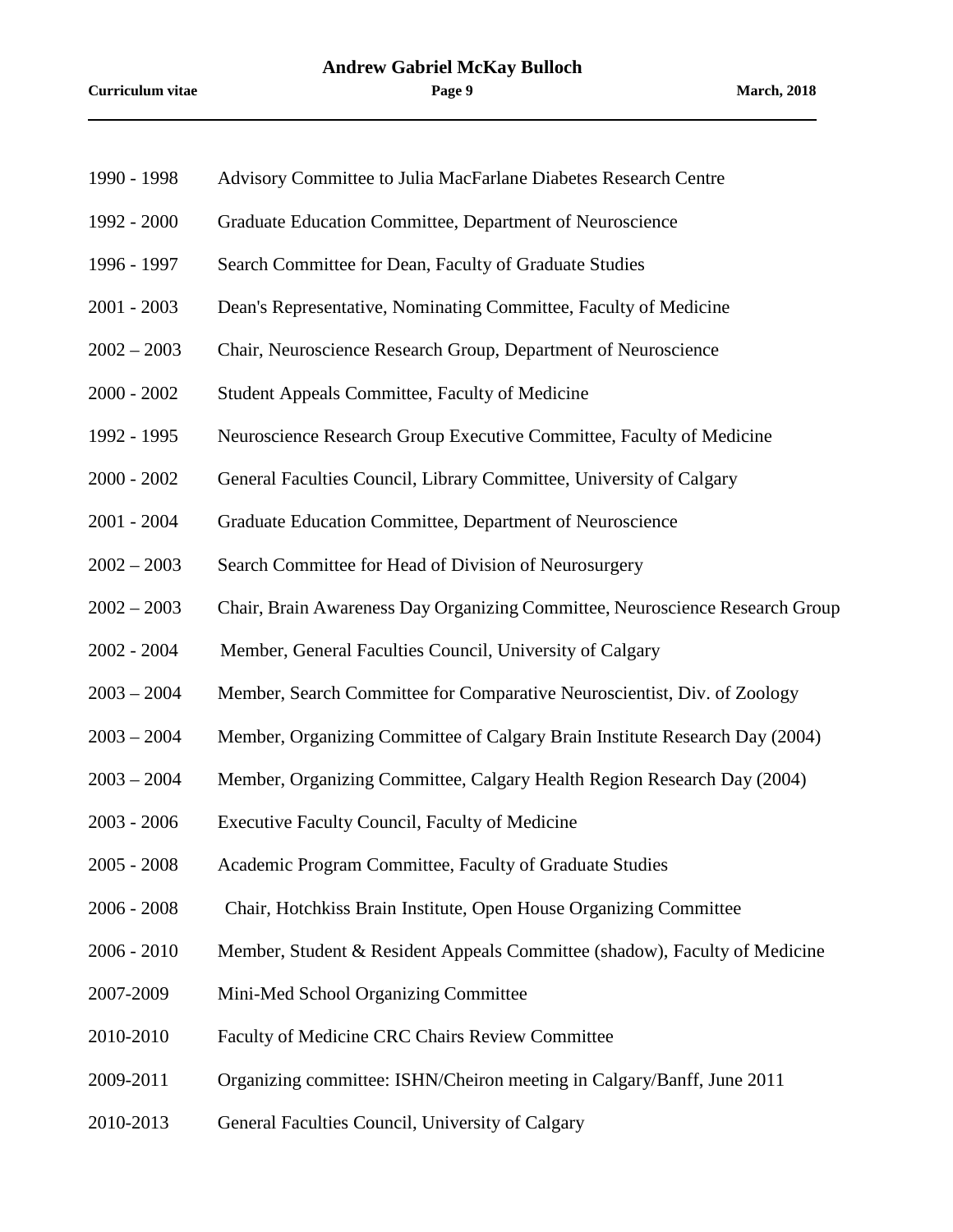| 2011             | Faculty of Medicine Institutes Review Committee                                                                                  |
|------------------|----------------------------------------------------------------------------------------------------------------------------------|
| 2011-2014        | Chair, Scientific Merit Review Panel (Animals), University of Calgary                                                            |
| 2010-2015        | University Animal Welfare Committee, University of Calgary                                                                       |
| $2012 - 2014$    | Neutral Chairs Committee, Department of Community Health Sciences                                                                |
| $2014 - 2016$    | International Association for Child and Adolescent Psychiatry and Allied<br>Professions 2016 World Congress Organizing Committee |
| $2016 - 2016$    | Cumming School of Medicine's Faculty Tenure and Promotion Committee                                                              |
| <b>PRESENT:</b>  |                                                                                                                                  |
| 2008-present     | Member, Hotchkiss Brain Institute, Brain Bee Organizing Committee                                                                |
| 2010-present     | History of Neuroscience Collection Steering Committee                                                                            |
| $2013$ – present | History of Neuroscience Interest Group Organizing Committee                                                                      |
| $2015$ – present | Leadership Team, Mathison Centre for Mental Health,                                                                              |
| $2016$ – present | Science Students Appeal Committee, Cumming School of Medicine                                                                    |
| $2016$ - present | Scientific Research and Innovation Committee, Hotchkiss Brain Institute                                                          |
| $2017$ – present | Mental Health Strategy Implementation Advisory Committee                                                                         |
| $2017$ – present | Executive Committee Member, Neuro Research Clinics, HBI                                                                          |
| $2017$ – present | Chair, Website Committee for Neuro-Research Clinics, HBI                                                                         |
| $2017$ – present | Member, Training Committee, HBI                                                                                                  |
| $2017$ – present | Member, International Program Committee, HBI                                                                                     |
| $2017$ – present | Member, Department of Psychiatry, Fellowships Committee                                                                          |
| $2017$ – present | Lead, Mental Health Internal Peer-Review, HBI                                                                                    |
| $2017$ - present | Chair, Mathison Centre Community Connections Committee (MC4)                                                                     |
| $2018$ – present | Member, Clinical/Adjunct Promotions Committee, Department of Psychiatry                                                          |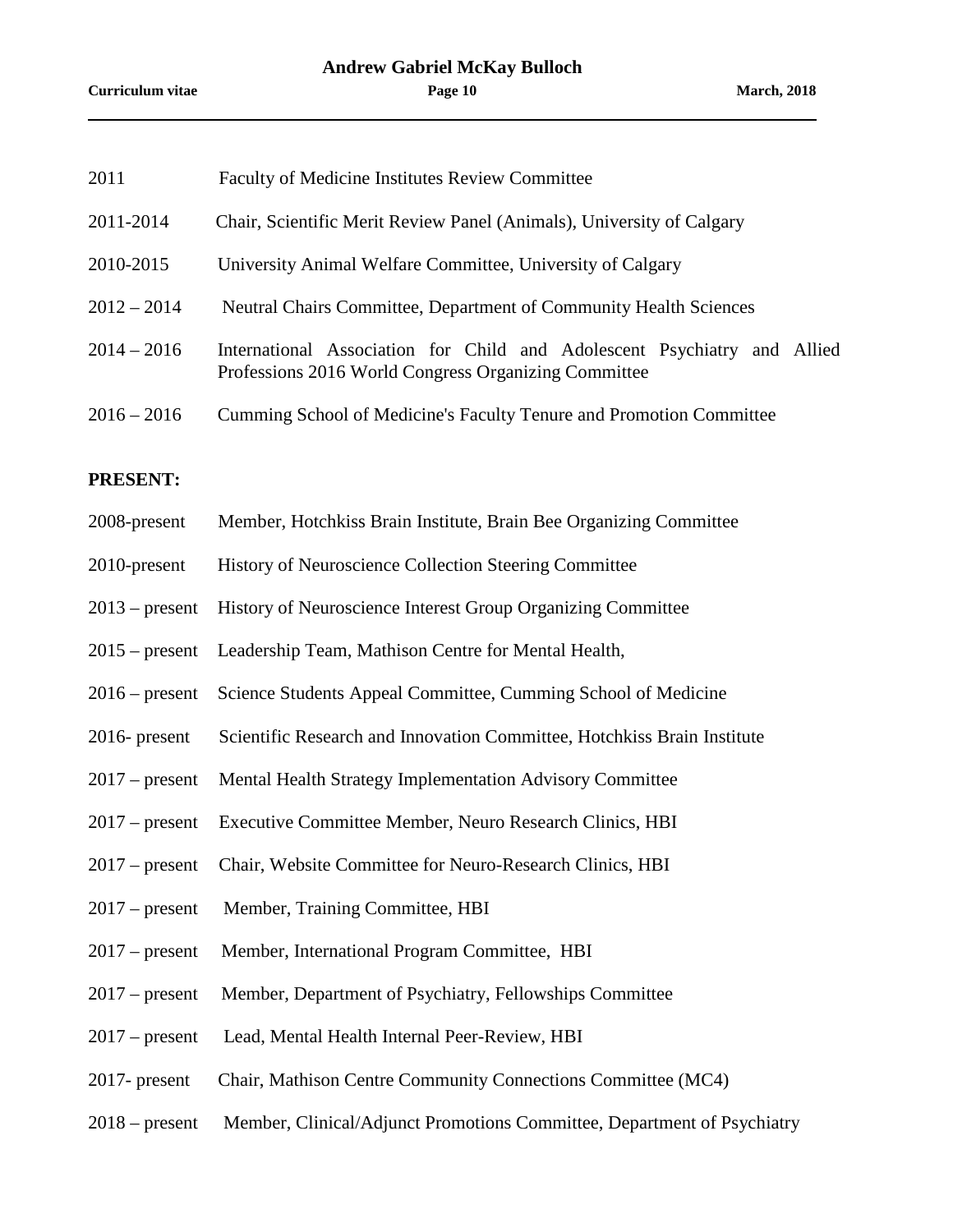2018 – present Member, Leadership Team, Mental Health NeuroTeam, Mathison Centre for Mental Health & Research, Hotchkiss Brain Institute

#### **SERVICE TO PROVINCIAL, NATIONAL AND INTERNATIONAL BODIES**

- 1987 1989 MRC Studentship Committee "B".
- 1989 1992 MRC Neurological Sciences Committee
- 1991 1994 Society for Neuroscience Program Committee
- 1993 1995 Organising Committee: Cold Spring Harbor *"Neurobiology of Aplysia"* Symposium
- 1993 1999 Organising Committee: *International Congress of Comparative Physiology and Biochemistry,* Calgary, 1999
- 1995 1997 Alberta Heritage Foundation for Medical Research: Major Equipment Committee
- 1996 1997 President Elect, Canadian Association for Neuroscience
- 1997 1999 President, Canadian Association for Neuroscience
- 1998 2000 MRC Scientists "A" Committee
- 1998 Present NeuroPartners Canada, Scientific Advisory Council
- 1999 2000 MRC Neurosciences "B" Committee
- 1999 2001 Chair, Nominating Committee, Canadian Association for Neuroscience
- 1999 2001 Membership Committee, Society for Neuroscience
- 2001 2004 Membership Committee, Society for Neuroscience, Co-Chair
- 2001 2004 Funding Resource Co-ordinator, International Brain Research Organization
- 2002 2009 CIHR, Strategic Training Grants Committee
- 2016 2017 Depression Hubs-National Advisory Committee, Canadian Depression Research and Innovation Network
- 2016 2017 Depression Hubs Scientific Advisory Working Group, Canadian Depression Research and Innovation Network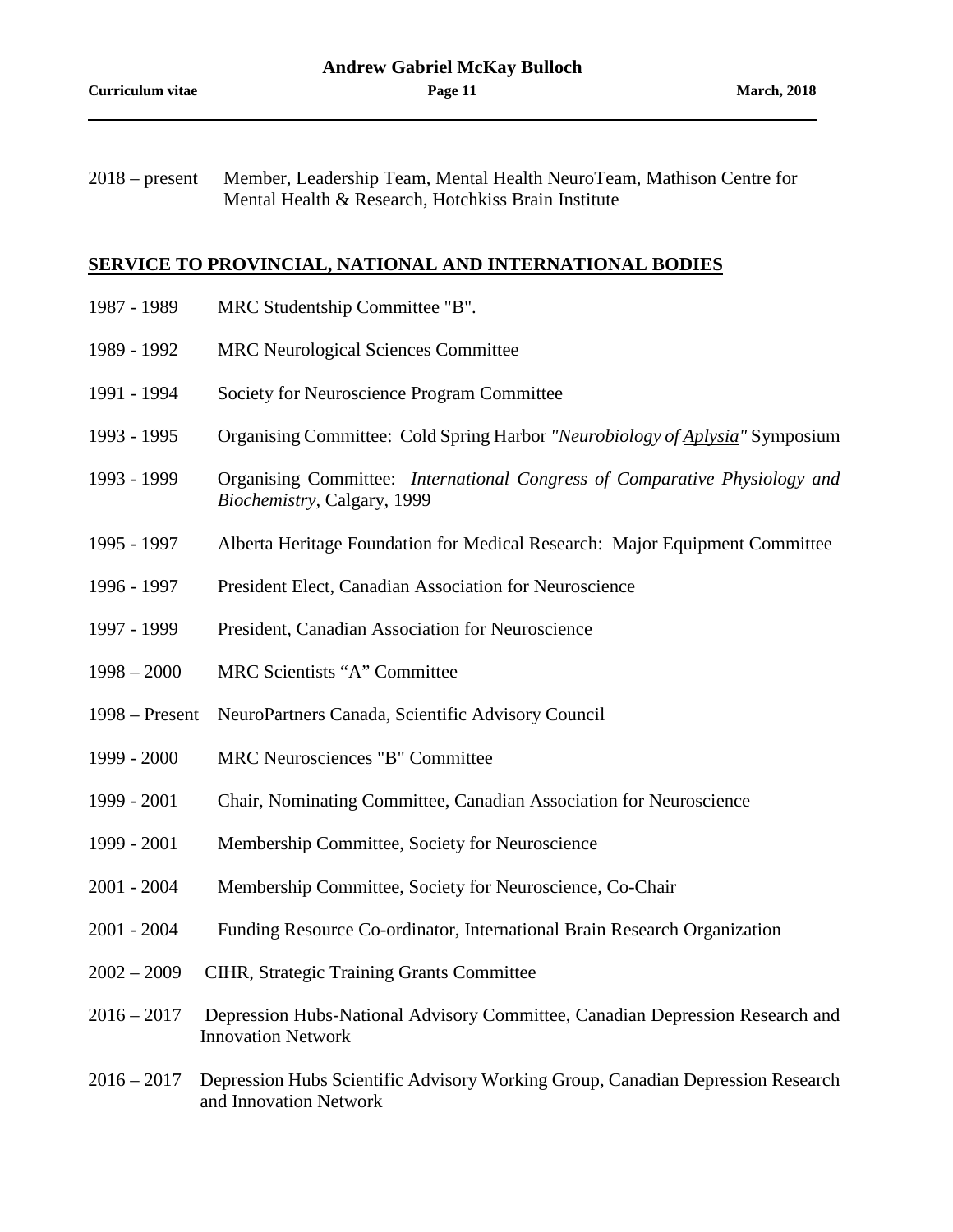## **PRESENT:**

- 2007 Present Statistics Canada/SSHRC, Research Data Center Applications Review committee
- 2011 Present Alberta Medical Foundation Board
- 2013 Present Global Burden of Disease Expert in Mental Health
- 2016 Present Steering Committee, Campus Alberta Neuroscience
- 2016-Present: Depression Initiative Committee, Campus Alberta Neuroscience

#### **SERVICE TO EDITORIAL BOARDS AND GRANT AGENCIES**

Editorial board member: Invertebrate Neuroscience

Ad hoc reviewer: National Institute of Health (U.S.A.); National Science Foundation (U.S.A.); CIHR (Canada), NSERC, SSHRC

Reviewer for: Can J Psychiatry; Depression and Anxiety; Drug and Alcohol Dependence; Pharmacoepidemiolgy and Drug Safety; Can J Neurological Sciences; Social Science and Medicine

> (formerly J Comp. Neurology; J Neurophysiology; J Experimental Biology; J Neurobiology; J Neuroscience; Neuroscience; Cell and Tissue Research; Biological Bulletin; Brain Research; J Cell Biol).

#### **INVITED SPEAKER**

- 1980 Department of Anatomy, State University of New York, Stony Brook
- 1980 Department of Biological Sciences, Columbia University, New York
- 1980 Department of Neurobiology, University of California at Irvine
- 1980 Department of Biological Sciences, Northwestern University, Chicago
- 1980 Department of Biological Sciences, University of Southern California, Los Angeles
- 1981 Neuroscience Research Group, University of Calgary
- 1985 Faculty of Biology, Free University of Amsterdam
- 1986 *"Day of Neuroscience"* June 15, Canadian Association for Neuroscience, Guelph, Ontario.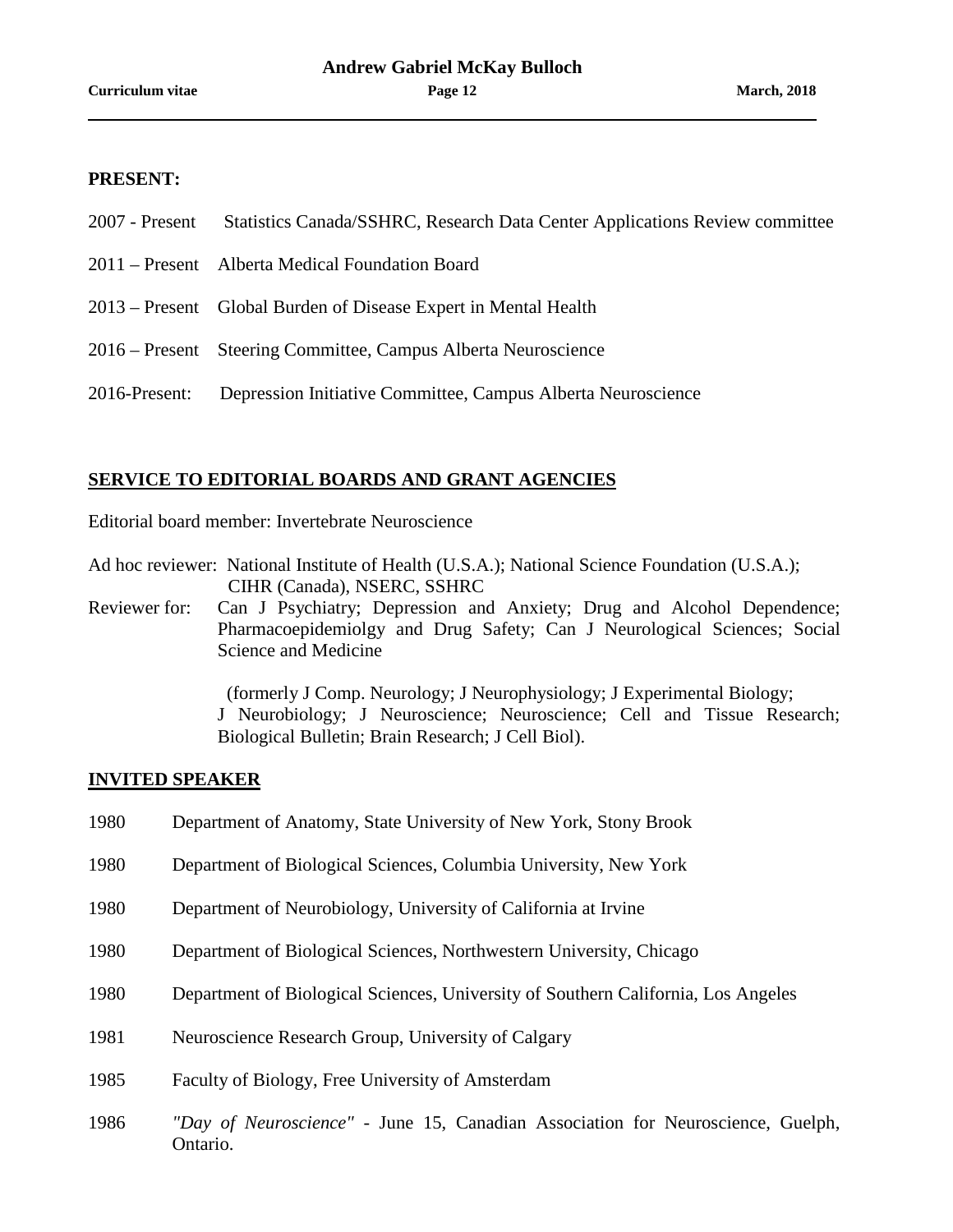| 1986 | Symposium: "Molluscan Neurobiology #2"- August 18-22, Amsterdam, The Netherlands.                                                                                       |
|------|-------------------------------------------------------------------------------------------------------------------------------------------------------------------------|
| 1986 | Symposium: "Nervous System Regeneration in the Invertebrates", Dec. 27-30, American<br>Society of Zoologists Annual Meeting, Nashville, Tennessee.                      |
| 1987 | Friday Harbor Laboratories, University of Washington                                                                                                                    |
| 1988 | Workshop: "Invertebrate Synapses" - Nov. 12, Society for Neuroscience Annual Meeting,<br>Toronto, Ontario.                                                              |
| 1988 | Neuroscience Research Group, University of Alberta                                                                                                                      |
| 1990 | Workshop: "Comparative Aspects of Age-induced Plasticity" - April 5-7, University of<br>Kentucky, Lexington, Kentucky.                                                  |
| 1990 | Symposium: "Molluscan Neurobiology #3" - Aug. 20-24, Amsterdam, The Netherlands.                                                                                        |
| 1991 | Department of Physiology, Queen's University                                                                                                                            |
| 1991 | Department of Anatomy and Neurobiology, Colorado State University                                                                                                       |
| 1992 | Symposium: "Neurones in Culture" - April 9-10, Society for Experimental Biology<br>Annual Meeting, Lancaster, U.K.                                                      |
| 1992 | Canadian Society for Zoologists Annual Meeting, Antigonish, Nova Scotia.                                                                                                |
| 1992 | "Development and Regeneration of Neural Circuits" - March 29th, at<br>Symposium:<br>Midwest Neurobiologists Annual Meeting, University of Missouri, Columbia, Missouri. |
| 1992 | Friday Harbor Laboratories, University of Washington                                                                                                                    |
| 1993 | Symposium: "Neurobiology of Aplysia" - April 21-25, Cold Spring Harbor, New York.                                                                                       |
| 1993 | Symposium: "The Nervous Systems of Invertebrates -- A Comparative Approach" -<br>October 4-7th, Konstanz University, Germany.                                           |
| 1993 | Department of Zoology, Iowa State University                                                                                                                            |
| 1993 | Department of Anatomy, University of Saskatchewan                                                                                                                       |
| 1994 | Symposium: "Molluscan Neurobiology #4" - June 1-4th, Amsterdam, The Netherlands.                                                                                        |
| 1995 | Symposium: "Molecular and Behavioral Biology of Aplysia and Related Molluscs" - April<br>19-23rd, Cold Spring Harbor, New York.                                         |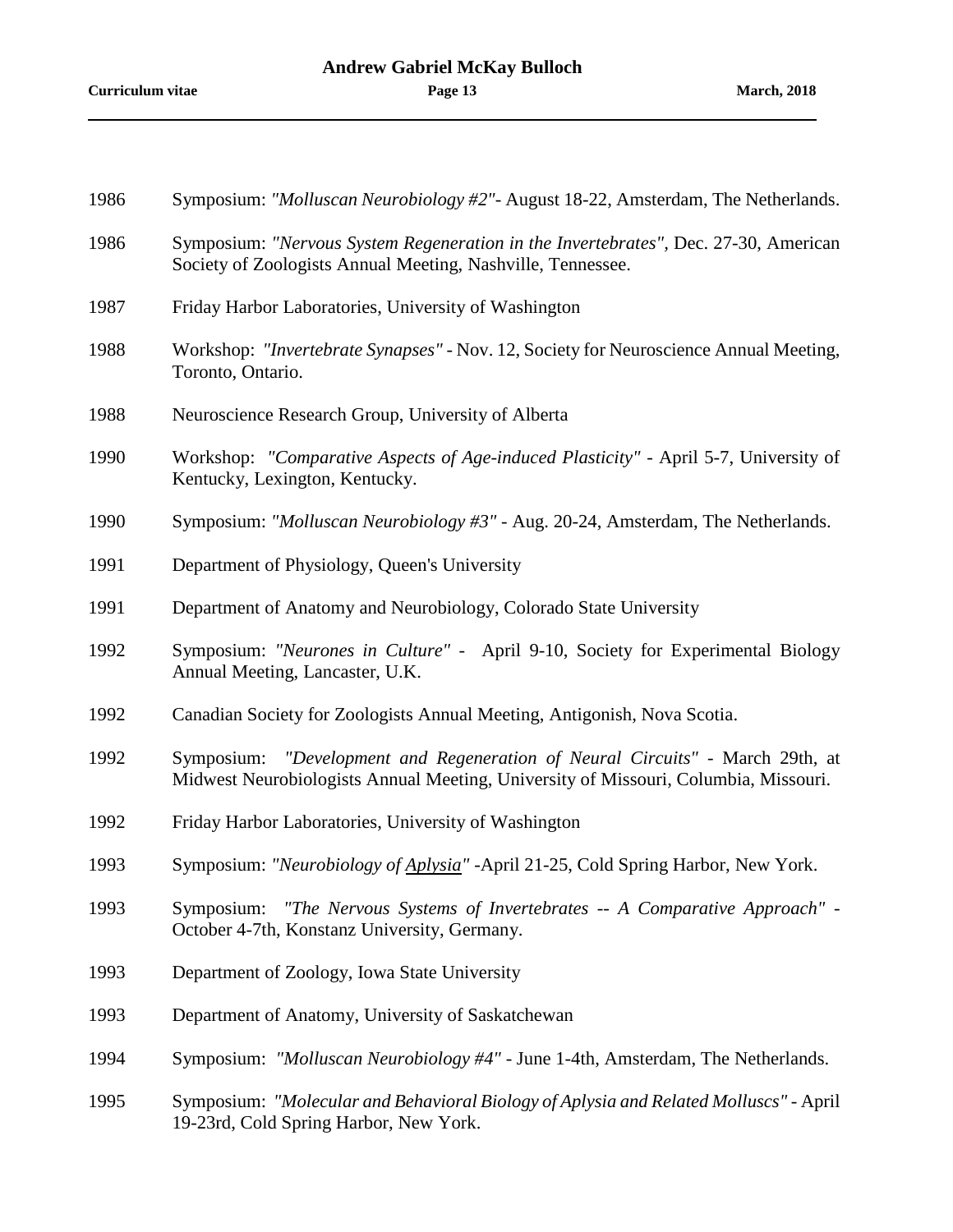- 1995 Friday Harbor Laboratories, University of Washington
- 1996 International Medical Exchange, Sapporo Medical University
- 1996 Department of Physiology, Sapporo Medical University
- 1996 Department of Biology, Hokkaido University
- 1996 Department of Physiology, Kagawa Medical University
- 1996 Department of Biological Sciences, Hiroshima University
- 1996 Department of Biology, Kobe University
- 1996 Department of Physics, Kyoto Sangyo University
- 1997 Department of Pharmacology, University of Alberta
- 1998 Department of Zoology, University of British Columbia
- 1998 Neuroscience Program, University of Lethbridge
- 2000 University of Puerto Rico, San Juan, Puerto Rico Tropical Neuroethology summer course (3 seminars & 1 week lab)
- 2002 University of Illinois at Chicago (2 seminars), Department of Biological Sciences
- 2003 Symposium: "*Growth Factors in Invertebrates*", Society for In Vitro Biology, Oregon

#### **VISITING SCIENTISTS HOSTED**

| Dr. Y. Fujito        | Assistant Professor, Department of Physiology,<br>Sapporo Medical College, Sapporo, Japan<br>(September 1989 - March 1990)    |
|----------------------|-------------------------------------------------------------------------------------------------------------------------------|
| Dr. J. van Minnen    | Associate Professor, Department of Biological Sciences,<br>Free University, Amsterdam, The Netherlands<br>(March 1992)        |
| Dr. R. Ridgway       | Assistant Professor, Department of Biology,<br>Seattle Pacific University, Washington, U.S.A.<br>(July - August, 1992 & 1993) |
| Dr. J.E. Vreugdenhil | Universitair docent,<br>Department of Biochemistry and Molecular Biology<br>Vrije Universiteit, Amsterdam, The Netherlands    |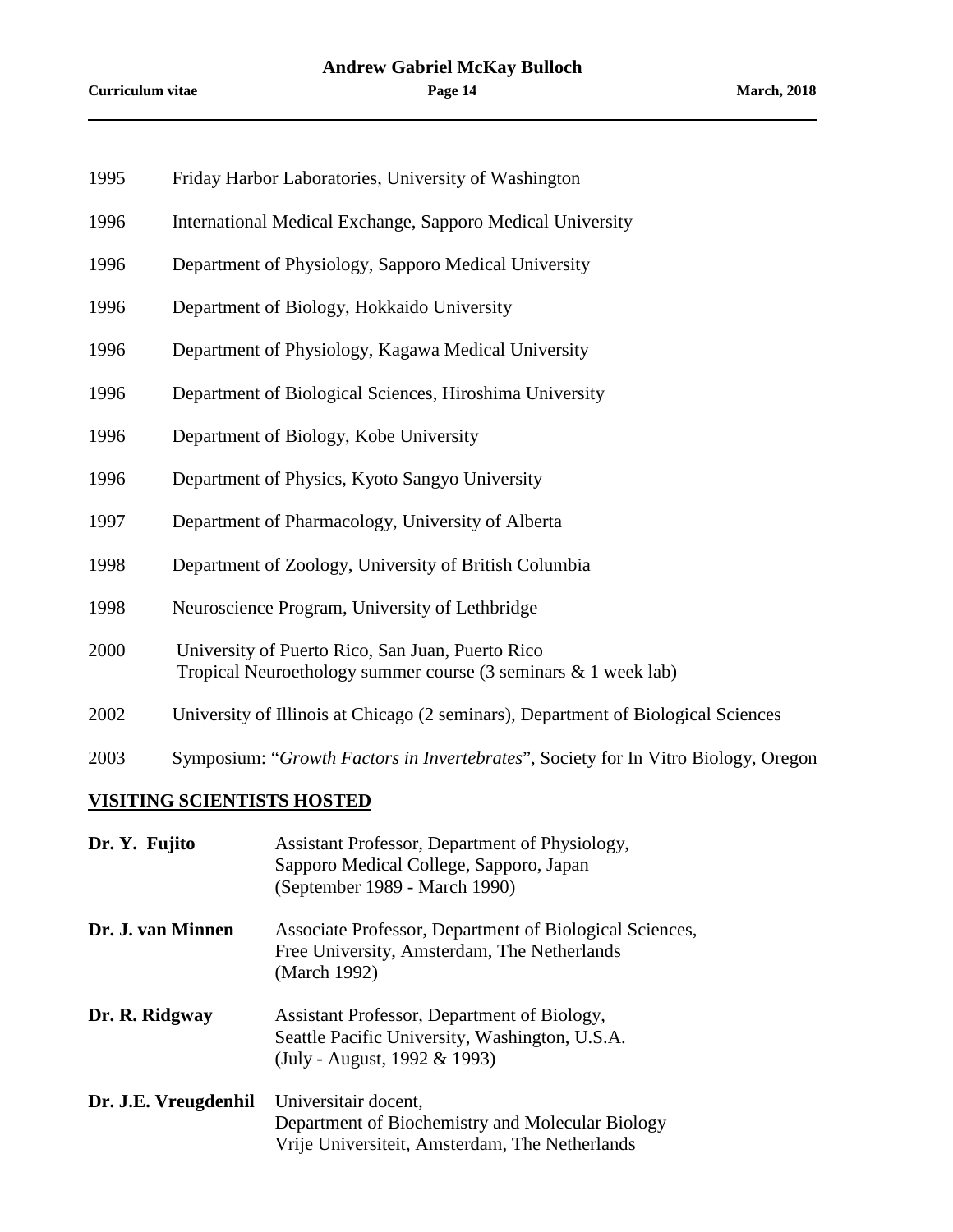|  | (July - August 1993) |  |
|--|----------------------|--|
|--|----------------------|--|

| O.B. Nesic             | Research Assistant,<br><b>Institute for Biological Research</b><br>University of Belgrade<br>$(1993 - 1997)$                                                                              |
|------------------------|-------------------------------------------------------------------------------------------------------------------------------------------------------------------------------------------|
| Dr. S. Kobayashi       | <b>Assistant Professor</b><br>Sapporo Medical College, Sapporo, Japan<br>$(January - March 2003)$                                                                                         |
| <b>RESEARCH GRANTS</b> |                                                                                                                                                                                           |
| 1982                   | Establishment Grant - (\$143,663)<br>Alberta Heritage Foundation for Medical Research.                                                                                                    |
| 1982 - 1984            | Operating Grant - (\$36,760/yr.)<br>Alberta Heritage Foundation for Medical Research.<br>"The cellular basis of adult neuronal plasticity".                                               |
| 1982 - 1984            | Operating Grant - (\$26,625/yr.)<br>Medical Research Council (Canada).<br>"The dynamic capabilities of form and function in an adult<br>nervous system".                                  |
| 1984 - 1987            | Operating Grant - (\$39,281/yr.)<br>Medical Research Council (Canada).<br>"Neurite outgrowth and synapse formation in an adult nervous system".                                           |
| 1985 - 1987            | Operating Grant - (\$35,582/yr.)<br>Medical Research Council (Canada).<br>"Regulation of feeding by peptides and monoamines".<br>(jointly held with K. Lukowiak)                          |
| 1987                   | Major Equipment Grant - (\$97,224)<br>Alberta Heritage Foundation for Medical Research.<br>"Optical measurement of intracellular calcium."<br>(jointly held with B. MacVicar and T. Reh). |
| 1987 - 1990            | Operating Grant - (\$59,800/yr.)<br>Medical Research Council (Canada).<br>"Modulation of sprouting by adult neurons".                                                                     |
| 1987 - 1991            | Operating Grant - (\$36,800/yr.)<br>Medical Research Council (Canada).<br>"Regulation of feeding by neurons and blood-borne agents".<br>(jointly held with K. Lukowiak).                  |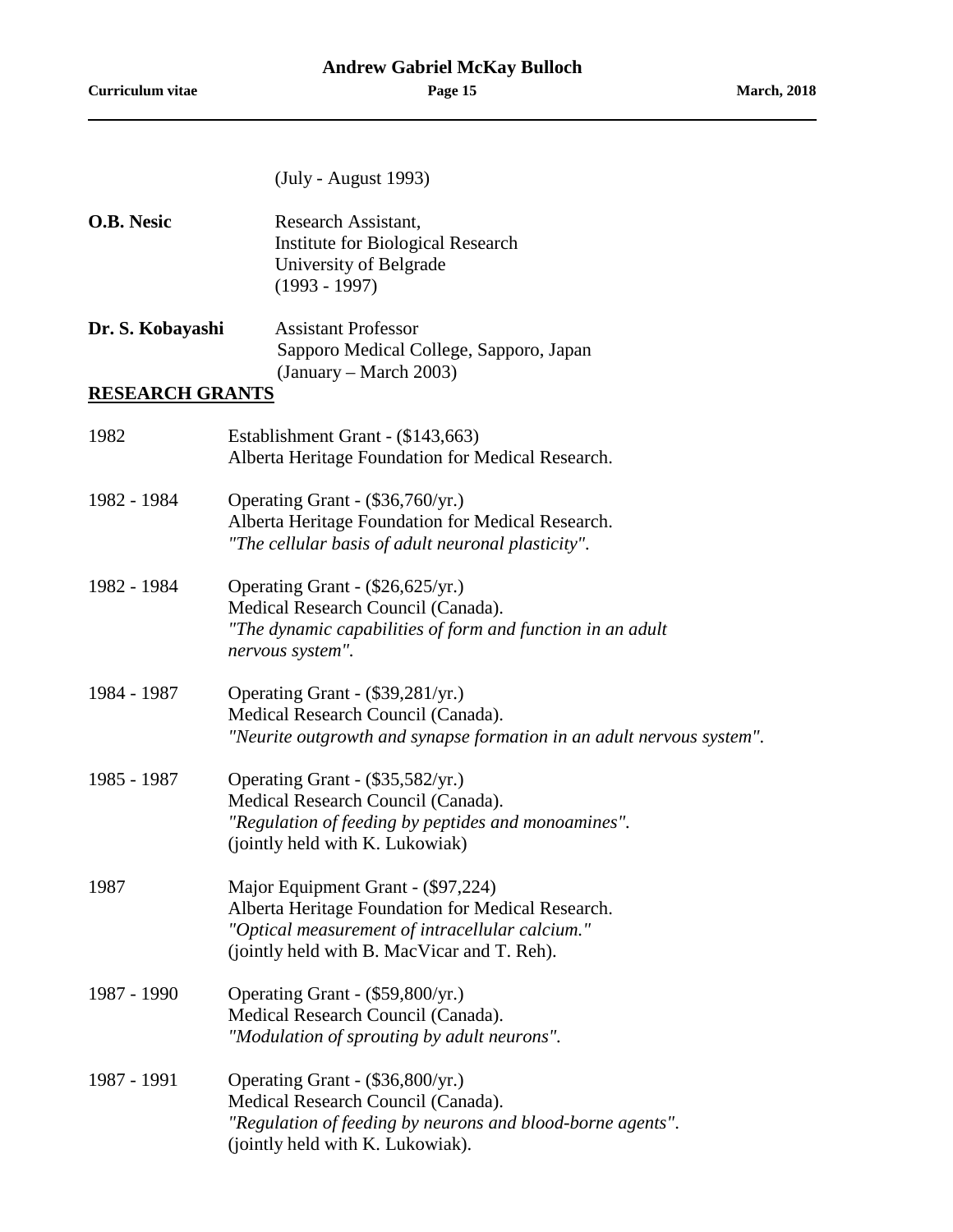| 1988 - 1989 | Operating Grant - (\$36,730/yr.)<br>Canadian Paraplegic Association.<br>"Protein B50 and the injured nervous system."<br>(jointly held with M. Bisby, A. Clark, I. Parhad, T. Reh and H. Zwiers).              |
|-------------|----------------------------------------------------------------------------------------------------------------------------------------------------------------------------------------------------------------|
| 1990 - 1993 | Operating Grant - (\$56,000/yr.)<br>Medical Research Council (Canada).<br>"Modulation of sprouting by adult neurons."                                                                                          |
| 1991 - 1994 | Operating Grant - (\$20,000/yr.)<br>Natural Sciences and Engineering Research Council of Canada. "Neural basis of<br>behavior."                                                                                |
| 1992 - 1994 | Operating Grant - (\$27,000/yr.)<br>Networks of Centres of Excellence.<br>"CNTF receptor, signal transduction and receptor tyrosine kinase",<br>(with S. Carbonetto, R. Dunn, P. Richardson, and R. Riopelle). |
| 1992 - 1994 | Operating Grant - (\$5,000/yr.)<br>North Atlantic Treaty Organization.<br>"Localisation of a neurotrophic factor",<br>(with R. Ridgway)                                                                        |
| 1993 - 1998 | Operating Grant - (\$83,000/yr.)<br>Medical Research Council (Canada).<br>"Modulation of neurite outgrowth by adult neurons."                                                                                  |
| 1994 - 1998 | Operating Grant - (\$30,000/yr.)<br>Natural Sciences and Engineering Research Council of Canada<br>"Neural basis of behavior." (With Dr. K. Lukowiak)                                                          |
| 1995 - 1996 | Major Equipment Grant - (\$86,000)<br>Alberta Heritage Foundation for Medical Research<br>(With Drs. K.Lukowiak and N.I.Syed)                                                                                  |
| 1995 - 2000 | Operating Grant - (U.S.\$15,000/yr.)<br>Howard Hughes Collaborative Eastern European Program<br>ANitric oxide in the Lymnaea nervous system. $\cong$<br>(With Drs. L.Moroz, K.Lukowiak and N.I.Syed)           |
| 1996 - 1997 | Major Equipment Grant - (\$75,000)<br>Alberta Heritage Foundation for Medical Research<br>(With Drs. K. Lukowiak and N.I. Syed)                                                                                |
| 1997 - 2000 | Operating Grant - (U.S.\$44,000/yr)                                                                                                                                                                            |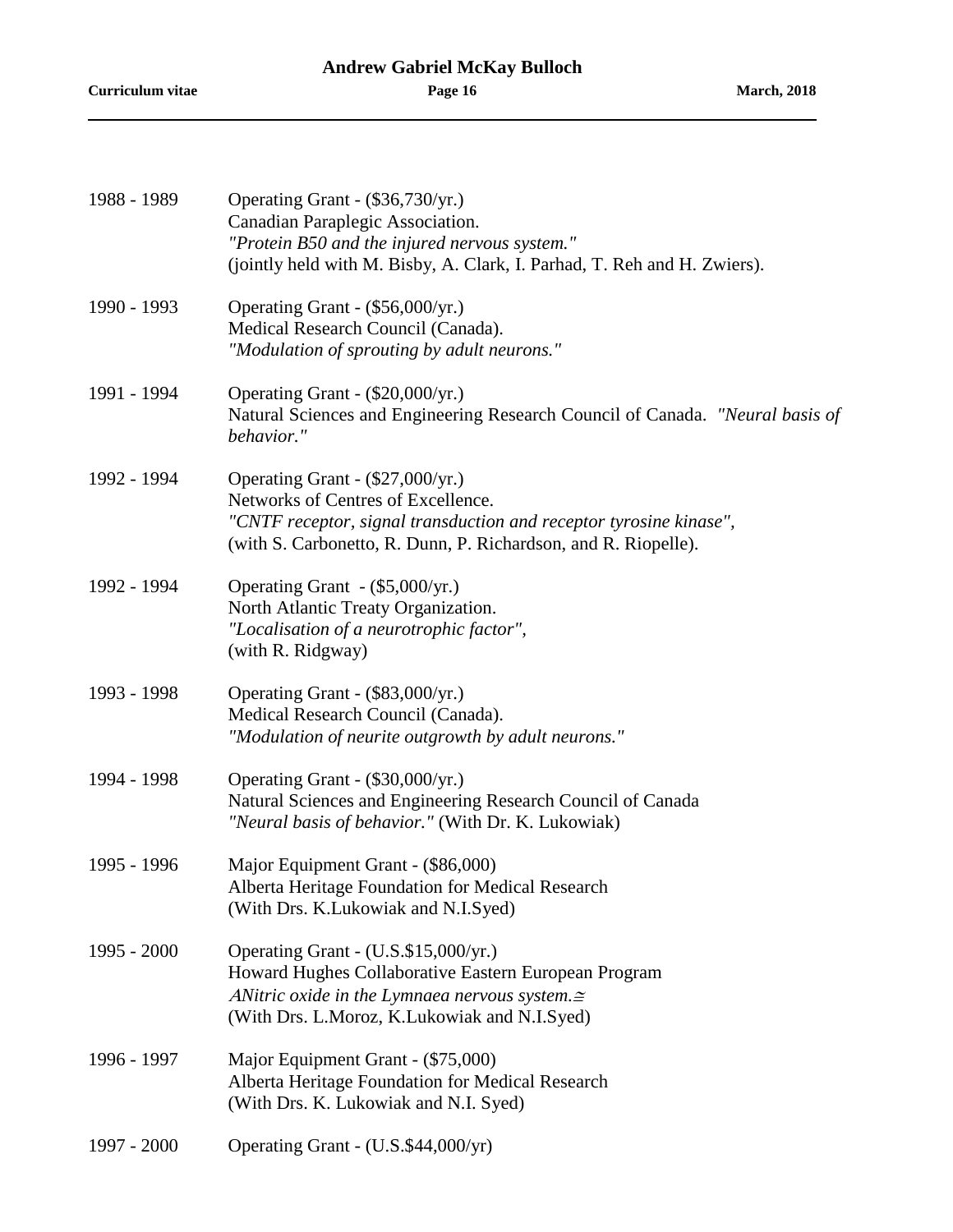**Curriculum vitae Page 17 March, 2018**

|               | Human Frontier Science Program<br>ANeurotrophic factors and receptors in defined networks. $\cong$<br>(With Drs. C.F. Ibanez, M. Fainzilber, G. Smit and A. Burlingame)                                                |
|---------------|------------------------------------------------------------------------------------------------------------------------------------------------------------------------------------------------------------------------|
| $1998 - 2001$ | Operating Grant - \$103,000/yr)<br>Medical Research Council of Canada/ Canadian Institutes of Health Research<br>"Molecular and Cellular Analysis of neuronal plasticity"                                              |
| $2000 - 2001$ | Major Equipment Grant - (\$20,000)<br>Alberta Heritage Foundation for Medical Research                                                                                                                                 |
| $2001 - 2004$ | Operating Grant - (\$104,000/yr), Canadian Institutes of Health Research<br>"Molecular and Cellular Analysis of neuronal plasticity"                                                                                   |
| $2002 - 2004$ | Operating Grant – (\$32,209/annum) NSERC "Neuromodulatory actions of<br>integrins" My role: Co-PI. (PI:Dr. W. Wildering)                                                                                               |
| $2002 - 2003$ | Major Equipment Grant - (\$ 89,000), Alberta Heritage Foundation for Medical<br>Research                                                                                                                               |
| $2002 - 2003$ | Major Equipment Grant – (\$70,000) Alberta Heritage Foundation for Medical<br>Research, My role: Co-PI (PI: Dr. D. Zochodne)                                                                                           |
| $2007 - 2008$ | Operating Grant: University Research Grants Committee: "Major depression<br>and marital status" 2007 - \$9,912 (with Dr SB Patten).                                                                                    |
| 2007-2008     | Operating Grant: Hotchkiss Brain Institute: "Psychiatric epidemiology of bipolar<br>disorder in Alberta and Calgary" - \$15,000.                                                                                       |
| 2009-2013     | Operating Grant: Hotchkiss Brain Institute: "Pilot study for prospective survey of<br>major depression in Calgary"-\$20,000 (with Dr SB Patten)                                                                        |
| 2010-2013     | Operating grant: Alberta Addiction and Mental Health Research Partnership<br>Program: "Disability, Impairment, Participation and Mental Health in Multiple<br>Sclerosis"-\$70,000/yr (with Dr SB Patten and Dr L Metz) |
| 2011-2014     | Operating grant: Institute for Health Economics "Depression and co-morbid pain<br>conditions: pattern of influence on health utility ratings"-\$123,960 total (with Dr<br>SB Patten, Dr G. Currie and Dr H. Emory).    |
| 2012-2015     | Emerging Research Team Operating grant: Faculty of Medicine and Alberta<br>Health Services: "The NEurological DiseasE and Depression Study (NEEDS)"-<br>\$150,000/yr (PIs Dr N. Jette and S.B. Patten).                |
| 2012-2013     | Operating grant: Clinical Research Unit, University of Calgary: "Towards a new<br>measure of the burden of major depression"-\$15,000 (PI with Dr SB Patten).                                                          |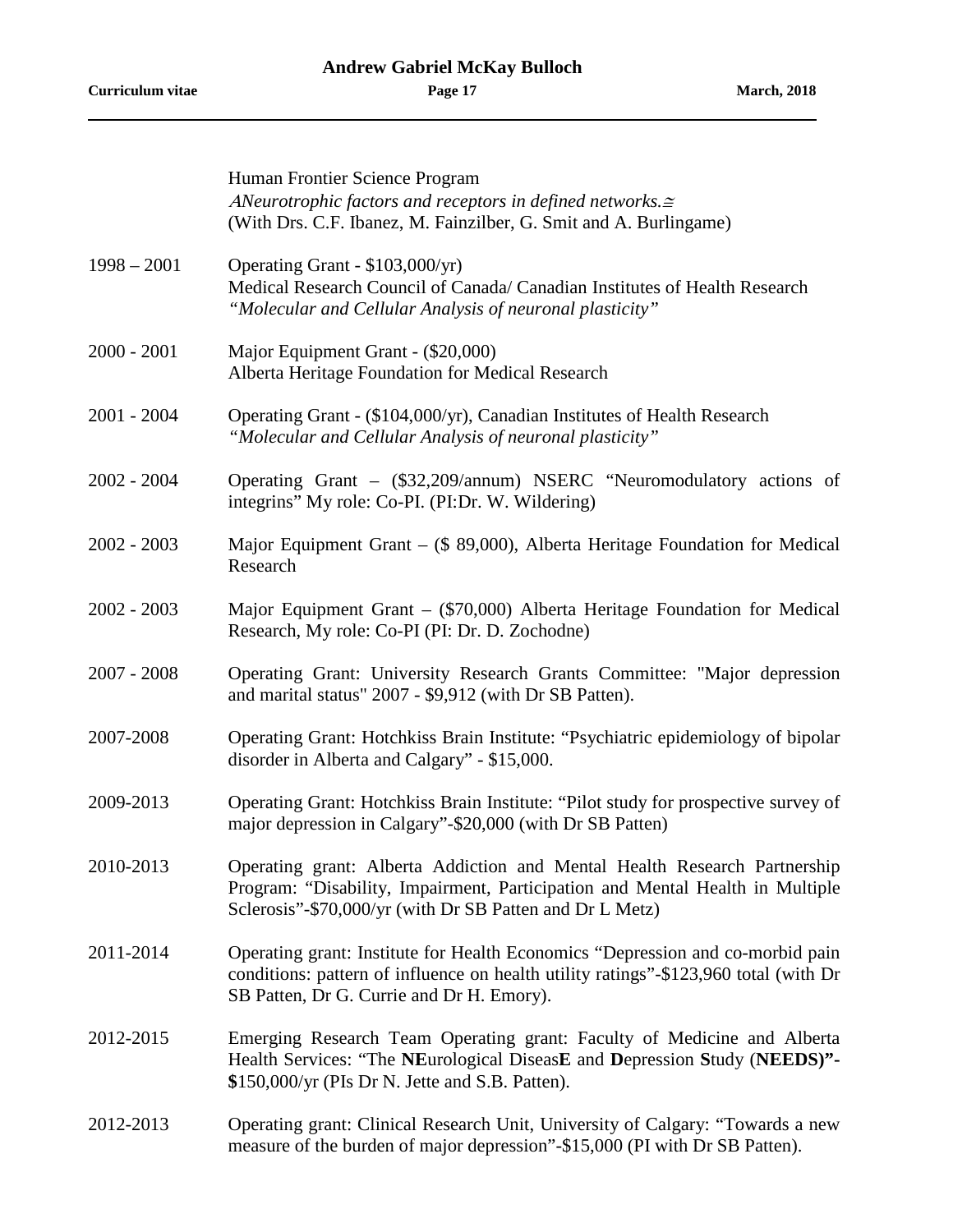| 2013-2015 | Operating grant: Canadian Institutes of Health Research: "Is mental health<br>changing over time?" \$114,704/year (MOP-299799) (PI SB Patten, with JL<br>Wang)                                                                                                                                                                                                                                                             |
|-----------|----------------------------------------------------------------------------------------------------------------------------------------------------------------------------------------------------------------------------------------------------------------------------------------------------------------------------------------------------------------------------------------------------------------------------|
| 2015-2018 | Operating grant: Movember Foundation. Canadian Mental Health Initiative<br>"Early identification and prevention of major depression in male workers".<br>Principal Investigator: Wang JL. Co-investigators: Aiken A, Attridge M,<br>Bulloch A, Gundu S, Hanrahan M, Ho K, Hodgins D, Lam R, Lashewicz, B,<br>Legge A, Manuel D, Z, Marchand A, Merali Z, Meurs J, Michalak E, Patten SB,<br>Schmitz N. \$2,135,281 (total) |
| 2016      | Conference grant: AIHS Community Engagement and Conference Grant:<br>Neuroscience Innovation for Improving Brain Health \$6,250.                                                                                                                                                                                                                                                                                           |
| 2016-2018 | Operating grant: Mental Health and School Success. Principal Investigator<br>Arnold, P. Co-investigators; Bulloch A, Duffy A, Patten S, Dimitropoulos G,<br>McLuckie A, Wilcox G, Letourneau N, Wang J-L, Addington A, Pringsheim T,<br>McMorris, C, Nordstroke D. Brain and Mental Health Strategic Research Fund,<br>University of Calgary: \$244,000 (total).                                                           |
|           |                                                                                                                                                                                                                                                                                                                                                                                                                            |

## **PEER REVIEWED PUBLICATIONS**

- Carlson, A.D., J. Copeland, R. Raderman and **A.G.M. Bulloch** (1976). "Role of interflash intervals in a firefly courtship (*Photinus macdermotti)*". Anim. Behav. **24**, 786-792.
- Carlson, A.D., J. Copeland, R. Raderman and **A.G.M. Bulloch** (1977). "Response patterns of female *Photinus macdermotti* firefly to artificial flashes". Anim. Behav. **25**, 407-413.
- **Bulloch, A.G.M**. and D.A. Dorsett (1979a). "The functional morphology and motor innervation of the buccal mass in *Tritonia hombergi*". J. exp. Biol. **79**, 7-22.
- **Bulloch, A.G.M**. and D.A. Dorsett (1979b). "The integration of patterned output of motoneurones during feeding in *Tritonia hombergi*". J. exp. Biol. **79**, 23-40.
- **Bulloch, A.G.M**., S.B. Kater and A.D. Murphy (1980). "Connectivity changes in an isolated molluscan ganglion during *in vivo* culture". J. Neurobiol. **11**, 531-546.
- **Bulloch, A.G.M.** and S.B. Kater (1981). "Selection of a novel connection by adult molluscan neurons". Science **212**, 79-81.
- **Bulloch, A.G.M**. and A.O.D. Willows (1981). "Physiological basis of feeding behavior in *Tritonia diomedea*. III. Role of depolarising afterpotentials". J. Neurobiol. **12**, 515-532.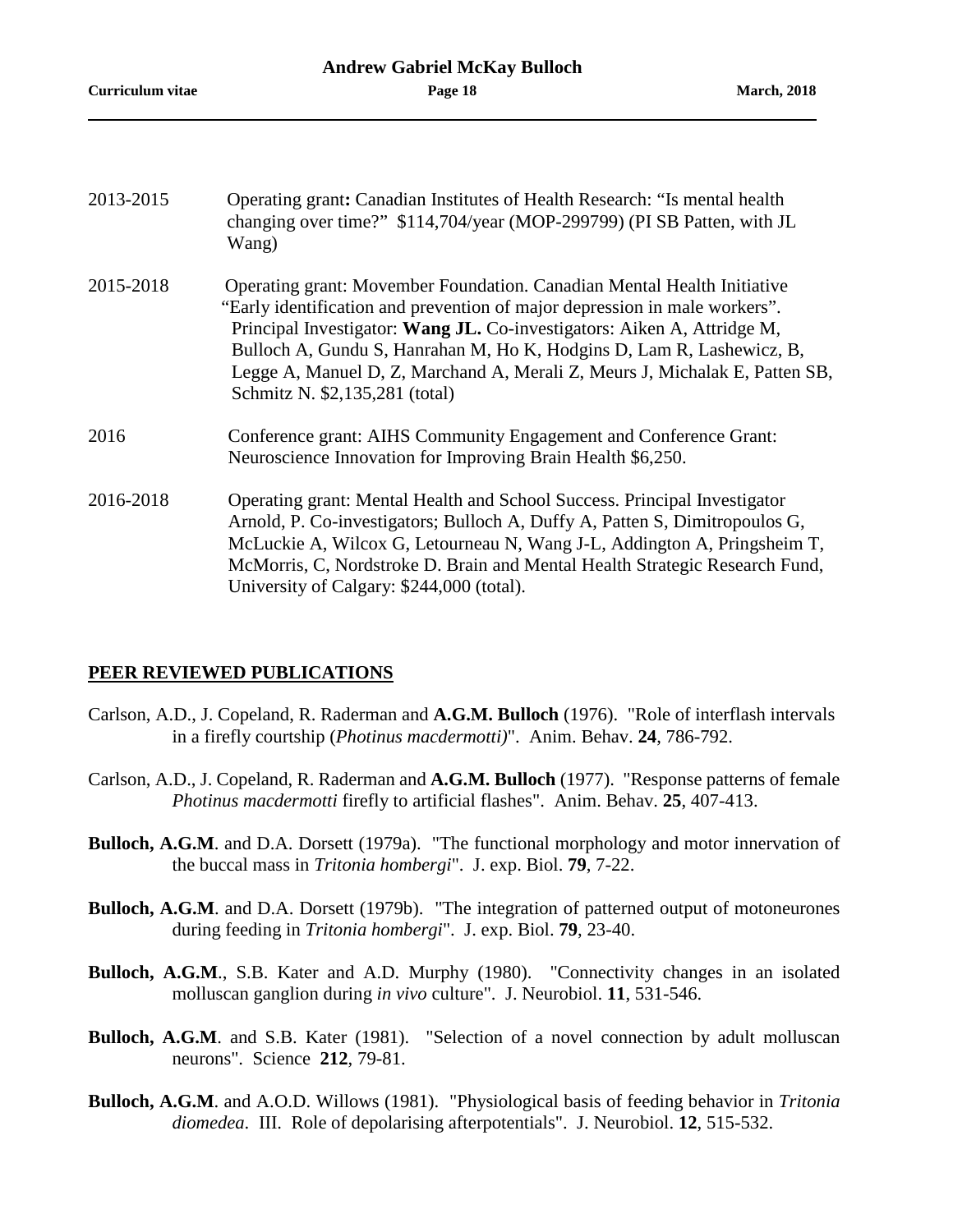- Stamler, J.F., S.B. Kater, A.D. Murphy and **A.G.M. Bulloch** (1982). "Neuritic growth and neuroma formation by an isolated molluscan ganglion". J. Neurobiol. **13**, 85-89.
- Hadley, R.H., R.G. Wong, S.B. Kater, D.L. Barker and **A.G.M. Bulloch** (1982). "Formation of novel central and peripheral connections between molluscan central neurons in organ cultured ganglia". J. Neurobiol. **13**, 217- 230.
- **Bulloch, A.G.M**. and S.B. Kater (1982). "Neurite outgrowth and selection of new electrical connections by adult *Helisoma* neurons". J.Neurophysiol. **48**, 569-583.
- **Bulloch, A.G.M**., S.B. Kater and HR Miller (1984). "The stability of new electrical connections in the adult *Helisoma* nervous system is influenced by pre-existing neuronal networks". J. Neurophysiol. **52**, 1094-1105.
	- Bulloch, A.G.M. (1984). "Sprouting and retraction of neurites by intact molluscan neurons". Brain Res. **321**, 369-373.
	- Coates, C.J. and **A.G.M. Bulloch** (1985). "Synaptic plasticity in the molluscan peripheral nervous system: Physiology and role for peptides". J. Neurosci. **l0**, 2677-2684.
	- **Bulloch, A.G.M**. (1985a). "Differential ability of two adult molluscan neurons to regenerate electrical synapses". J. Neurobiol. **l6**, 395-400.
	- **Bulloch, A.G.M.** (1985b). "Stress enhances electrical synapse formation between regenerating neurons". Brain Res. **343**, 370-373.
	- Maetzold, D.J. and **A.G.M. Bulloch** (1986). "Sprouting by undamaged, adult molluscan neurons: putative role for changes in blood osmoregulation". J. Exp. Biol. **l22**, 427-432.
	- Richmond, J., **A.G.M. Bulloch** and K. Lukowiak (1986). "Peptidergic modulation of a neuromuscular junction in *Aplysia*: bioactivity and immunocytochemistry". Brain Res. **370**, l59-l64.
	- Gadotti, D., L.G. Bauce, K. Lukowiak and **A.G.M. Bulloch** (1986). "Transient depletion of serotonin in the nervous system of *Helisoma"*. J. Neurobiol. **l7**, 43l-447.
	- **Bulloch, A.G.M.** (1987). "Somatostatin enhances neurite outgrowth and electrical coupling of regenerating neurons in *Helisoma*". Brain Res. **412**, 6-17.
	- Richmond, J.E., **A.G.M. Bulloch**, A.D. Murphy and K. Lukowiak (1987). "The modulation of feeding motor output in *Helisoma* by arginine vasotocin". Proc. West. Pharmacol. Soc. **30**, 411-413.
	- O'Beirne, M., **A.G.M. Bulloch** and B.A. MacVicar (1987). "Dye- and electrotonic coupling between cultured hippocampal neurons". Neurosci. Letters **78**, 265-270.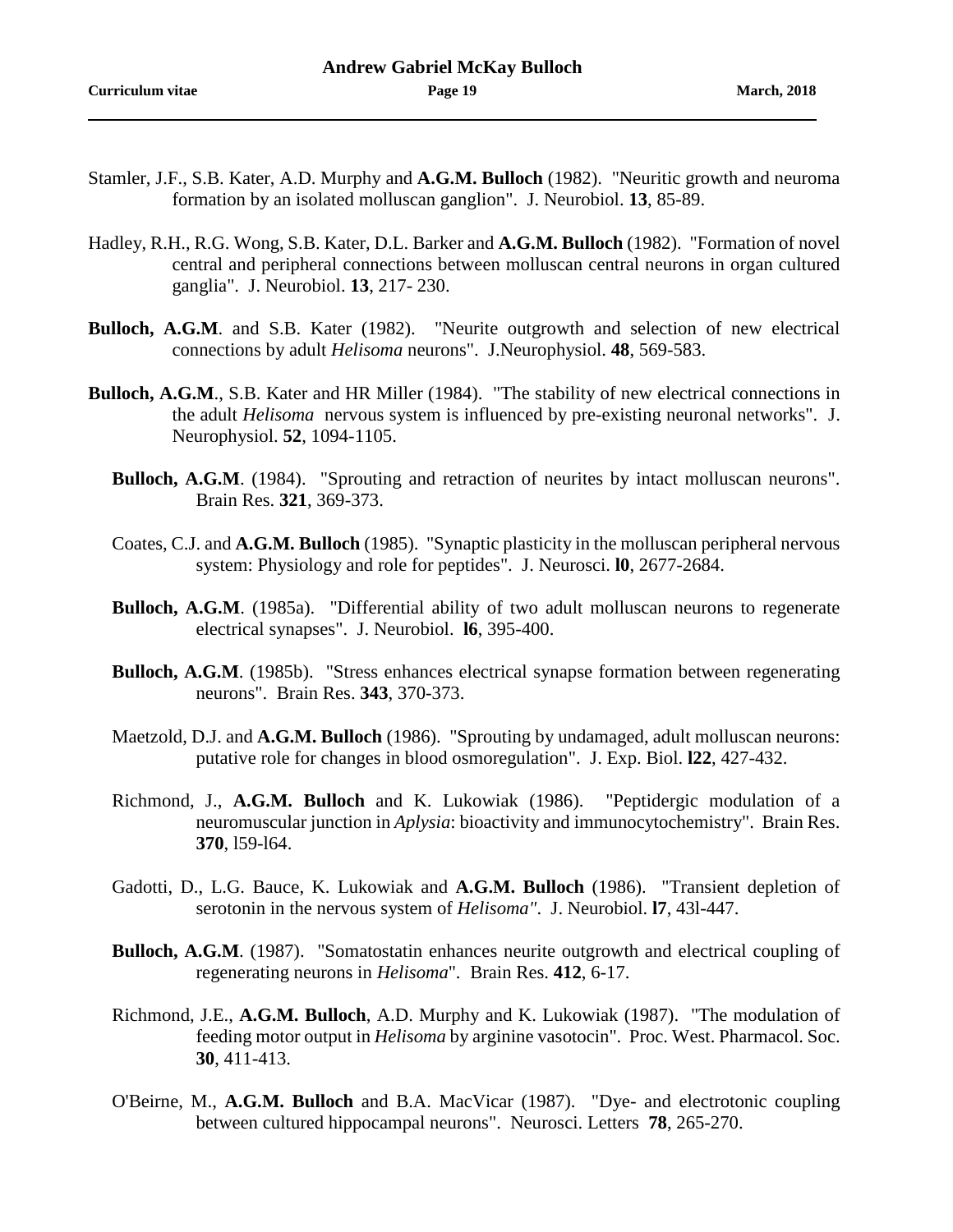- Berdan, R.C. and **A.G.M. Bulloch** (1987). "Tannic acid enhances staining of microtubule associated proteins, but impairs neuronal physiology". Brain Res. **417**, 153-157.
- Berdan, R.C., R.R. Shivers and **A.G.M. Bulloch** (1987). "Chemical synapses, particle arrays, pseudo gap junctions and gap junctions of neurons and glia in the buccal ganglion of *Helisoma".* Synapse **1**, 304-323.
- Jones, P.G., S.J. Rosser and **A.G.M. Bulloch** (1987). "Glutamate suppression of feeding and the underlying output of effector neurons in *Helisoma*". Brain Res. **437**, 56-68.
- Jones, P.G. and **A.G.M. Bulloch** (1988). "L-Glutamate promotes neurite outgrowth in adult *Helisoma* neurons". Neurosci. Res. Com. **3**, 93-98.
- Bulloch, A.G.M. and P.G. Jones (1988) ΑModulation of neurite outgrowth by intact axotomized adult neurons of *Helisoma*. Amer. Zool. **28**, 1123-1134.
- **Bulloch, A.G.M.**, D.A. Price, A.D. Murphy, T.D. Lee and H.N. Bowes (1988). "FMRFamide peptides in *Helisoma*: identification and physiological actions at a peripheral synapse". J. Neurosci. **8**, 3459-3469.
- Kelly, M.E.M., **A.G.M. Bulloch**, M.A. Bisby and K. Lukowiak (1989). "Regeneration of frog sympathetic neurons is accompanied by sprouting and retraction of intraganglionic neurites". Brain Res. **477**, 363-368.
- **Bulloch, A.G.M**. (1989). "Sprouting by intact *Helisoma* neurons: role for glutamate". J. Neurosci. Res. **23**, 384-395.
- **Bulloch, A.G.M**. and R.L. Ridgway (1989). "Neuronal plasticity in the adult invertebrate nervous system". J. Neurobiol. **20**, 295-311.
- **Bulloch, A.G.M**. and G. Hauser (1990). "Sprouting by isolated *Helisoma* neurons: enhancement by glutamate". Int. J. Dev. Neurosci. **8**, 391-398.
- Berdan, R.C., G. Hauser and **A.G.M. Bulloch** (1990). "Ultrastructure of an identified molluscan neuron in organ culture and cell culture following axotomy". J. Comp. Neurol. **296**, 437-446.
- Syed, N.I., **A.G.M. Bulloch** and K.L. Lukowiak (1990). "*In vitro* reconstruction of the respiratory central pattern generator (CPG) of the mollusc *Lymnaea*". Science **250**, 282-285.
- Berdan, R.C. and **A.G.M. Bulloch** (1990). "Role of activity in the selection of new electrical synapses by adult *Helisoma* neurons". Brain Res. **537**, 241-250.
- Ridgway, R.L., N.I. Syed, **A.G.M. Bulloch** and K. Lukowiak (1991). "Nerve Growth Factor (NGF) induces sprouting by specific neurons of the snail, *Lymnaea stagnalis*." J. Neurobiol. **22**, 377-390.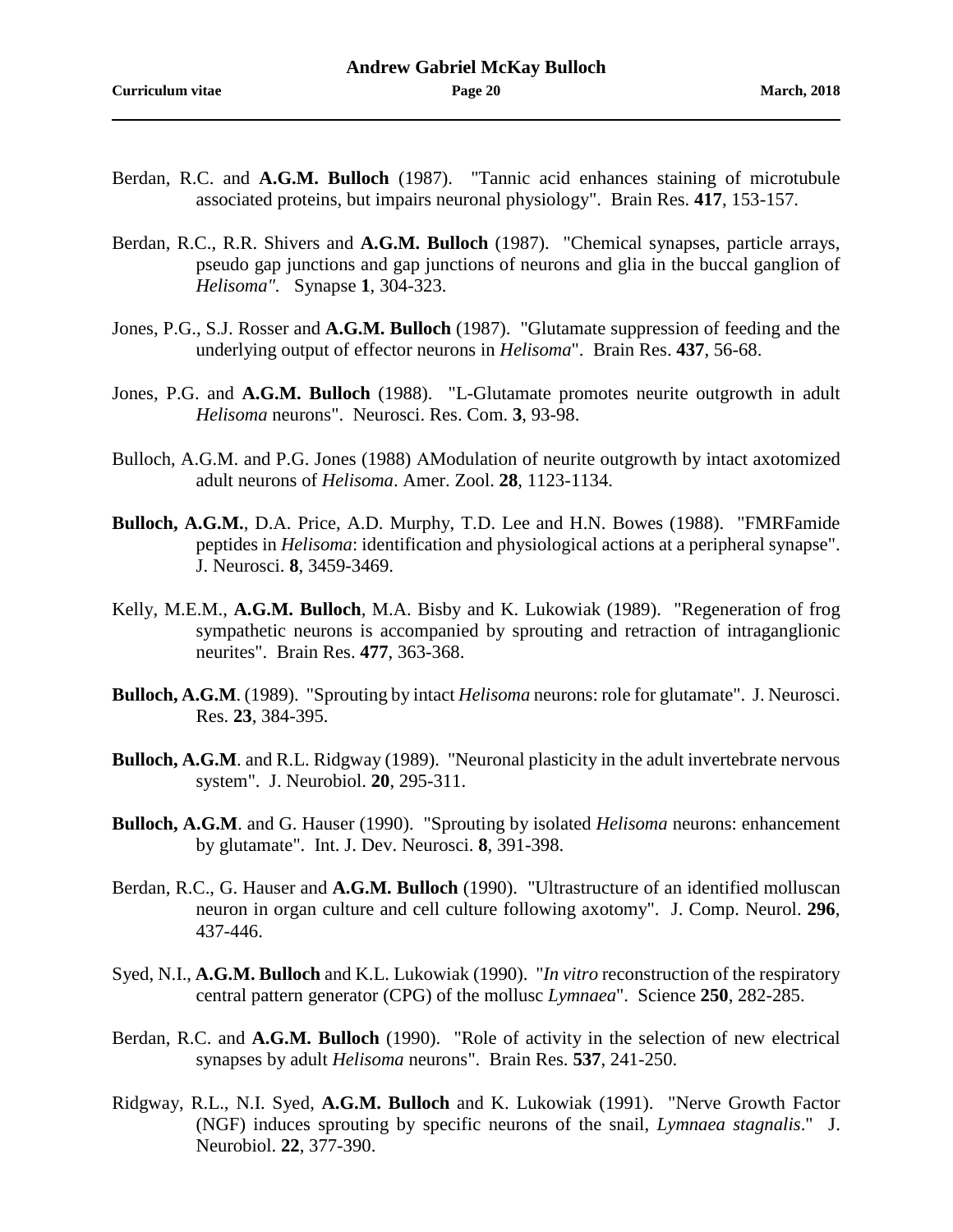- Richmond, J.R., L. Bauce, **A.G.M. Bulloch** and K. Lukowiak (1991). "Evidence for the presence, synthesis, immunoreactivity and uptake of GABA in the nervous system of the snail *Helisoma trivolvis*." J. Comp. Neurol. **307**, 131-143.
- Colebrook, E., **A.G.M. Bulloch** and K. Lukowiak (1991). "Electrophysiological studies of the gill ganglion in *Aplysia californica*." Cell Molec. Neurobiol. **11**, 305-320.
- Kruk, P.J. and **A.G.M. Bulloch** (1992). "Axonal regeneration of an identified *Helisoma* neuron depends on the site of axotomy." J. Neurosci. Res. **3**, 401-412.
- Syed, N.I., R.L. Ridgway, K. Lukowiak, and **A.G.M. Bulloch** (1992). "Transplantation and functional integration of an identified respiratory interneuron of *Lymnaea stagnalis*." Neuron **8**, 767-774.
- **Bulloch, A.G.M.** and N.I. Syed (1992). "Reconstruction of neuronal networks in culture." Trends Neurosci. **15**, 422-427.
- Syed, N.I., K. Lukowiak and **A.G.M. Bulloch** (1992). "Specific in vitro synaptogenesis between identified *Lymnaea* and *Helisoma* neurons." NeuroReport **3**, 793-796.
- Syed, N.I., I. Roger, R.L. Ridgway, L. Bauce, K. Lukowiak and **A.G.M. Bulloch** (1993). "Identification, characterization and *in vitro* reconstruction of an interneuronal network of the snail *Helisoma trivolvis*. J. Exp. Biol. **174**, 19-44.
- Sugamori, K.S., R.K. Sunahara, H.-C. Guan, **A.G.M. Bulloch**, P. Seeman, H.B. Niznik, and H.H.M. Van Tol (1993). "A serotonin receptor cDNA cloned from *Lymnaea stagnalis*." Proc. Natl. Acad. Sci. **90**, 11-15.
- Barnes, S., N.I. Syed, **A.G.M. Bulloch**, and K. Lukowiak (1994). "Modulation of ionic currents by dopamine in an interneurone of the respiratory central pattern generator of *Lymnaea stagnalis*. " J. exp. Biol. **189**, 37-54.
- Richmond, J.E., A.D. Murphy, K. Lukowiak, and **A.G.M. Bulloch** (1994). "GABA regulates the buccal motor output of *Helisoma* by two pharmacologically distinct actions." J. Comp. Physiol. A **174**, 593-600.
- Ewadinger, N.M., N.I. Syed, K. Lukowiak, and **A.G.M. Bulloch** (1994). "Differential tracer coupling between pairs of identified neurones in the mollusc *Lymnaea stagnalis*. J. exp. Biol. **192**, 291-297.
- Magoski, N.S.., N.I. Syed and **A.G.M. Bulloch** (1994). "A neuronal network from the mollusc *Lymnaea stagnalis*". Brain Res. **645**, 201-214.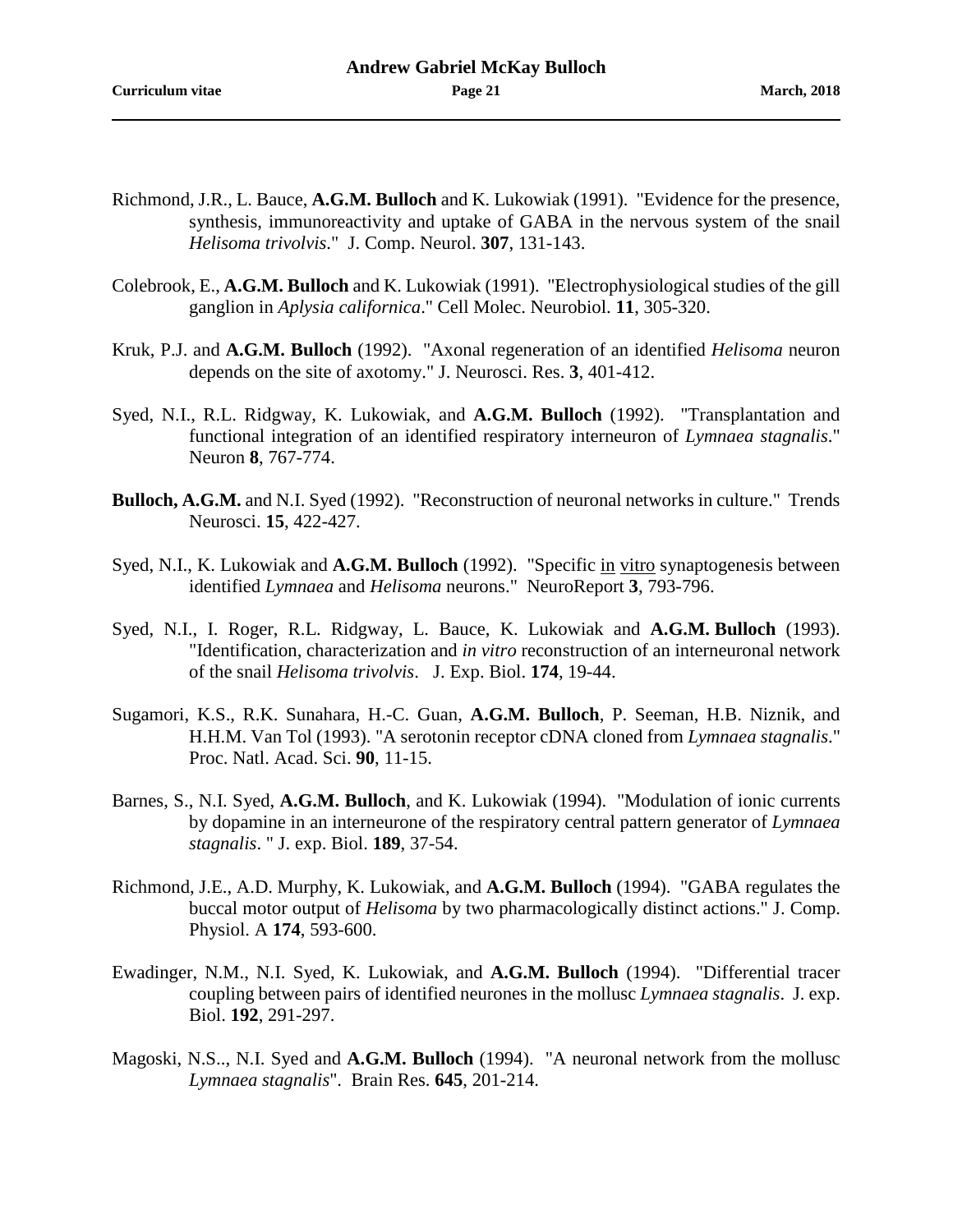- Moroz, L.L., W. Winlow, R.W. Turner, **A.G.M. Bulloch,** K. Lukowiak and N.I. Syed (1994). "Nitric oxide synthase - immunoreactive cells in the CNS and periphery of *Lymnaea.*" NeuroReport **5**, 1277-1280.
- Magoski, N.S., L.G. Bauce, N.I. Syed and **A.G.M. Bulloch** (1995). "Dopaminergic transmission between identified neurons from the mollusk, *Lymnaea stagnalis*." J. Neurophysiol. **74**, 1287-1300.
- Wildering, W.C., J.C. Lodder, K.S. Kits and **A.G.M. Bulloch** (1995) ΑNerve Growth Factor (NGF) acutely enhances high-voltage activated calcium currents in molluscan neurons.≅ J. Neurophysiol. **74**, 2778-2781.
- Steffensen, I., N.I. Syed, K. Lukowiak, **A.G.M. Bulloch** and C.E.Morris (1995) ΑSensorin-A immunocytochemistry reveals putative mechanosensory neurons in *Lymnaea* CNS.≅ Invert. Neurosci. **1**, 207-213.
- Syed, N.I., Richardson, P. and **Bulloch, A.G.M.**. (1996) Ciliary Neurotrophic Factor, unlike Nerve Growth Factor, supports neurite outgrowth but not synapse formation by adult *Lymnaea* neurons. J. Neurobiol. **29**, 293-303.
- Nesic, O.B., N.S. Magoski, K.K. McKenney, N.I. Syed, K. Lukowiak and **A.G.M. Bulloch** (1996) ΑGlutamate as a putative neurotransmitter in the mollusc, *Lymnaea stagnalis.*≅ Neuroscience **79**, 1255-1269.
- Ewadinger, N.M., R.L. Ridgway, N.I. Syed, K. Lukowiak and **A.G.M. Bulloch**. (1996) "Identification and localization of a [Met<sup>5</sup>]-enkephalin-like peptide in the mollusc, *Lymnaea stagnalis*." Brain Res. **737**, 1-15.
- Jacklet, J., S. Barnes, **A.G.M. Bulloch**, K. Lukowiak and N.I. Syed (1996) ΑRhythmic activities of isolated and clustered pacemaker neurons and photoreceptors of *Aplysia* retina in culture.≅ J. Neurobiol. **31**, 16-28.
- Fainzilber, M., Smit, A.B., Syed, N.I., Wildering, W.C., Herman, P.M., van der Schors, R.C., Jiminez, C., Li, K.W., van Minnen, J., **Bulloch, A.G.M.**, Ibánez, C.F. and Geraerts, W.P.M. (1996) CRNF, a molluscan neurotrophic factor that interacts with the p75 neurotrophin receptor. Science **274**, 1540-1543.
- Magoski, N.S. and **Bulloch, A.G.M.** (1997) Localization, physiology, and modulation of a molluscan dopaminergic synapse. J. Neurobiol. **33**, 247-264.
- Hermann, P.M., Wildering, W.C., Lukowiak, K. and **Bulloch, A.G.M.** (1997) Pronase modulates membrane properties of *Lymnaea* neurons. Eur. J. Neurosci. 9:2624-2633.
- Wildering, W.C., Herman, P.M. and Bulloch, A.G.M. (1998) Neurite outgrowth, RGD-dependent, and RGD-independent adhesion of identified molluscan motoneurons on selected substrates. J. Neurobiol. 35:37-52.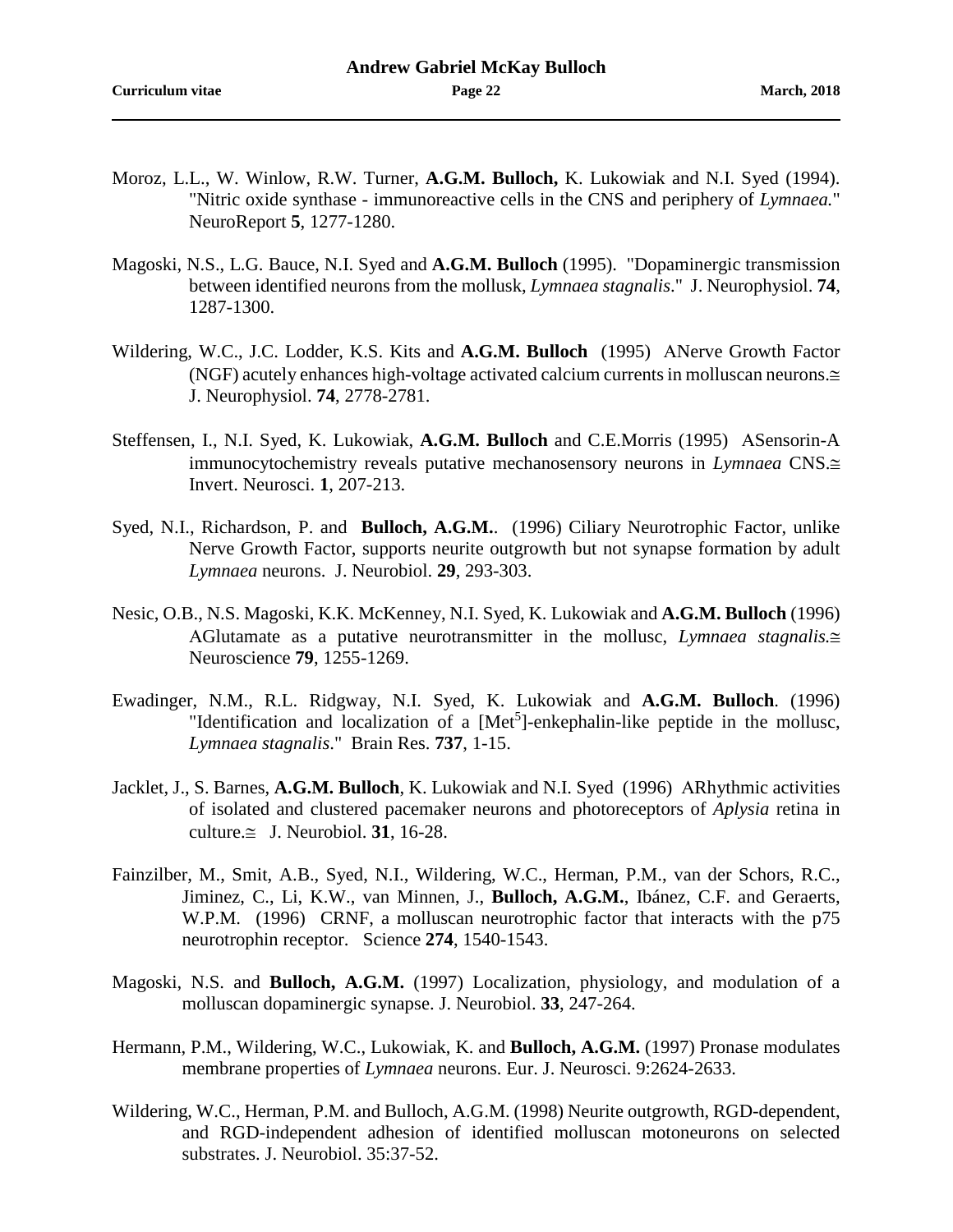- Hermann, P.M. and Bulloch, A.G.M. (1998) Developmental plasticity of respiratory behaviour in *Lymnaea*. Behav. Neurosci. 112:656-667.
- van Kesteren, R.E., Fainzilber, M., Hauser, G., van Minnen, J., Vreugdenhil, E., Smit, A.B., Ibáñez, Geraerts, W.P.M. and Bulloch, A.G.M. (1998) Early evolutionary origin of the neurotrophin receptor family. EMBO J. 17:2534-2542.
- Magoski, N.S. and Bulloch, A.G.M. (1998) Trophic and contact conditions modulate synapse formation between identified neurons. J. Neurophysiol. 79:3279-3283.
- Hermann, P.M. and Bulloch, A.G.M. (1998) Pronase modifies synaptic transmission and activity of identified *Lymnaea* neurons. Invert Neurosci. 3:295-305
- Magoski, N.S. and Bulloch, A.G.M. (1999) Dopamine activates two different receptors to produce different responses at an identified synapse. J. Neurophysiol. 81:1330-40.
- Magoski, N.S. and **Bulloch, A.G.M.** (2000) Stability and variability of synapses in the adult molluscan CNS. J. Neurobiol. 42:410-423.
- Herman, P. M., Wildering, W. C. and **Bulloch, A.G.M**. (2000) Functional recovery of respiratory behavior during axonal regeneration in *Lymnaea stagnalis* is experience dependent. Behav. Neurosci. 114:410-423.
- Herman, P.M., van Kesteren, R.E., Wildering, W.C., Painter, S.D., Reno, J.M., Smith, J.S., Kumar, S.B., Geraerts, W.P.M., Ericsson, L.H., Smit, A.B., **Bulloch, A.G.M.** and Nagle, G.T. (2000) Neurotrophic actions of a novel molluscan epidermal growth factor. J. Neuroscience 20:6355-6364.
- McKay, S.E., Hislop, J., Scott, D., **Bulloch, A.G.M**., Kaczmarek, L.K., Carew, T.J., Sossin, W.S. (2001) *Aplysia* ror forms clusters on the surface of identified neuroendocrine cells. Molec. Cell. Neuro. 17:821-844
- Wildering, W.C., Hermann, P.M. and **Bulloch, A.G.M**. (2001) *Lymnaea* epidermal growth factor promotes axonal regeneration in CNS organ culture. J. Neurosci. 21:9345-9354.
- Wildering, W.C., Herman, P.M. and **Bulloch, A.G.M**. (2002) Rapid neuromodulatory actions of integrin ligands. J Neurosci, 22(7):2419-2426.
- Hermann PM, Nicol JJ, Nagle GT, Bulloch AG, Wildering WC (2005) Epidermal growth factordependent enhancement of axonal regeneration in the pond snail Lymnaea stagnalis: role of phagocyte survival. J Comp Neurol.492(4): 383-400.
- Bulloch, A.G.M., Diep, C.Q., Logan, C.C., Bulloch, E.S., Robbins, S.M., Hyslop, J. and Sossin, W.S., (2005) Ltrk is differentially expressed in developing and adult neurons of the Lymnaea CNS., J Comp. Neurol, Jul 4;487(3):240-254.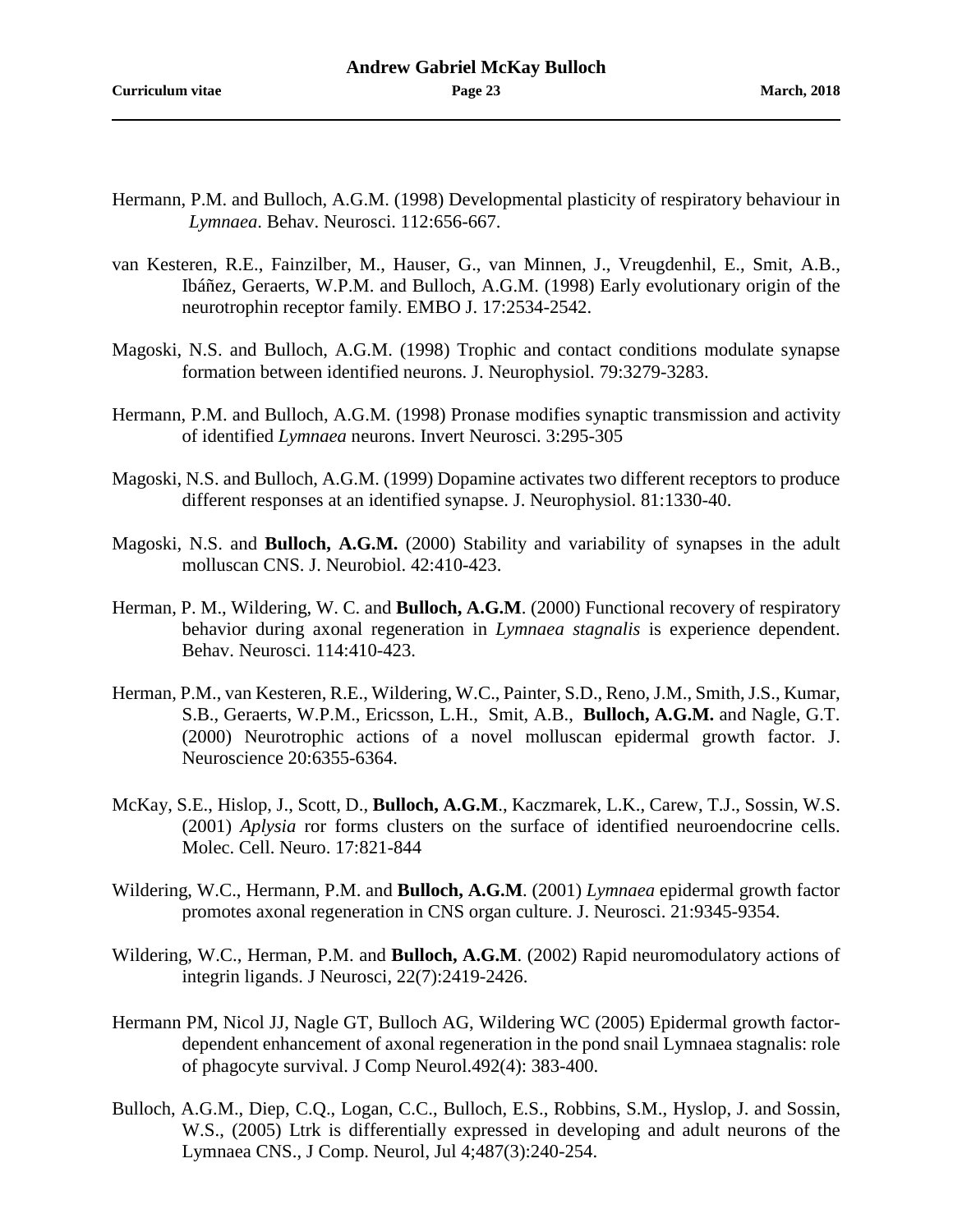- Bulloch, A.G.M., Adair, C.E. and Patten, S.B. (2006) Forgetfulness: a role in noncompliance with antidepressant treatment. Can J Psychiatry, 51(10):53-56.
- Bulloch, A.G.M. and Patten, S.B. (2008) Non-remission of depression in the general population as assessed by the HAMD-7 scale. Depression and Anxiety 25: 393-397.
- Hermann, P.M., Nicol, J.J., Bulloch, A.G.M. and Wildering, W.C. (2008) RGD-dependent mechanisms in the endoneurial phagocyte response and axonal regeneration in the nervous system of the snail *Lymnaea stagnalis.* J. Exp. Biol. 211: 491-501.
- Khaled S.M., Bulloch A.G.M., Exner DV and Patten, S.B. (2009) Cigarette smoking, stages of change and major depression in the Canadian population. Can J Psychiatry 54: 204-208.
- Bulloch A.G.M., Williams J.V., Lavorato D.H. and Patten S.B. (2009) The relationship between major depression and marital disruption is bidirectional. Depression and Anxiety 26: 1172-1177.
- Patten S.B., Wang JL, Williams J.V.A, Lavorato D.H., Bulloch, A.G.M. and Eliasziw M. (2009). Prospective evaluation of the effect of major depression on working status in a population sample. Can J Psychiatry 54 (12): 841-845.
- Bulloch A.G.M. and Patten S.B. (2010) Non-adherence with psychotropic medications in the general population. Social Psychiatr Psychiatric Epidemiol. 45: 47-56.
- Patten SB, Wang J L, Williams JVA, Lavorato DH, Beck C and Bulloch AGM (2010). Frequency of antidepressant use in relation to recent and past major depressive episodes. Can J Psychiatry 55: 532-535.
- Patten SB, Wang JL, Williams JVA, Lavorato DH, Khaled SM and Bulloch AGM (2010). Predictors of the Longitudinal Course of Major Depression in a Canadian Population Sample. Can J Psychiatry 55: 669-676.
- Patten SB, Williams JVA, Lavorato, DH and Bulloch AGM (2010). Reciprocal effects of social support in major depression epidemiology. Clin Pract Epidemiol Pub Health 6:126-131
- Stahnisch FW and Bulloch AGM (2011). Mihaly (Michael von) Lenhossek (1863-1937). J Neurol 258 (10): 1901-1903.
- Bulloch AG, Currie S, Guyn L, Williams JV, Lavorato DH and Patten SB (2011). Estimates of the treated prevalence of bipolar disorders by mental health services in the general population: comparison of results from administrative and health survey data. Chron Dis Inj Canada 31 (3): 129-134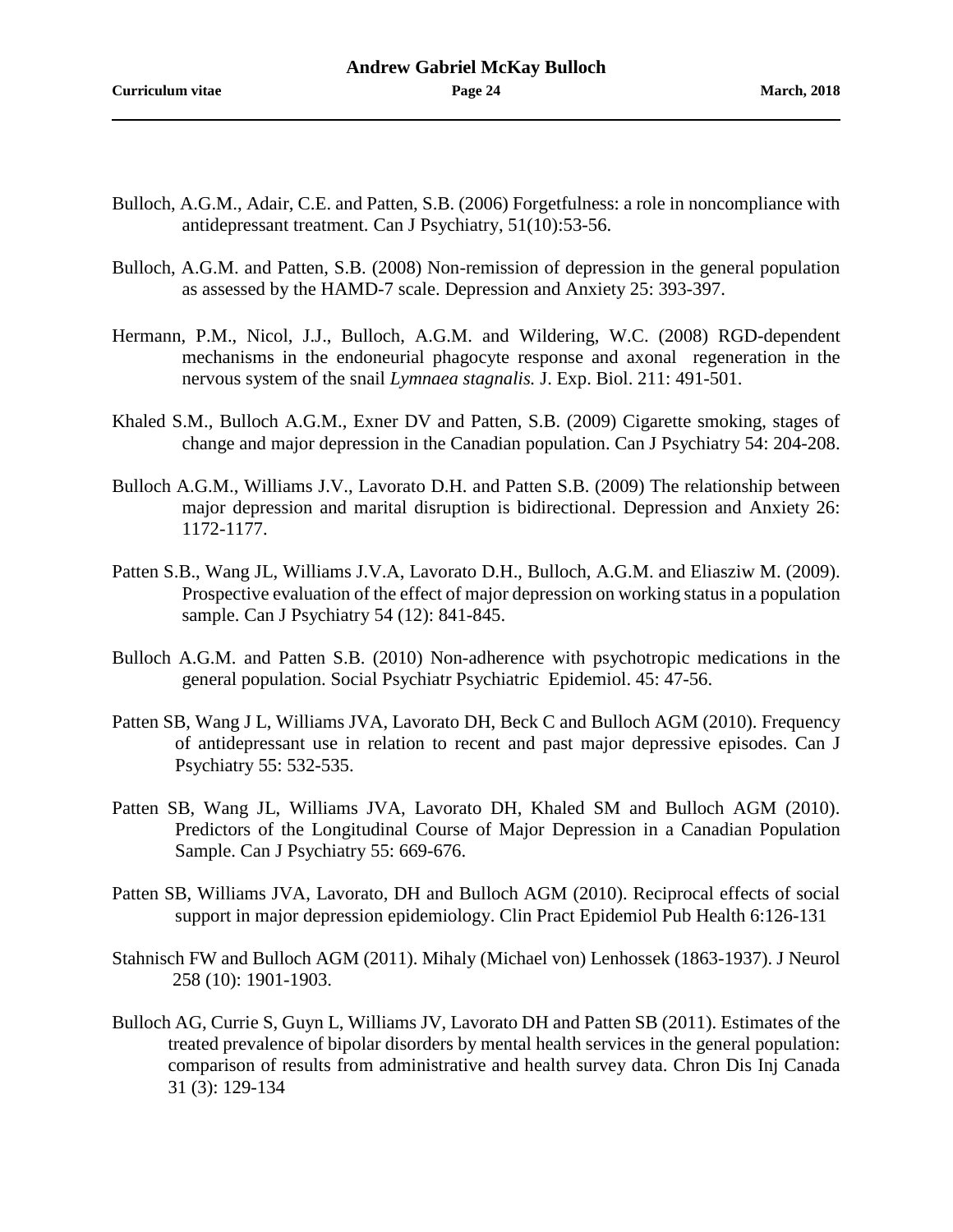- Khaled SM, Bulloch AGM, Williams JV, Lavorato DH and Patten SB (2011). Major depression is a risk factor for shorter time to first cigarette irrespective of the number of cigarettes smoked per day: evidence from a National Population Health Survey. Nicotine and Tob Res 13 (11): 1059-1067.
- Patten SB, Williams JVH, Lavorato DH, Khaled SM and Bulloch AGM (2011). Weight gain in relation to major depression and antidepressant use. J Affect Disord 134: 288-293
- Patten SB, Williams JVA, Lavorato DH, Wang JL, Khaled SM and Bulloch AGM (2011). Mortality associated with major depression in a Canadian Community Cohort. Can J Psychiatry 56(11):658-866.
- Khaled SM**,** Wiliams JVA, Lavorato DH, Bulloch AG, Patten SB (2012). Persistent Heavy Smoking as Risk Factor for Major Depression (MD) Incidence - Evidence from a Longitudinal Canadian Cohort of the National Population Health Survey. J Psychiatric Res 46(4): 436-443.
- Patten SB, Williams JVA, Lavorato DH, Berzins S, Terriff DL, Metz LM and Bulloch AGM (2012) Health status, stress and life satisfaction in a community population with MS. Can J Neurol Sci;39:206-212.
- Patten SB, Williams JVA, Lavorato DH, Metz LM and Bulloch AGM (2012). Disability in a community population with MS with and without mental disorders. Intl J Psychiatry Med 43(1):51-65.
- Patten SB, Williams JVA, Lavorato DH, Terriff DL, Metz LM, Berzins S and Bulloch AGM (2012). Perceived met and unmet health care needs in a community population with MS. Int J MS Care 14:2-8.
- Bulloch AGM, Bresee LC, Beck CA, Patten SB (2012). Substantial changes in prescription recommendations for bipolar disorder in Canada: 2002-2010. Can J Psychiatry 57(4): 263- 268.
- Patten SB, Williams JVA, Lavorato DH, Bulloch AGM, D'Arcy C and Streiner DL (2012). Recall of recent and more remote depressive episodes in a prospective cohort study. Social Psychiatr Psychiatric Epidemiol 47(5): 691-696.
- Terriff DL, Williams JVA, Patten SB, Lavorato DH and Bulloch AGM (2012). Patterns of disability, care needs, and quality of life of people with Parkinson's disease in a general population sample. Parkinsonism Rel Dis 18: 828-832
- Sjonnesen K, Berzins S, Feist KM, Bulloch AGM, Metz LM, Thombs BD and Patten SB (2012). Evaluation of the 9-item Patient Health Questionnaire (PHQ-9) as an assessment instrument for symptoms of depression in patients with Multiple Sclerosis. Postgrad Med 124 (5): 69-77.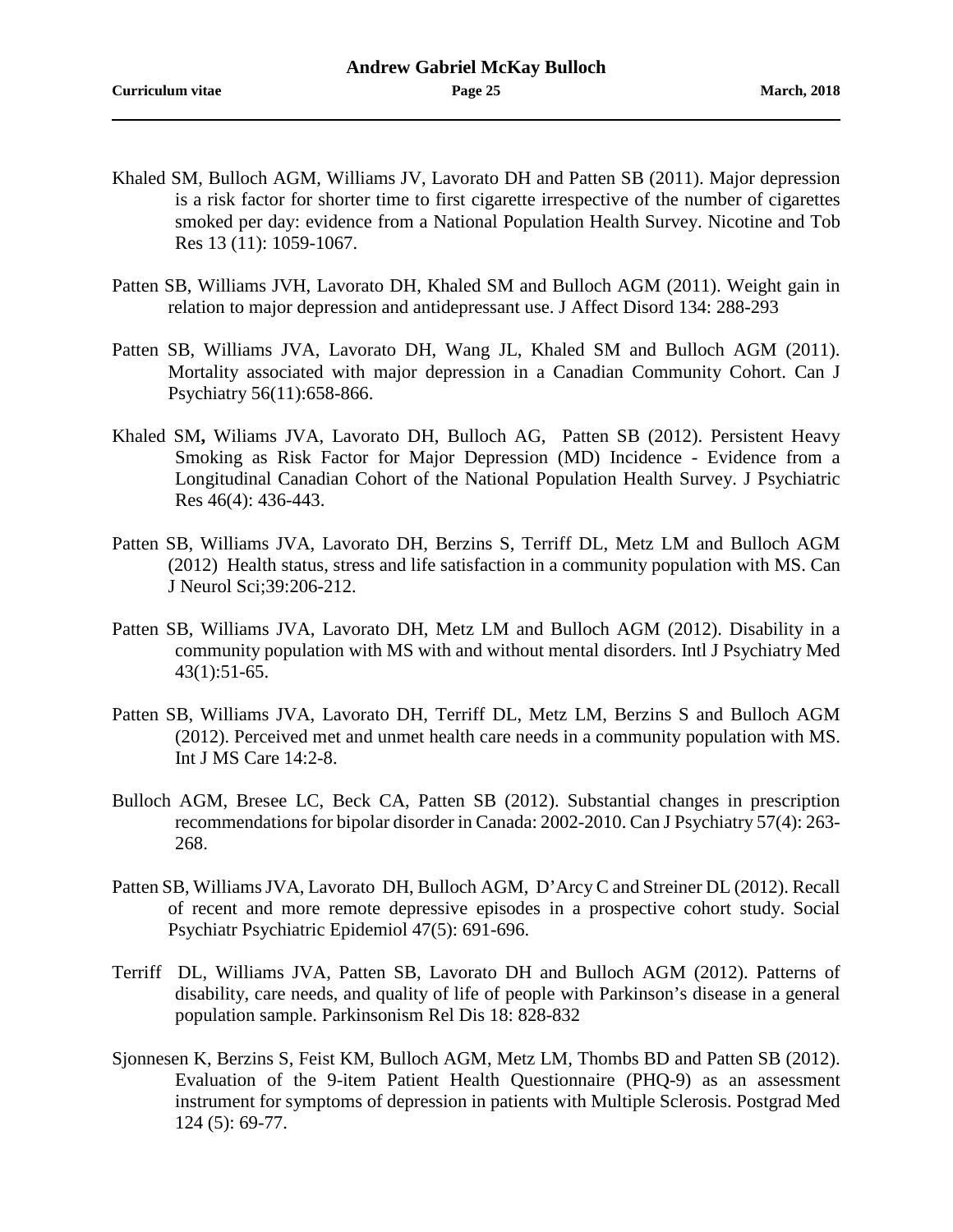- Bulloch AGM, Lavorato DH, Williams JVA and Patten SB (2012). Alcohol consumption and major depression in the general population: the critical importance of dependence. Depression and Anxiety 29:1058-1064
- Patten SB, Williams JVA, Lavorato DH, Bulloch AGM, MacQueen G (2012). Depressive episode characteristics and subsequent recurrence risk. J Affect Dis 140: 277-284.
- Patten SB, Williams JVA, Lavorato DH, Bulloch AGM (2013). Recreational physical activity ameliorates some of the negative impact of major depression on Health-Related Quality of Life. Front Psychiatry. Apr 2 4:22
- Feist KM, Dykeman J, Patten SB, Weibe S, Kaplan GG, Maxwell CJ, Bulloch AGM and Jette N (2013). Depression in Epilepsy. Neurology 80(6):590-9.
- Patten SB, Williams JVA, Lavorato DH, Bulloch AGM, Currie G and Emery H (2014). Depression and painful conditions: patterns of association with health status and health utility ratings in the general population. Qual Life Res 23 (1): 363-371
- Bulloch AGM, Williams JVA, Lavorato DH and Patten SB (2014) Recurrence of major depressive episodes is strongly dependent on the number of previous episodes. Depression and Anxiety 31: 72-76
- Viner R, Fiest KM, Bulloch AGM, Williams JVA, Lavorato DH, Berzins S, Jetté N, Metz LM and Patten SB. Point Prevalence and Correlates of Depression in a National Community Sample with Multiple Sclerosis. Gen Hosp Psychiatry. 2014;36(3):352-354
- Viner R, Patten SB, Berzins S, Bulloch AGM and Feist, K. Prevalence and Risk Factors for Suicidal Ideation in a Multiple Sclerosis Population. J Psychosomatic Res 2014 Apr 3;76(4):312-316
- Patten SB, Williams JVA, Lavorato DH, Fiest KM, Bulloch AGM, Wang J (2014). Antidepressant use in Canada has stopped increasing. Can J Psychiatry 59(11):609-614.
- Patten SB. Willliams JV, Lavorato DH, Feist KM, Bulloch AGM (2014). Changing Perceptions of Mental Health in Canada. Can J Psychiatry 59(11):591-596
- Fiest KM, Patten SB, Wiebe S, Bulloch AG, Maxwell CJ, Jette N (2014) Validating Screening Tools for Depression in Epilepsy. Epilepsia 55(10):1642-1650.
- Fiest KM, Patten SB, PhD; Altura, KC; Bulloch, AGM; Maxwell CJ, Wiebe S, Macrodimitris, S; Jette N (2014) Patterns and frequency of the treatment of depression in persons with epilepsy. Epilepsy and Behavior 39:59-64
- Patten SB, Wilkes TC, Williams JV, Lavorato DH, El-Guebaly N, Schopflocher D, Wild C, Colman I, **Bulloch AG**. [Retrospective and prospectively assessed childhood adversity in](http://www.ncbi.nlm.nih.gov/pubmed/24480045)  [association with major depression, alcohol consumption and painful conditions.](http://www.ncbi.nlm.nih.gov/pubmed/24480045) Epidemiol Psychiatr Sci. 2015; 2:1-8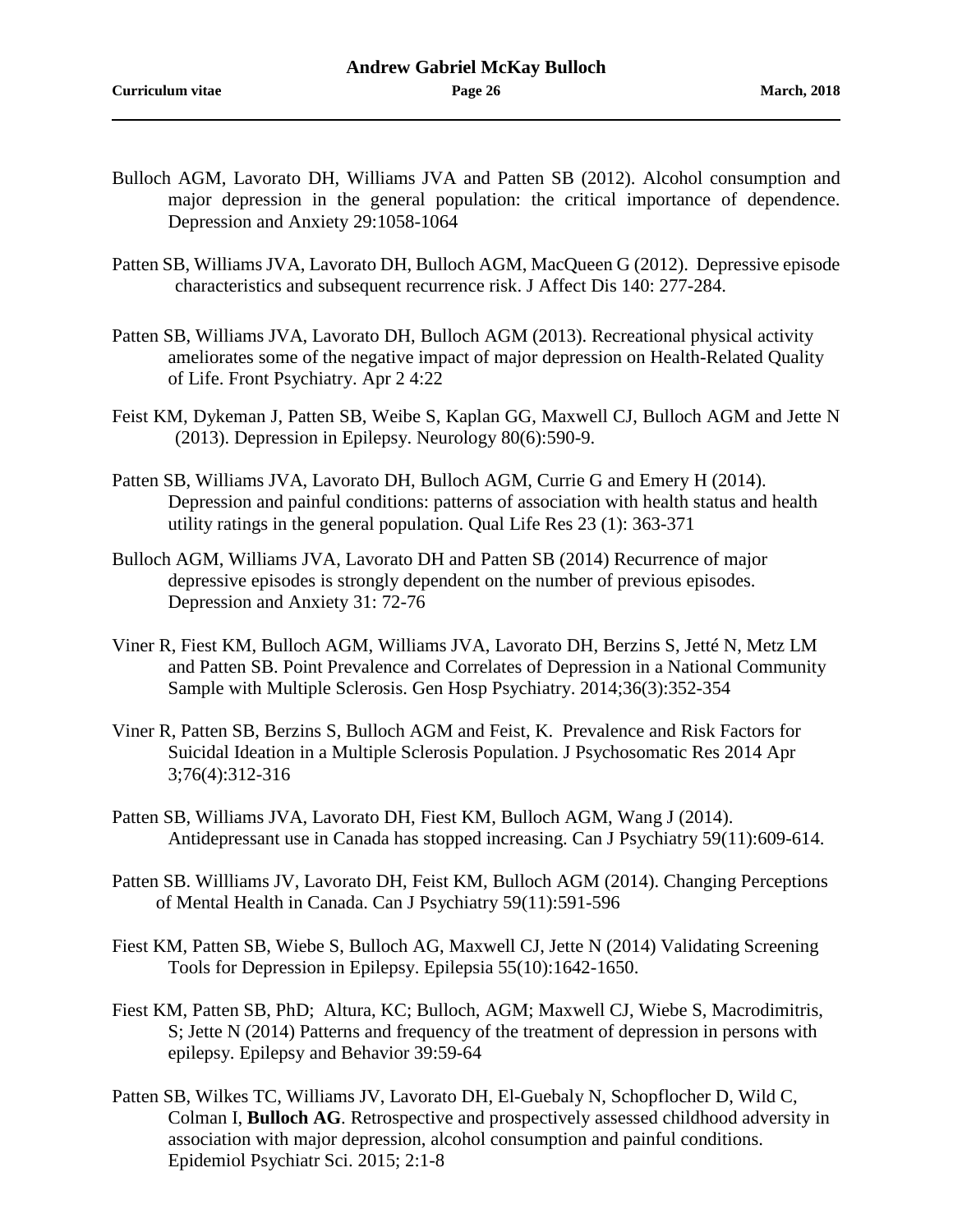- Patten SB, Williams JV, Lavorato DH, Fiest KM, Bulloch AG, Wang J. [The prevalence of major](http://www.ncbi.nlm.nih.gov/pubmed/25886547)  [depression is not changing.](http://www.ncbi.nlm.nih.gov/pubmed/25886547) Can J Psychiatry. 2015 60(1) 31-34
- Patten SB, Williams JV, Lavorato DH, Wang JL, McDonald K, Bulloch AG. [Descriptive](http://www.ncbi.nlm.nih.gov/pubmed/25886546)  [epidemiology of major depressive disorder in Canada in 2012.](http://www.ncbi.nlm.nih.gov/pubmed/25886546) Can J Psychiatry. 2015 60(1):23-30. Erratum in: [Can J Psychiatry. 2015 60:95.](http://www.ncbi.nlm.nih.gov/pubmed/25886683)
- Patten SB, Burton J, Feist KM, Bulloch AG et al (2015). Validity of four screenings scales for depression in MS. Mult Scler 2015 Jul;21(8):1064-1071110
- MacDonald K, Bulloch AG et al (2015) Prevalence of Bipolar I and II Disorder in Canada. Can J Psychiatry Can J Psychiatry 60(3):151-156.
- Global Burden of Disease Study 2013 Collaborators (2015), Global, regional, and national disability-adjusted life years (DALYs) for 306 diseases and injuries and healthy life expectancy (HALE) for 188 countries, 1990-2013: quantifying the epidemiological transition. Lancet. Nov 28;386(10009):2145-91.
- Bulloch AG, Fiest KM, Williams JV, Lavorato DH, Berzins SA, Jetté N, Pringsheim TM, Patten SB (2015) Depression - [a common disorder across a broad spectrum of neurological](http://www.ncbi.nlm.nih.gov/pubmed/26153456)  [conditions: a cross-sectional nationally representative survey.](http://www.ncbi.nlm.nih.gov/pubmed/26153456) Gen Hosp Psychiatry 37(6):507-512.
- Global Burden of Disease Study 2013 Risk Factors Collaborators (2015). . Global, regional, and national comparative risk assessment of 79 behavioural, environmental and occupational, and metabolic risks or clusters of risks in 188 countries, 1990-2013: a systematic analysis for the Global Burden of Disease Study 2013. Lancet. 2015 Dec 5;386(10010):2287-323.
- Patten SB, Wilkes TCR, Williams JVA, Lavorato DH, el-Guebaly N, Wild TC, Colman I, Bulloch AGM (2015). Childhood adversity and subsequent mental health status in adulthood: screening for associations using two linked surveys. Epidemiol and Psychiatric Sci 25(2): 160-170
- Raissi A, **Bulloch AG**, Fiest KM, McDonald K, Jetté N, Patten SB.(2015) [Exploration of Under](http://www.ncbi.nlm.nih.gov/pubmed/26664335) [treatment and Patterns of Treatment of Depression in Multiple Sclerosis.](http://www.ncbi.nlm.nih.gov/pubmed/26664335) Int J MS Care. 2015 Nov-Dec;17(6):292-300.
- Patten SB, Williams JV, Lavorato DH, **Bulloch AG**, Fiest KM, Wang JL, Sajobi TT. (2016) [Seasonal variation in major depressive episode prevalence in Canada.](http://www.ncbi.nlm.nih.gov/pubmed/26751782) Epidemiol Psychiatr Sci. 2017 Apr;26(2):169-176. doi: 10.1017/S2045796015001183. Epub 2016 Jan 11.
- Wiens K, Williams JV, Lavorato DH, **Bulloch AG**, Patten SB. (2016) [The Prevalence of Major](http://www.ncbi.nlm.nih.gov/pubmed/27407074)  [Depressive Episodes Is Higher in Urban Regions of Canada.](http://www.ncbi.nlm.nih.gov/pubmed/27407074) Can J Psychiatry, 2017 Jan;62(1):57-61. doi: 10.1177/0706743716659246. Epub 2016 Jul 11.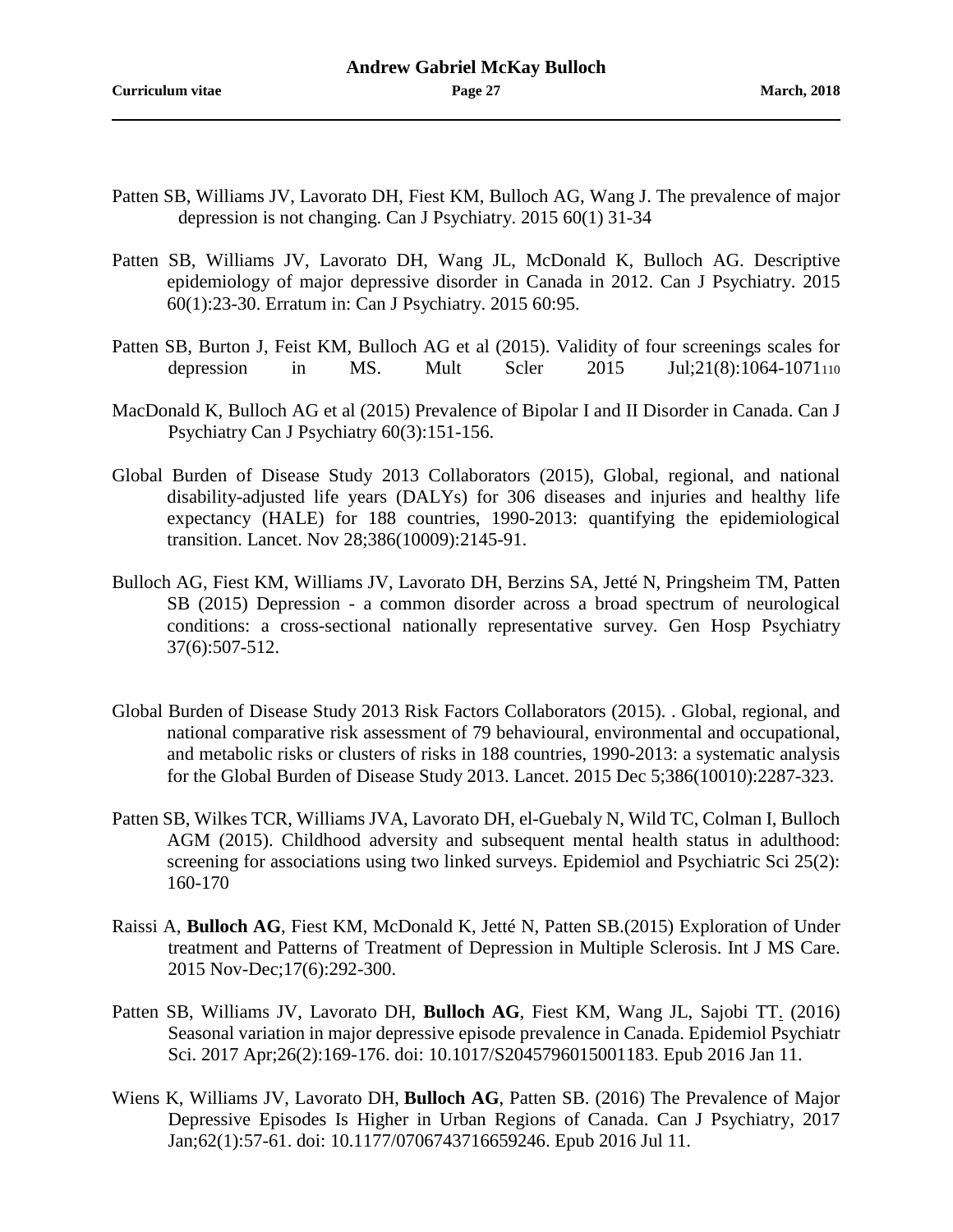- Patten SB, Williams JV, Lavorato DH, Wang JL, **Bulloch AG**, Sajobi T. (2016) [The association](http://www.ncbi.nlm.nih.gov/pubmed/26743882)  [between major depression prevalence and sex becomes weaker with age.](http://www.ncbi.nlm.nih.gov/pubmed/26743882) Soc Psychiatry Psychiatr Epidemiol. 2016 Feb;51(2):203-10. doi:10.1007/s00127-015-1166-3. Epub 2016 Jan 7.
- Patten SB, Williams JV, Lavorato DH, **Bulloch AG**, Wiens K, Wang J. (2016) [Why is major](http://www.ncbi.nlm.nih.gov/pubmed/26485311)  [depression prevalence not changing?](http://www.ncbi.nlm.nih.gov/pubmed/26485311) J Affect Disord. 2016 Jan 15;190:93-97. doi: 10.1016/j.jad.2015.09.002. Epub 2015 Oct 23
- Patten SB, Williams JV, Lavorato DH, Wang JL, McDonald K, **Bulloch AG**. (2016) [Major](http://www.ncbi.nlm.nih.gov/pubmed/27253698)  [Depression in Canada: What Has Changed over the Past 10 Years?](http://www.ncbi.nlm.nih.gov/pubmed/27253698) Can J Psychiatry, 2016 Feb;61(2):80-5. doi: 10.1177/0706743715625940
- Sjonnesen K, **Bulloch AG**, Williams J, Lavorato D, B Patten S. (2016) [Characterization of](http://www.ncbi.nlm.nih.gov/pubmed/27254415)  [Disability in Canadians with Mental Disorders Using an Abbreviated Version of a DSM-5](http://www.ncbi.nlm.nih.gov/pubmed/27254415)  [Emerging Measure: The 12-Item WHO Disability Assessment Schedule \(WHODAS\) 2.0.](http://www.ncbi.nlm.nih.gov/pubmed/27254415) Can Psychiatry, 2016 Apr;61(4):227-35. doi: 10.1177/0706743716632514. Epub 2016 Feb 16.
- Prisnie JC, Fiest KM, Coutts SB, Patten SB, Atta, CA, Blaikie, L, **Bulloch AG**, Demchuk A, Hill MD, Smith EE, and Jetté N. (2016) Validating screening tools for depression in stroke and transient ischemic attack patients. The International Journal of Psychiatry in Medicine. 2016;51(3):262-277.
- Patten SB, Williams JV, Lavorato DH, **Bulloch AG**, Charbonneau M, Gautam M, Moss P, Abbey S, Stuart H. (2016) [Perceived Stigma among Recipients of Mental Health Care in the](http://www.ncbi.nlm.nih.gov/pubmed/27310227)  [General Canadian Population.](http://www.ncbi.nlm.nih.gov/pubmed/27310227) Can J Psychiatry. 2016 Aug;61(8):480-8. Epub 2016 Mar 18
- Wang J, Lam RW, Ho K, Attridge M, Lashewicz BM, Patten SB, Marchand A, Aiken A, Schmitz N, Gundu S, Rewari N, Hodgins D, Bulloch A, Merali Z. Preferred Features of E-Mental Health Programs for Prevention of Major Depression in Male Workers: Results From a Canadian National Survey 2016 J Med Internet Res June 6 18(6), e132
- Altura KC, Patten SB, Fiest KM, Atta C, Bulloch AG, Jette N. (2016) Suicidal ideation in persons with neurological conditions - prevalence, associations, and validation of the PHQ-9 for suicidal ideation. Gen Hosp Psychiatry, Sep-Oct;42:22-6. doi: 10.1016/j.genhosppsych.2016.06.006. Epub 2016 Jul 5
- Pattem SB, Williams J, Lavorato DH, Wang JL, Bulloch AG. (2016) Major depression prevalence increases with latitude in Canada, J Psychiatry 2017 Jan;62(1):62-66. doi: 10.1177/0706743716673323. Epub 2016 Oct 13.
- Bulloch AGM, Williams JV, Lavorato DH, Patten SB, (2016) Trends in binge drinking in Canada from 1996 to 2013: a repeated cross-sectional analysis. 2016 CMAJ OPEN 4(4):E599-604.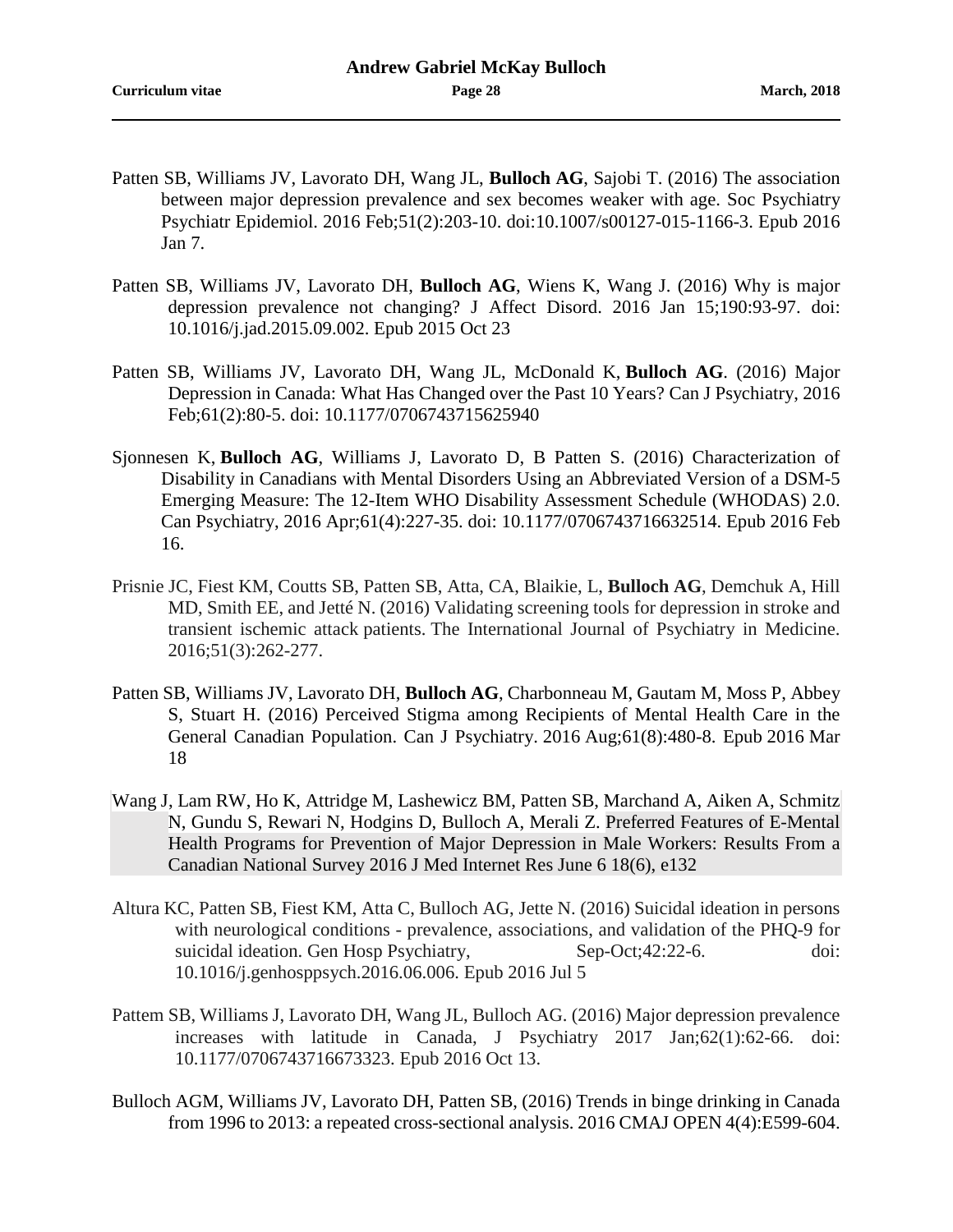- Lewinson RT, Vallerand IA, Lowerison MW, Parsons LM, Frolkis AD, Kaplan GG, Bulloch AGM, Swain MG, Patten SB, Barnabe C, (2017) Depression is associated with an increased risk of psoriatic arthritis among patients with psoriasis: a population-based study, 2017 J Investigative Dermatology 2017 Apr;137(4):828-835. doi:10.1016/j.jid.2016.11.032. Epub 2017 Feb 22.
- Crooks R, Bell M, Patten SB, Wiebe S, Holroyd-Leduc J, Bulloch A, Macrodimitris S, Mackie A, Sauro KM, Federico P, Jetté N, (2017) Mind the gap: exploring information gaps for the development of an online resource hub for epilepsy and depression. Epilepsy & Behavior 70:18-23.
- Patten SB, Williams JV, Lavorato, DH, Wang JL, Jette T, Sajobi TT, Fiest K, Bulloch AG. (2016) Patterns of association of chronic medical conditions and major depression. Epidemiol Psychiatr Sci 2016 Oct 27:1-9.
- Josephson CB, Patten SB, Bulloch AGM, Williams JVA, Lavorato D, Fiest KM, Secco M, Jette N, (2017) The impact of seizures on epilepsy outcomes: a national, community-based survey, Epilepsia 58(5) 764-771.
- Woolf B, Lavorato D, Williams J, Bulloch A, Patten S, (2017) A Comparison of Recommendations and Received Treatment for Mood and Anxiety Disorders in a Representative National Sample, BMC Psychiatry 2017 17:155
- Patten S, Williams J, Lavorato D, Wang JL, Sajobi T, Bulloch AGM, (2017) Major Depression and Non-specific Distress Following Smoking Cessation in the Canadian General Population, J Aff Disorders, 218:182-187
- Amoozegar F, Patten SB, Becker WJ, Bulloch AGM, Fiest KM, Davenport J, Carroll CR, Jette N, (2017) The prevalence of depression and the accuracy of depression screening tools in migraine patients, Gen Hos Psych 48:25.31.
- PhamT, Sauro KM, Patten SB, Wiebe S, Fiest KM, Bulloch AGM, Jetté N, (2017) The Prevalence of Anxiety and Associated Factors in Persons with Epilepsy, Epilepsia Aug;58(8):e107 e110. doi: 10.1111/epi.13817
- Berzins SA, Bulloch AG, Burton JM., Dobson KS, Fick GH, Patten SB, (2017) Determinants and incidence of depression in multiple sclerosis: A prospective cohort study, J Psychosomatic Res Aug;99:169-176. doi: 10.1016/j.jpsychores.2017.06.012.
- Bulloch AGM, Williams JVA, Lavorato DH, Patten SB. (2017) The depression and marital status relationship is modified by both age and gender. J Affect Disord. 2017 Dec 1;223:65-68. doi: 10.1016/j.jad.2017.06.007. Epub 2017 Jul 4.
- Pham T, Jetté N, Bulloch AGM, Burton JM, Wiebe S, Patten SB. The prevalence of anxiety and associated factors in persons with multiple sclerosis. Mult Scler Relat Disord. 2017 Nov 7;19:35-39. doi: 10.1016/j.msard.2017.11.003.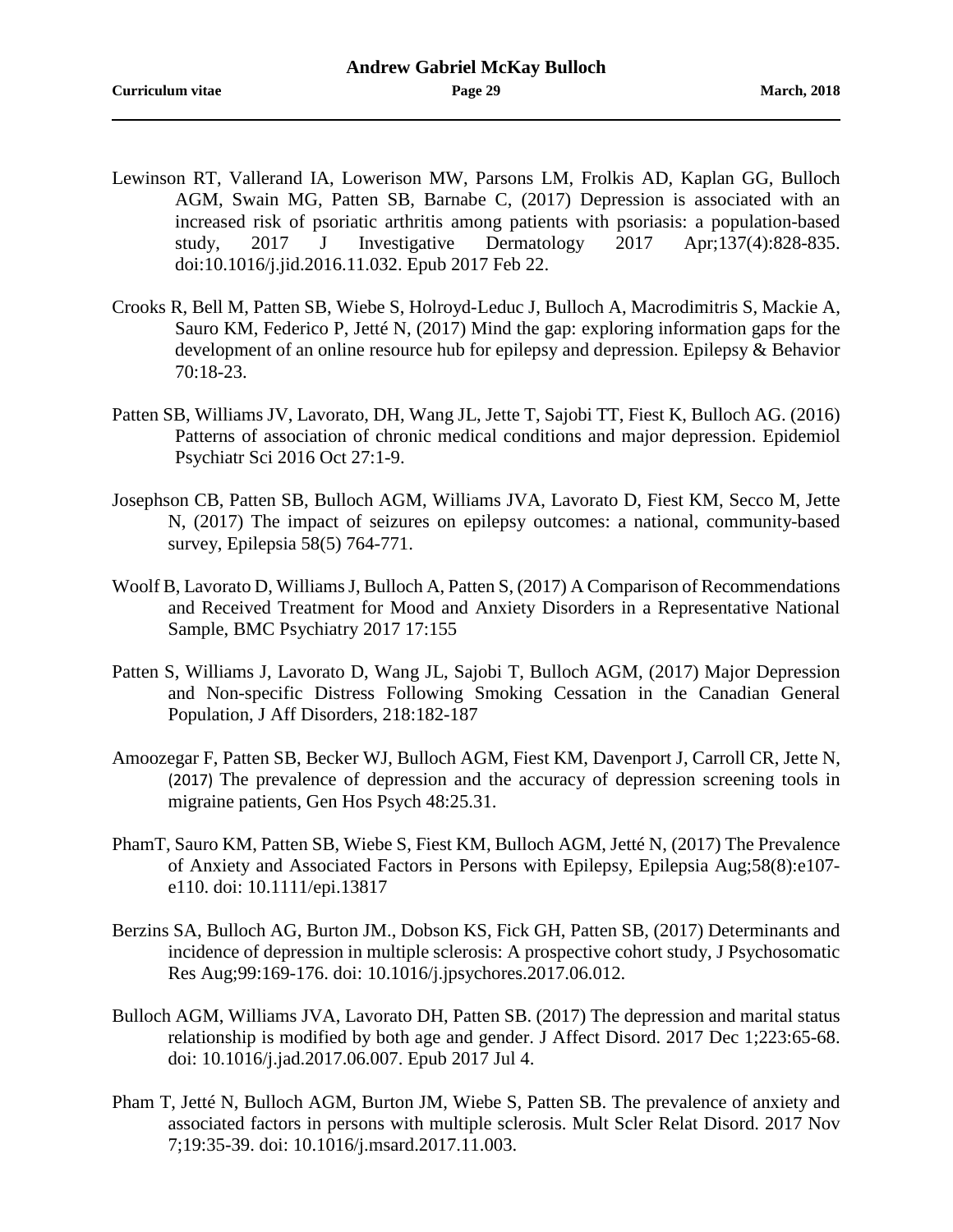- Patten SB, Willams JVA, Lavorato DH, Woolf B, Wang JL, Bulloch AGM, Sajobi T. (2018) Major depression and secondhand smoke exposure, . J Affect Disord. Jan 1;225:260-264. doi: 10.1016/j.jad.2017.08.006. Epub 2017 Aug 12
- Vallerand IA, Lewinson RT, Farris MS, Sibley CD, Ramien ML, Bulloch AGM, Patten SB. (2018) Efficacy and adverse events of oral isotretinoin for acne: a systematic review. Br J Dermatol. 2018; 178:76-85 doi: 10.1111/bjd.15668
- Vallerand IA, Lewinson RT, Parsons LM, Lowerison MW, Frolkis AD, KaplanGG, Barnabe C, Bulloch AGM, Patten SB, (2018) Risk of depression among patients with acne in the U.K.: a population-based cohort study, Br J Derm 2018
- Kadhim S, Pringsheim T, Le A, Fiest KM, Patten SB, Prisnie J, Gill S, Bulloch AG, Hu B,and Jette N, (2018) Validating screening tools for depression in Parkinson's disease, Movement Disorders (in press)
- Lukmanji S, Pham T, Blaikie L, Clark C, Jette N, Wiebe S, Bulloch A, Holroyd-Leduc J, Macrodimitris S, Mackie A, Patten SB, (2017) Online tools for individuals with depression and neurological conditions: a scoping review, Neurology: Clinical Practice (in press)

## **BOOK CHAPTERS**

## **Bulloch, A.G.M.** (1985c).

"Development and plasticity of the molluscan nervous system".

In "The Mollusca", Vol. 8, Neurobiology and Behavior, Part I, Willows, A.O.D. (ed.), Academic Press, pp. 335-400.

#### **Bulloch, A.G.M**. and A.D. Murphy (1987).

"Peptidergic modulation of a neuroglandular synapse in *Helisoma*".

In: "Neurobiology, Molluscan Models", H,H, Boer, W.P.M. Geraerts and J. Joosse (eds), Mon. Kon. Ned. Akad. Wetensch., North Holland Publ. Co., Amsterdam, Oxford, New York.

Berdan, R.C., P.G. Jones and **A.G.M. Bulloch** (1989).

"Modulation of neurite outgrowth: ultrastructure and physiology". In: "Cellular Basis of Neuronal Plasticity", A.G.M. Bulloch (ed.), Manchester University Press, Manchester, U.K., pp 97-128.

Bulloch, A.G.M. (1989)

ΑCellular basis of neuronal plasticity≅.

In: AStudies in Neuroscience, No. 7", W.Winlow (ed.), Manchester: Manchester University Press., Manchester, UK.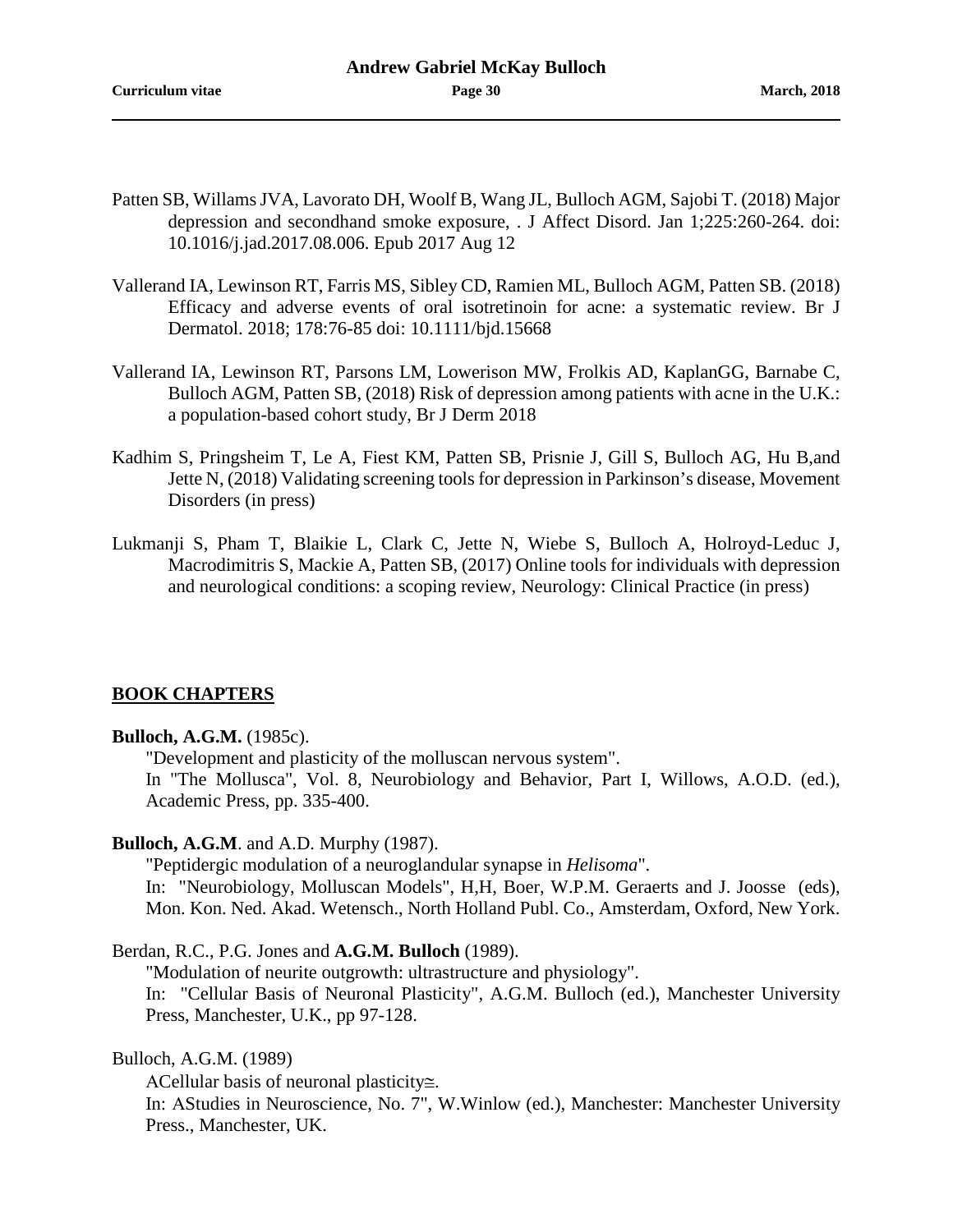**Bulloch, A.G.M.** and R.L. Ridgway (1991).

"Glutamate modulation of sprouting by adult *Helisoma* neurons."

In: "Molluscan Neurobiology", K.S. Kits, H.H. Boer, and J. Joosse (eds), North Holland Publishing Company, Amsterdam, pp 154-160.

**Bulloch, A.G.M.** and R.L. Ridgway (1995).

"Comparative aspects of gastropod neurobiology."

In: The Nervous System -- A Comparative Approach, Ann. Life Sci., W. Kutsch and O. Breidbach (eds) Birkhauser Co., Basel, pp 89-113.

## **CONFERENCE PROCEEDINGS**

**Bulloch, A.G.M**. and P.G. Jones (1988).

"Modulation of neurite outgrowth by intact and axotomised adult neurons of *Helisoma*". Amer. Zool. **28**, 1123-1134.

Roger, I., N.I. Syed, R.L. Ridgway, K. Lukowiak, and **A.G.M. Bulloch** (1992). "Regeneration of an interneuronal network in *Helisoma*: Re-establishment of synaptic contacts." Acta Biol. Hung. **43**, pp 99-111.

Syed, N.I., **A.G.M. Bulloch** and K. Lukowiak (1992). "The respiratory central pattern generator (CPG) of *Lymnaea* reconstructed *in vitro*." Acta Biol. Hung. **43**, pp 409-419.

- Culver, T., N.I. Syed, R.L. Ridgway, **A.G.M. Bulloch**, and K. Lukowiak (1993). "Neuronal mapping studies on the central nervous system of the pulmonate snail *Helisoma trivolvis*." Acta Biol. Hung. **44**, pp 103-107.
- Lukowiak, K., N.I. Syed, R.L. Ridgway, and **A.G.M. Bulloch** (1993). "In vitro connections between *Lymnaea* and *Helisoma* identified interneurons and their follower cells." Acta Biol. Hung. **44**, pp 115-119.
- Ridgway, R.L., N.I. Syed and **A.G.M. Bulloch** (1993). "*In vitro* evidence for multiple neuritogenic factors in the central nervous system of pulmonate molluscs." Acta Biol. Hung. **44**, pp. 109-113.
- **Bulloch, A.G.M.** N.I. Syed and R.L. Ridgway (1994). "Neurite outgrowth and synapse formation by *Lymnaea* neurons: towards a characterization of molluscan neurotrophic factors." Neth. J. Zool. **44**, 317-326.

Moroz, L.L., **A.G.M. Bulloch**, K. Lukowiak and N.I. Syed (1994). "Putative NO-synthesizing neurons of *Lymnaea in vitro* and *in vivo*." Neth. J. Zool. **44**, 535- 549.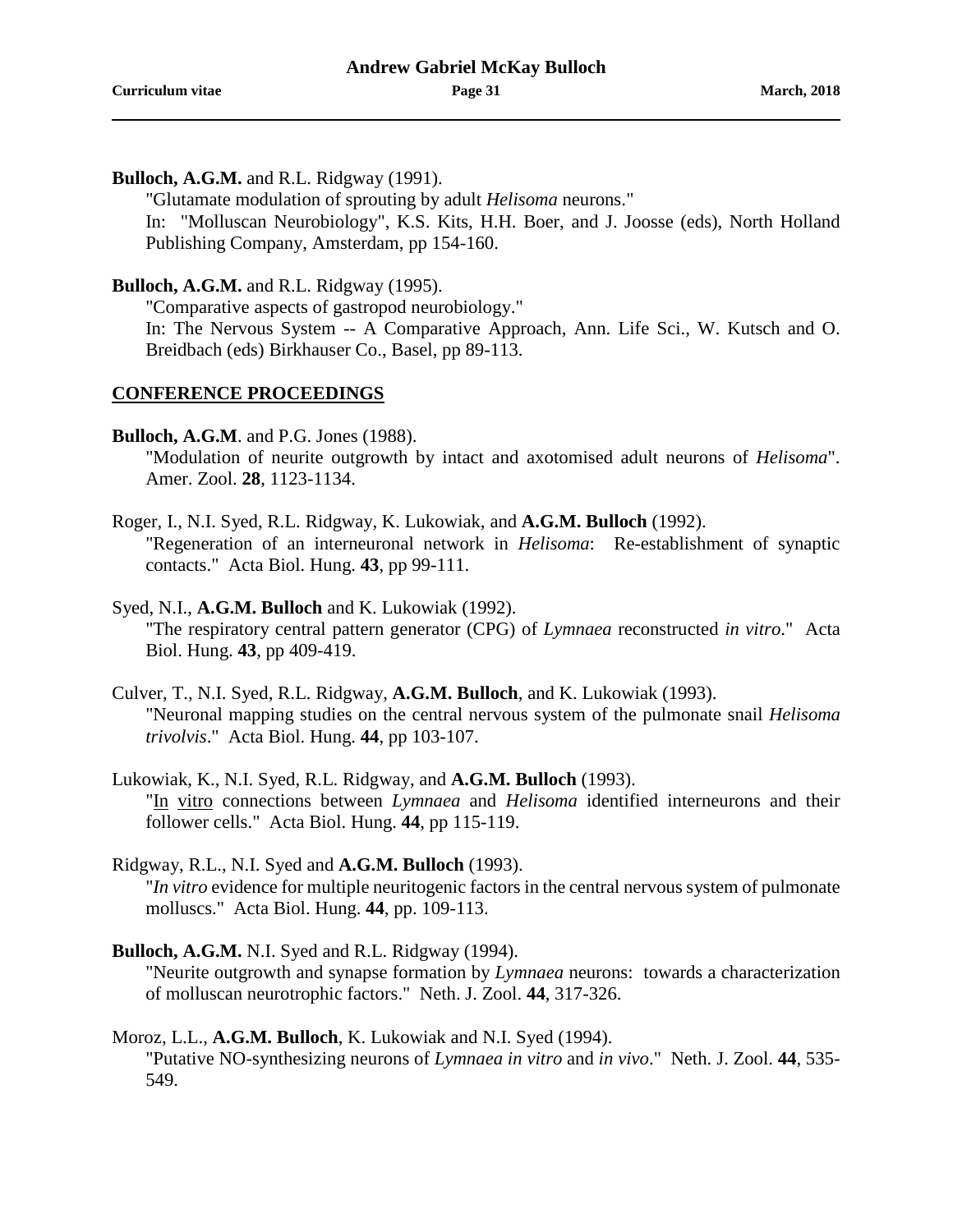### **BOOKS EDITED**

#### **Bulloch, A.G.M**. (1989)

"Cellular Basis of Neuronal Plasticity". Studies in Neuroscience No. 7, W. Winlow (Series Editor), Manchester University Press, Manchester, U.K.

## **ABSTRACTS**

M. Fainzilber, J. van Minnen, A.B. Smith, R. van Kesteren, P.M. Hermann, W.C. Wildering, C.F. Ibáℑez and **A.G.M. Bulloch** (1997).

ΑExpression profiles and functional studies of CRNF and Ltrk1 in *Lymnaea stagnalis*≅. Soc. Neurosci. Abstr., **23**, Part 1, p 57.

W.C.Wildering, P.M. Hermann and **A.G.M. Bulloch** (1997).

ΑRapid modulation of high-voltage-activated calcium currents by growth factors and RGDpeptides: A site of interaction between neurotrophic- and extracellular matrix factors?≅ Soc. Neurosci. Abstr., **23**, Part 1, p 57.

- G.J. Mpitsos, P.M. Hermann, W.C. Wildering, **A.G.M. Bulloch** and J.P. Edstrom (1997). ΑRelation between spike timing and input currents in isolated neurons of *Lymnaea*.≅ Soc. Neurosci. Abstr., **23**, Part 1, p 1047.
- P.M. Hermann, **A.G.M. Bulloch** and K. Lukowiak (1997). ΑRapid adaptation of respiratory behavior in adult *Lymnaea* by an altered environment≅. Soc. Neurosci. Abstr., **23**, Part 2, p 1341.
- P.M. Herman, W.C. Wildering, S.D. Painter, G.T. Nagle and A.G.M.Bulloch (1998) "Molluscan epidermal growth factor: Neurotrophic actions". Soc. Neurosci. Abstr. 24, Part 1, p 106.
- W.C. Wildering, P.M. Hermann and A.G.M. Bulloch (1998) "Modulation of neurite outgrowth and cell adhesion in molluscan motoneurons". Soc. Neurosci. Abstr. 24, Part 1, page 106.
- M. Larouche, P.M. Hermann, W.C. Wildering, A.G.M. Bulloch (1998) "Role of tyrosine kinase receptors in the initiation of outgrowth by *Lymnaea neurons in vitro*". Soc. Neurosci. Abstr. 24, Part 1, page 106.
- S.E. McKay, A.G.M. Bulloch, L.K. Kaczmarek & T.J. Carew (1998) "Isolation of a putataive receptor tyrosine kinase from *Aplysia*." Soc. Neurosci. Abstr. 24, Part 1, page 107.

A.G.M. Bulloch, P.M. Herman, R.E. van Kesteren, W.C. Wildering, S.D. Painter, A.B. Smit, W.P.M. Geraerts and G.T. Nagle (1999)

"*Lymnaea* epidermal growth factor: Regulation during CNS development and injury." Soc.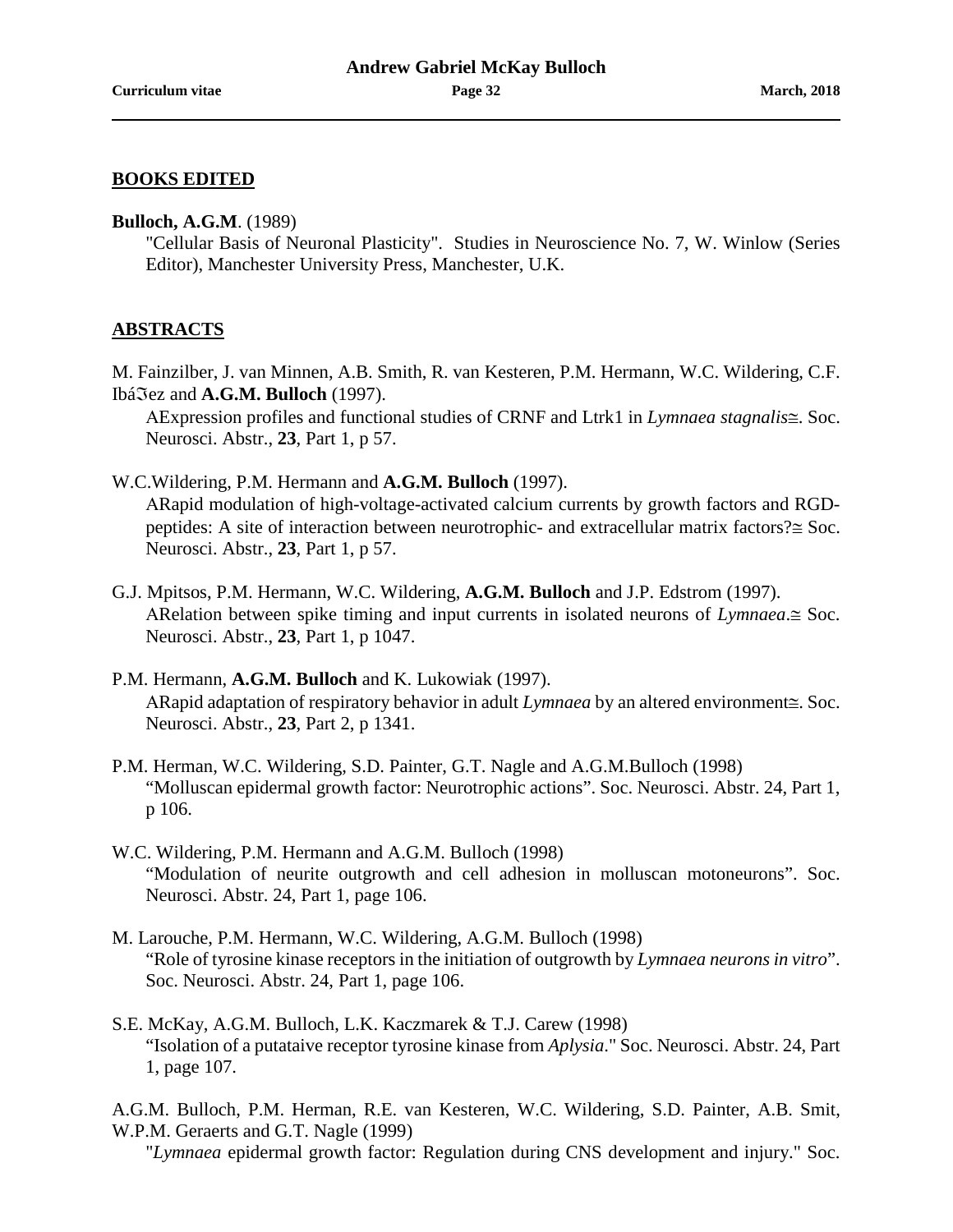Neurosci. Abstr. 25, Part 2, p2276.

- M. Larouche and A.G.M. Bulloch (1999) "Tyrosine phosphorylation in *Lymnaea* neurons: Role in neurite outgrowth." Soc. Neurosci. Abstr. 25, Part 2,page 2276.
- W.C. Wildering, P.M. Herman and A.G.M. Bulloch (1999) "Inactivation characteristics of HVA  $CA^{2+}$  currents: Its relevance in the expression of neurotrophic activity of growth factors and extracellular matrix proteins." Soc. Neurosci. Abstr. 25, Part 2, page 2276.
- P.M. Hermann, W.C. Wildering and A.G.M. Bulloch (1999) "*Lymnaea* epidermal growth factor: Enhancement of axonal regeneration." Soc. Neurosci. Abstr. 25, Part 2, page 2276.
- N. R. Melvin and A.G.M. Bulloch (1999) "Immunochemical evidence for the existence of additional TRK receptors in *Lymnaea*." Soc. Neurosci. Abstr. 25, Part 2, page 2276.
- A.G.M.Bulloch, P.M. Hermann and W. C. Wildering (2000) "Peripheral nerve regeneration in *Lymnaea* involves integrin (ARG-GLY-ASP)-dependent mechanisms." Soc. Neurosci. Abstr. 26, Part 1, page 860.
- W. C. Wildering, P. M. Hermann, and A.G.M. Bulloch (2000) "Fibronectin modulates neural pacemaker properties *in vitro.*" Soc. Neurosci. Abstr. 26, Part 1, page 861.
- N. R. Melvin and A.G.M. Bulloch (2000) "Mapping the expression of TRK-like receptors in the adult *Lymnaea* nervous system." Soc. Neurosci. Abstr. 26, Part 1, page 320.
- S.E.McKay, J.Hislop, D.Scott, A.G.M.Bulloch, L.K.Kaczmarek, T.J.Carew, W.S.Sossin (2000) "Cloning and characterization of a Ror receptor tyrosine kinase from the marine mollusk Aplysia." Soc. Neurosci. Abstr. 26, Part 1, page 26.

- A.G.M. Bulloch, P.M. Herman, W.C. Wildering (2001) "Coordination of axonal regeneration in the Lymnaea CNS: Direct and indirect effects of *Lymnaea* epidermal growth factor?" Soc. Neurosci. Abstr. Vol 27, Program No. 138.10, 2001
- W.C. Wildering, C. Janse, P.M. Hermann, A.G. Bulloch (2001) "Identified neurons of the pond snail *Lymnaea stagnalis*: A model for studies on neuronal senescence" Soc. Neurosci. Abstr. Vol. 27, Program No. 100.11, 2001

A.G.M. Bulloch (2001)

<sup>&</sup>quot;Neurotrophic factors: Some history and some reflections" Soc. Neurosci. Abstr. Vol. 27 , Program No.22.22, 2001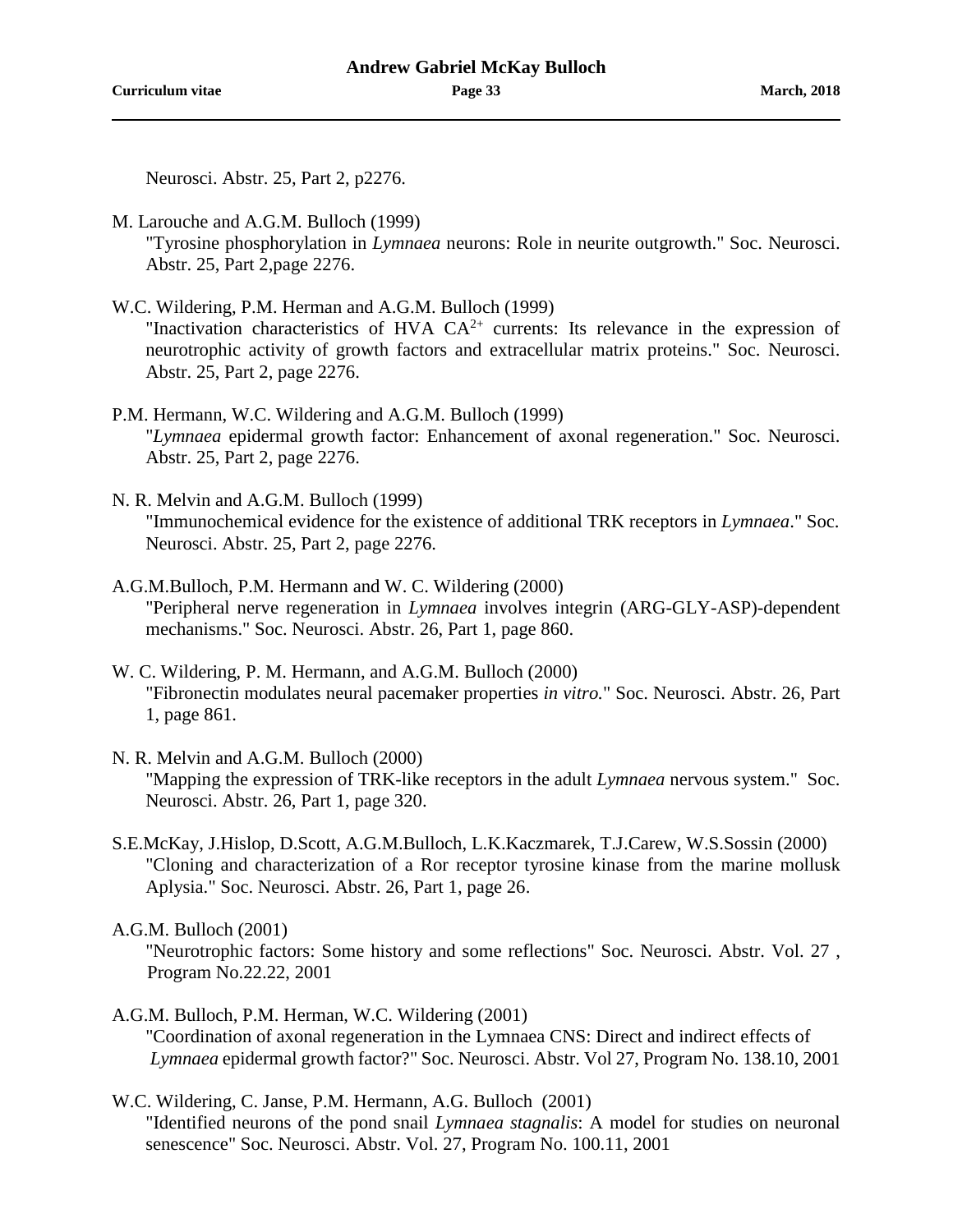P. Lovell, S. Jezzini, E. Meleshkevich, M. Matz, R. Shaw, W. Farmerie, W.C. Wildering, A.G.M. Bulloch, L.L. Moroz (2002)

"Characterization of gene transcripts expressed in identified neurons of *Lymnaea stagnalis"*  Soc. Neurosci Abst. 186.10 S-19

- C.Q. Diep, P.M. Hermann, A.G.M. Bulloch, W.C. Wildering (2002) "Neuromodulatory Actions of integrin ligands" Soc. Neurosci. Abst. 552.1, E-74
- A.G.M. Bulloch, C. Diep, E.S. Bulloch, J. Hyslop, W. Sossin, S. Robbins, W.C. Wildering (2002) "Lymnaea TRK, expression in development and adulthood" Soc. Neurosci. Abst. 99.6, Z-34
- A.G.M. Bulloch, E.S. Bulloch, W.C. Wildering, M. Freire (2002) "The discovery of the growth cone: Roles of Ramon y Cajal and Von Lenhossek. Soc. Neurosci. Abst. 822.6, 21.1
- P.M. Hermann, J.J. Nichol, A.G.M. Bulloch, W.C. Wildering (2003) "Regulation of nerve injury induced microglia/macrophage activation in the snail CNS: Growth factors and integrins" Soc Neurosci Abst 955.3
- C.Q. Diep, P.M. Hermann, A.G.M. Bulloch, W.C. Wildering (2003) "Integrins and regulation of neuronal excitability" Soc Neurosci Abst, 377.1

## **RECENT PRESENTATIONS**

A.G.M. Bulloch and S.B. Patten (2005). Non-compliance with antidepressant treatment is largely attributable to forgetfulness. Sebastian Littman Research Day, University of Calgary, March, 2005.

A.G.M. Bulloch, C.E. Adair and S.B. Patten. Non-compliance with antidepressant treatment: the role of forgetting. Canadian Academy of Psychiatric Epidemiology Annual Meeting, Vancouver, November 2005.

A.G.M. Bulloch and S.B. Patten (2006). Major depression and marital status. Sebastian Littman Research Day, University of Calgary, March, 2006.

A.G.M. Bulloch and S.B. Patten (2007). Non-remission of major depression in the general population: assessment by the HAMD-7 scale. Can Soc Epidemiology and Biostatistics Conference, May 28-31, 2007

A.G.M. Bulloch (2008). Pharmacoepidemiology of psychotropic medication use in the general population of Canada. Community Health Sciences Weekly Rounds, Feb 29, 2008.

A.G.M. Bulloch (2008). Epidemiology of bipolar I disorder in the general population of Canada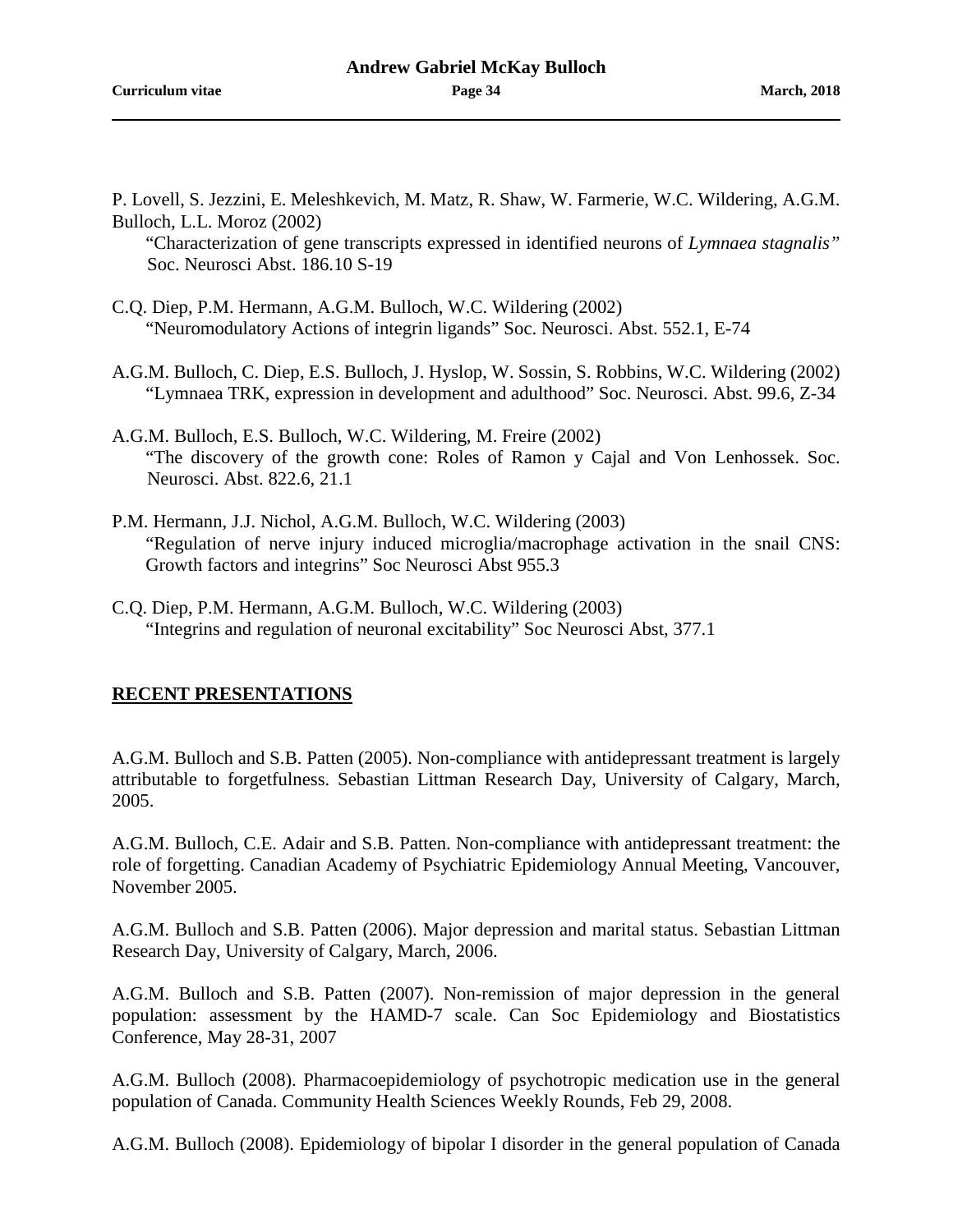and Calgary. Sebastian Littman Research Day, University of Calgary, March 07, 2008.

A.G.M. Bulloch, J. Williams, L. Guyn, S. Currie and S.B. Patten (2009). Who is treating patients with bipolar disorder? Sebastian Littman Research Day, University of Calgary, March 06, 2009.

A.G.M. Bulloch, L. Brown and S.B. Patten (2009). Increasing frequency and heterogeneity of treatment for bipolar I disorder. XII. International Congress of International Federation for Psychiatric Epidemiology, Vienna, April 16-19, Book of Abstracts, p 34.

S.M. Khaled, A.G.M. Bulloch, D.H. Lavorato, J.V.A. Williams and S.B. Patten (2009). Major depression as a risk factor of nicotine dependence development in the Canadian population. XII. International Congress of International Federation for Psychiatric Epidemiology, Vienna, Austria, April 16-19, Book of Abstracts, p 58.

A.G.M. Bulloch, C.A. Beck and S.B. Patten (2010). Quetiapine treatment for bipolar I disorder: a striking trend in prescription recommendations. Sebastian Littman Research Day, University of Calgary, March 05, 2010.

A.G.M. Bulloch, J.V.A. Williams, Lavorato D.H., D'Arcy C., Streiner D.L. and S.B. Patten (2010). Recall bias may seriously underestimate the lifetime prevalence of depressive disorders. World Psychiatric Association Section on Epidemiology and Public Health 2010 Meeting, Lisbon, July11-14.

S.B. Patten, J.V.A. Williams, D.H. Lavorato, A.G.M. Bulloch (2011). Disability in MS with and without mental disorders. American Academy of Neurology Annual Meeting. Honolulu, Hawaii. April 14<sup>th</sup>, Abstract published in Neurology 2011; 76(9), Suppl. 4: A470-A471.

S. Berzins, S.B. Patten and A.G.M. Bulloch (2011). Determinants of mental health and wellbeing in MS. Sebastian Littman Research Day, University of Calgary, February 25, 2011.

A.G.M. Bulloch, S. Currie, L. Guyn, P. Liu, S.B. Patten and S. Saint (2011). Mental health utilization among individuals with bipolar disorder. Sebastian Littman Research Day, University of Calgary, February 25, 2011.

S.M. Khaled, A.G.M. Bulloch, D.H. Lavorato, J.V.A. Williams and S.B. Patten (2011). Major depression is a risk factor for shorter time to first cigarette irrespective of the number of cigarettes smoked per day: evidence from a National Population Health Survey. Sebastian Littman Research Day, University of Calgary, February 25, 2011.

D.L. Teriff, J.V.A. Williams, A.G.M. Bulloch, D.H. Lavorato and S.B. Patten (2011). Patterns of disability, care needs, and quality of life of people living with Parkinson's disease in Canada. Sebastian Littman Research Day, University of Calgary, February 25, 2011.

A.G.M. Bulloch, J.V. Williams, D.H. Lavorato and S.B. Patten (2011). Alcohol consumption and major depression in the general population: the critical importance of dependence. Canadian Academy of Psychiatric Epidemiology Annual Meeting, Vancouver, September.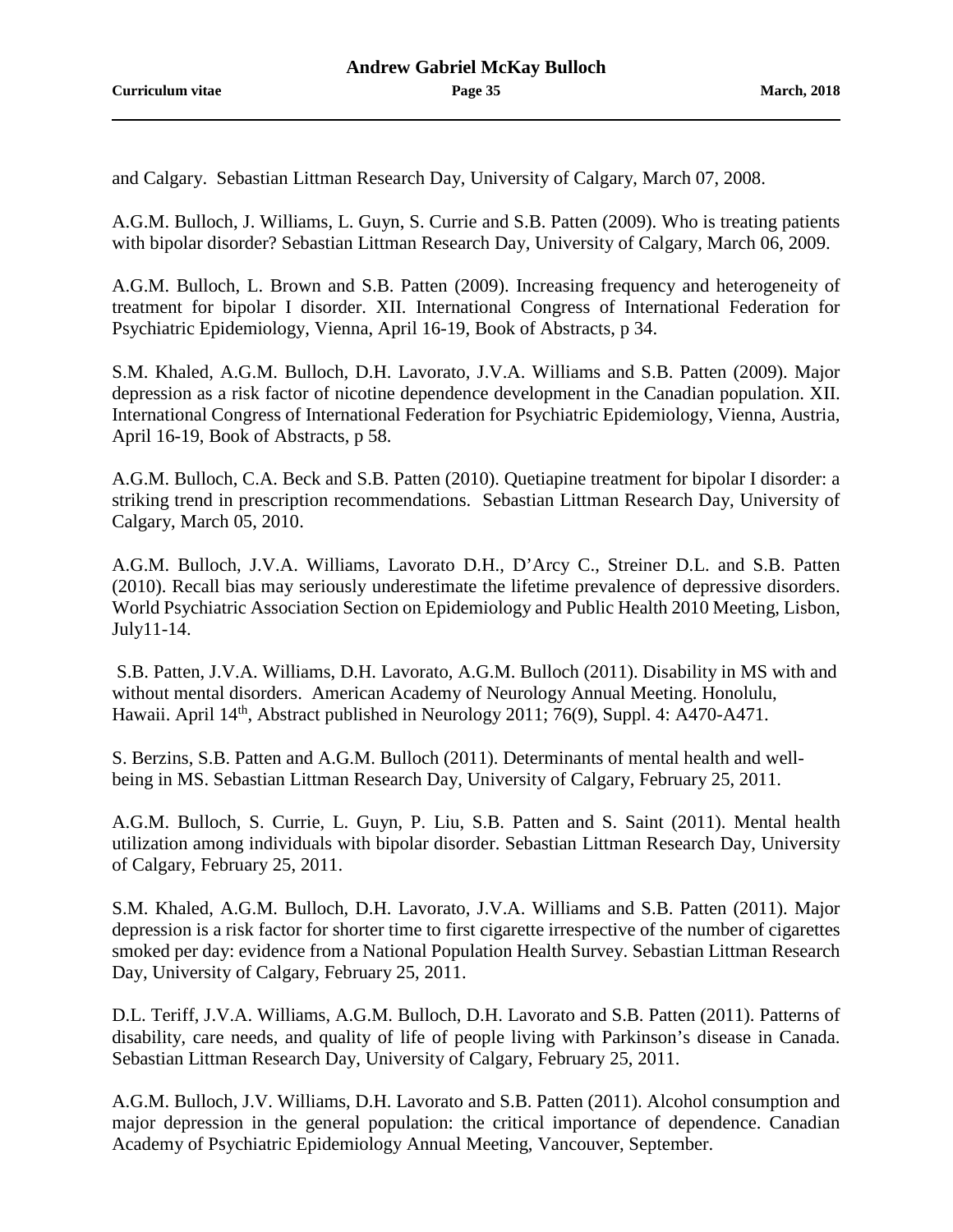S. Berzins, S.B. Patten, A.G.M. Bulloch, J.V.A. Williams, D.H. Lavorato and C. Cabolo (2012). Determinants of Mental Health & Well-being in MS: data collection and participant retention strategies for a prospective study. Sebastian Littman Research Day, University of Calgary, February 24.

S. Berzins, A.G.M. Bulloch, J.V.A. Williams, D.H. Lavorato, C. Cabolo, S.B. Patten (2012) Mixed Mode Data Collection in a Prospective Cohort Study: Lessons Learned for Recruitment & Retention. Canadian Academy of Psychiatric Epidemiology Annual Meeting, Montreal, September.

K.M. Fiest, S. Berzins, K. Sjonnesen, J.V.A. Williams, D.H. Lavorato, A.G.M. Bulloch, S.B. Patten (2012). Depressive symptoms in multiple sclerosis patients versus the general population. Canadian Academy of Psychiatric Epidemiology Annual Meeting, Montreal, September.

K. Sjonnesen, S. Berzins, K.M. Fiest, J.V.A. Williams, D.H. Lavorato, A.G.M. Bulloch, S.B. Patten (2012). Assessing the patient health questionnaire to screen for manor depression in multiple sclerosis patients. Canadian Academy of Psychiatric Epidemiology Annual Meeting, Montreal, September.

K.M. Fiest, J. Dykeman, S.B. Patten, S. Wiebe, G.G. Kaplan, C.J. Maxwell, A.G.M. Bulloch, N. Jette (2012). Depression in Epilepsy: A systematic review and meta-analysis. Canadian League Against Epilepsy Annual Meeting Calgary, AB

S. Berzins, A.G.M. Bulloch, J Burton, K. Dobson, G. Fick, S.B. Patten (2012) Determinants of Depression in Multiple Sclerosis: Dept of Psychiatry University of Calgary, Sebastian K. Littman Research Day, March

A.G.M. Bulloch, J.V.A. Williams, D.H. Lavorato, S.B. Scott (2013). The recurrence of major depression is strongly dependent on the number of previous episodes. Sebastian Littman Research Day, University of Calgary, March

K.M. Feist, N. Jette, J. Dykeman, S. Wiebe, M. Lowerison, A.G.M. Bulloch, C. Atta, L.Blaikie, C. Carroll, S.B. Patten (2013). The Neurological Disease and Depression Study (NEEDS): Challenges in Epilepsy. Sebastian Littman Research Day, University of Calgary, March.

S. Berzins, J.V.A. Williams, D.H. Lavorato, A.G.M. Bulloch and S.B. Patten SB (2013). Mixed mode data collection in a prospective cohort study: Lessons learned for recruitment & retention. Poster session I-09: Epidemiological methods and instruments. X1V Congress of the nternational Federation of Psychiatric Epidemiology, Leipzig Germany

A.G.M. Bulloch, J.V.A. Williams, D.H. Lavorato, and S.B. Patten (2013). The recurrence of major depression is strongly dependent on the number of previous episodes. XIV Congress of the International Federation of Psychiatric Epidemiology, Leipzig Germany

S. Berzins, A.G.M. Bulloch, J. Burton, K. Dobson, G. Fick, S.B. Patten (2013). Determinants of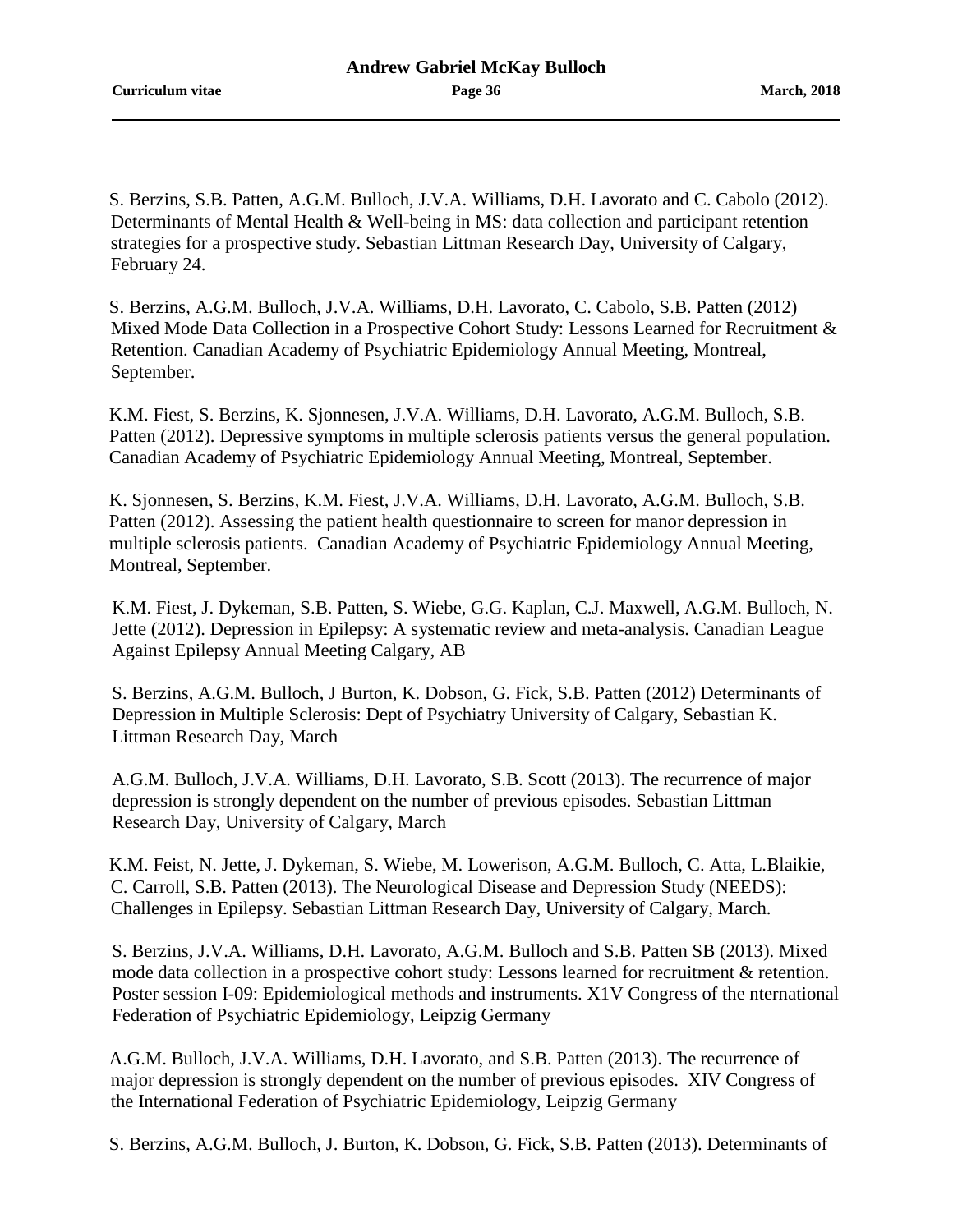major depression in multiple sclerosis. X1V Congress of the International Federation of Psychiatric Epidemiology, Leipzig Germany

K.M. Feist, S.B. Patten, J. Dykeman , S. Wiebe, M. Lowerison, A.G.M. Bulloch, C. Atta, L. Blaikie, C. Carroll and N. Jett3 (2013). The Neurological Disease and Depression Study (NEEDS): Challenges in Epilepsy. International Epilepsy Congress Meeting, Montreal, QC June.

Berzins, S, Bulloch, A, Burton, J, Dobson, K, Fick, G, Patten, S. Determinants of Depression in Multiple Sclerosis. Presentation at Dept. of Psychiatry, University of Calgary, Sebastian K. Littmann Research Day, 2013

Berzins, S, Bulloch, A,Burton, J, Dobson, K, Fick ,G, Patten, S Determinants of Depression in Multiple Sclerosis, Presentation at International Congress for Psychiatric Epidemiology, Germany, June 2013

Berzins, S., Patten, S.B., Bulloch, A.G.M., Williams, J.V.A., Lavorato, D.H.& Bolo, C Determinants of Mental Health & Well-being in MS: data collection and participant retention strategies for a prospective study. Poster at International Congress of the International Federation of Psychiatric Epidemiology, Germany, June 2013

Berzins, S, Bulloch, A, Burton, J, Dobson, K, Fick, G, Patten, S Psychosocial Determinants of Depression in MS. Poster presentation at endMS Annual Research meeting, Banff, AB. September, 2013

Berzins, S, Bulloch, A , Burton, J, Dobson, K, Fick, G, Patten, S Psychosocial Determinants of Depression in MS. Poster presentation at Canadian Academy of Psychiatric Epidemiology Annual Scientific Symposium, Ottawa, ON. September, 2013

Berzins, S, Bulloch, A, Burton, J, Dobson, K, Fick, G, Patten, S Psychosocial Determinants of Depression in MS. Poster presentation at EndMS Conference, Quebec. Dec 2013 Annual Scientific Symposium, Ottawa, ON.

Berzins, S, Bulloch, A,Burton, J, Dobson, K, Fick, G, Patten, S. Determinants of Depression in Multiple Sclerosis. Poster Presentation at Dept. of Psychiatry, University of Calgary, Sebastian K.Littmann Research Day, 2014

Atta C., Blaikie L., Fiest, K., Patten S., Wiebe S., Bulloch A., Dobson K., Jette N. Correlates of suicidal ideation in persons with epilepsy. CNSF Congress, Banff June 2014

Bulloch AGM (2016) Insights into major depression: some recent studies. Mental Health Week Presentation to the Organization for Bipolar Affective Disorders, May 3, University of Calgary

Bulloch AGM (2016) Mental illnesses, considerations for youth, current research and availability of programs. Southern Alberta Boards of Education, February 5, Rockyview School Board, Airdrie, Alberta